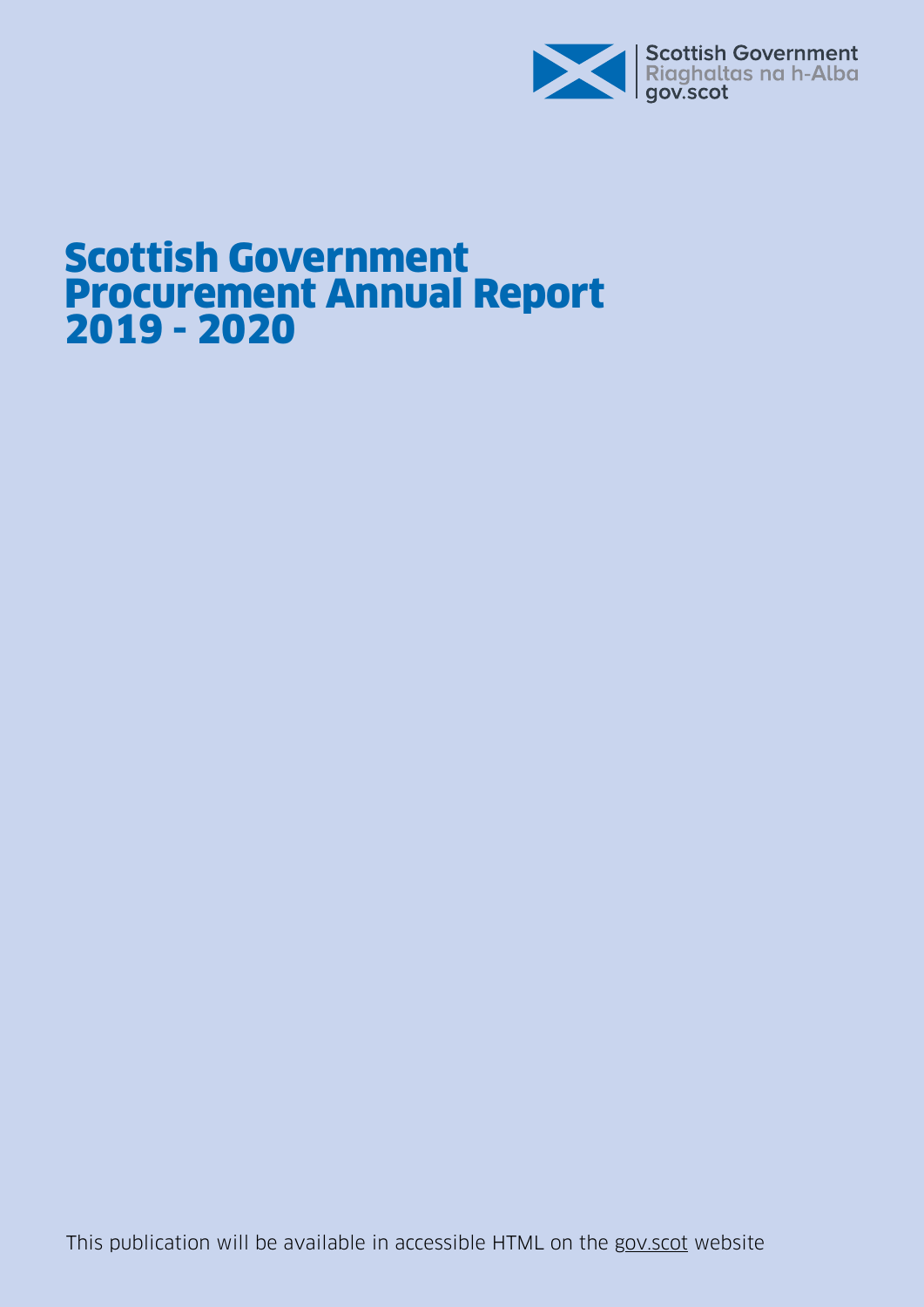# **Contents**

| 1. Introduction                                                                                                                                                     | 03       |
|---------------------------------------------------------------------------------------------------------------------------------------------------------------------|----------|
| 2. Reporting period highlights                                                                                                                                      | 04       |
| 3. Key priorities                                                                                                                                                   | 05       |
| 3.1 Inclusive growth                                                                                                                                                | 06       |
| 3.2 Investment                                                                                                                                                      | 06       |
| 3.3 Innovation                                                                                                                                                      | 08       |
| 3.4 Internationalisation                                                                                                                                            | 10       |
| 4.1 Summary of regulated procurements completed between April 2019 - March 2020                                                                                     | 12       |
| 4. Contracting activity and how our procurement activity contributes to sustainable and<br>inclusive economic growth                                                | 12       |
| 4.2. Review of whether our procurements kept to our Procurement Strategy published<br>on 29 March 2018                                                              | 14       |
| 4.3. Summary of regulated procurements in the next two financial years                                                                                              | 14       |
| 5. Sustainable procurement and our approach to engaging SMEs, the third sector and                                                                                  |          |
| supported businesses<br>6. Delivery of policies                                                                                                                     | 15<br>19 |
| 6.1. Our policy on applying community benefit requirements in our contracts                                                                                         | 20       |
| 6.2. Our policy on consulting and involving those affected by our procurements                                                                                      | 22       |
| 6.3 Fair Work practices, including paying at least the Real Living Wage to people<br>involved in delivering our contracts                                           | 23       |
| 6.4. Our policy on making sure our contractors and sub-contractors keep to the Health<br>and Safety at Work Act 1974 and any provision made under that Act          | 26       |
| 6.5. Our policy on procuring fairly and ethically-traded goods and services                                                                                         | 27       |
| 6.6 Using contracts involving food to improve the health, wellbeing and education of<br>communities in Scotland and promote the highest standards of animal welfare | 28       |
| 6.7. Our policy on paying in 30 days or less to our contractors and sub-contractors                                                                                 | 29       |
| 7. Brexit and Coronavirus                                                                                                                                           | 30       |
| 8. Report ownership and contact details                                                                                                                             | 31       |
| Annex A: Summary of regulated procurements commencing In the next two<br>financial years                                                                            | 32       |
| Annex B: Micro, small and medium-sized suppliers supplying goods and services to core<br><b>Scottish Government</b>                                                 | 41       |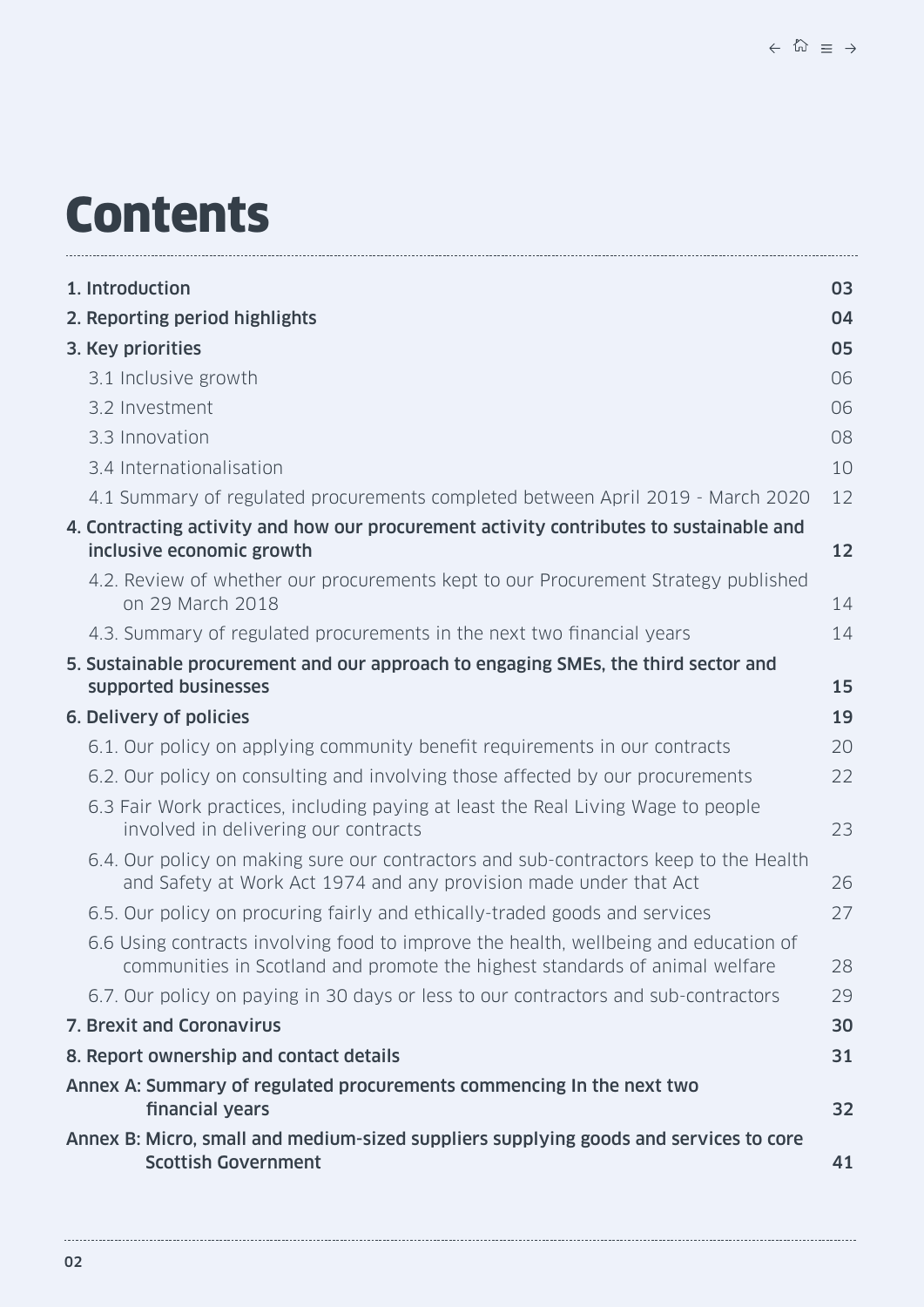# <span id="page-2-0"></span>1. Introduction

#### The [Procurement Reform \(Scotland\) Act](http://www.legislation.gov.uk/asp/2014/12/contents)

[2014](http://www.legislation.gov.uk/asp/2014/12/contents) forms part of the public procurement legislation that governs how Scottish public bodies buy their goods, works and services and allows us to maximise the economic benefit brought to Scotland from effective and efficient public procurement activity.

The Act requires public bodies to publish procurement strategies to set out how they intend to carry out their regulated procurements and publish Annual Procurement Reports which describe how their procurement activities have complied with these strategies. This report reflects our performance as a contracting authority but also includes reference to some of the broader activities of Scottish Government in leading and delivering procurement policy and capability across the Scottish public sector procurement landscape.

We are required to review our Procurement Strategy on an annual basis to ensure it remains relevant and fit for purpose, and this Annual Report demonstrates our delivery against the commitments set out in our updated **[Procurement Strategy](https://www.gov.scot/publications/update-scottish-government-procurement-strategy/)** for the period 1 April 2019 to 31 March 2020. This updated Procurement Strategy was published on 29 March 2018 and extended to 31 March 2021. In it we said we would:

- a) Provide summary information on regulated procurements we have completed during the period;
- b) Review whether those procurements kept to our strategy; and
- c) Provide a summary of regulated procurement we expect to begin in the next two financial years.

While this report includes a statement on activity on Brexit and Coronavirus, much of the relevant activity was outside the period covered in this report.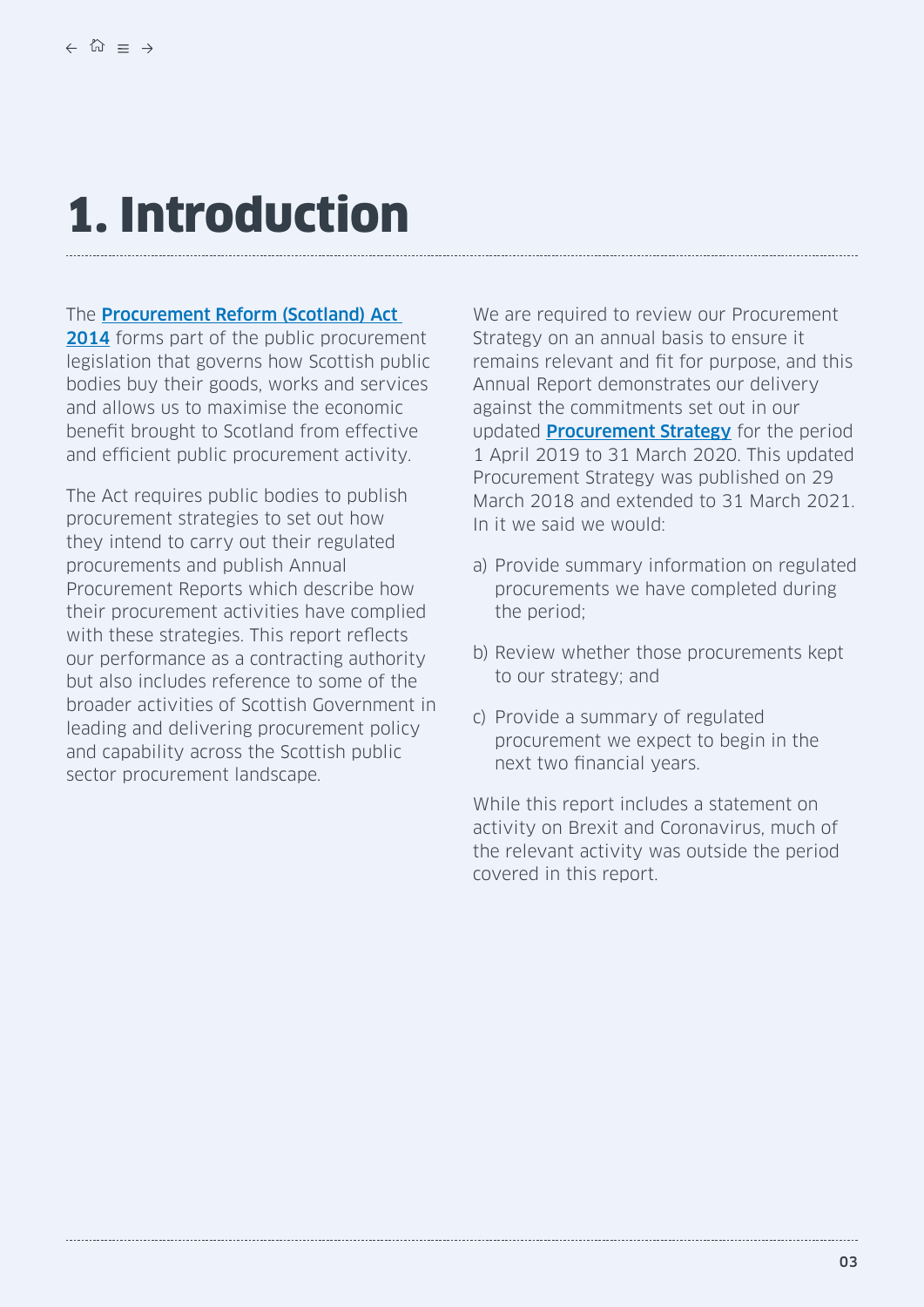# <span id="page-3-0"></span>2. Reporting period highlights

In the period April 2019 to March 2020:

#### **Power of procurement**

- **•** Scottish public sector bodies spent £1.35 billion on goods and services through our contracts to support delivery of public services, up from £1.12 billion in 2018/2019.
- **•** Our contracts saved the public sector £160 million, a rise of 8% on the previous year.

#### **Good for businesses and their employees**

- **•** The number of regulated contracts/ frameworks awarded to SMEs in the period rose from 51 last year to 96 in 2019/2020.
- **•** The number of unique SME suppliers winning places on our contracts has increased by 16%.
- **•** As a result, SMEs now occupy 61% of the total number of unique suppliers on live regulated procurements.
- **•** Of the £369 million that Scottish Government spent through its contracts, over £120 million went directly to SMEs, with many more SMEs benefiting through our supply chains; they shared over £40 million of spend as subcontractors, £30 million of that going to Scottish SMEs.
- **•** We paid 99% of valid invoices within 10 days, getting cash into the economy as quickly as possible.
- **•** 92% of our suppliers with current live contracts are committed to paying at least the Real Living Wage.

#### **Good for places and communities**

**•** We almost doubled the annual number of contracts awarded with community benefits to 34, bringing the total of live contracts with Community Benefits to 69.

#### **Good for society**

- **•** We maintained spend through our Supported Business framework at just over £6 million.
- **•** As well as continuing to support thousands of existing jobs, our contracts enabled the creation of 81 brand-new jobs, 40 apprenticeships, 52 work placements and 417 qualifications to be achieved through training.

#### **Open and connected**

- **•** We delivered our Open Government commitments to consult with civil society on the publication of procurement related data and to publish contract documentation for our large, collaborative frameworks.
- **•** Across Scotland, over 500 organisations continued to use Public Contracts Scotland (PCS) to advertise contract opportunities. During the reporting period, 15,870 contract opportunities were advertised and 18,421 suppliers awarded contracts.
- **•** A further seven Scottish public bodies joined our national eInvoicing shared service, bringing the total number of participating organisations to 25.
- **•** Our Procurement Journey was completely refreshed and relaunched in March 2020 following extensive consultation with users from across the Scottish public sector.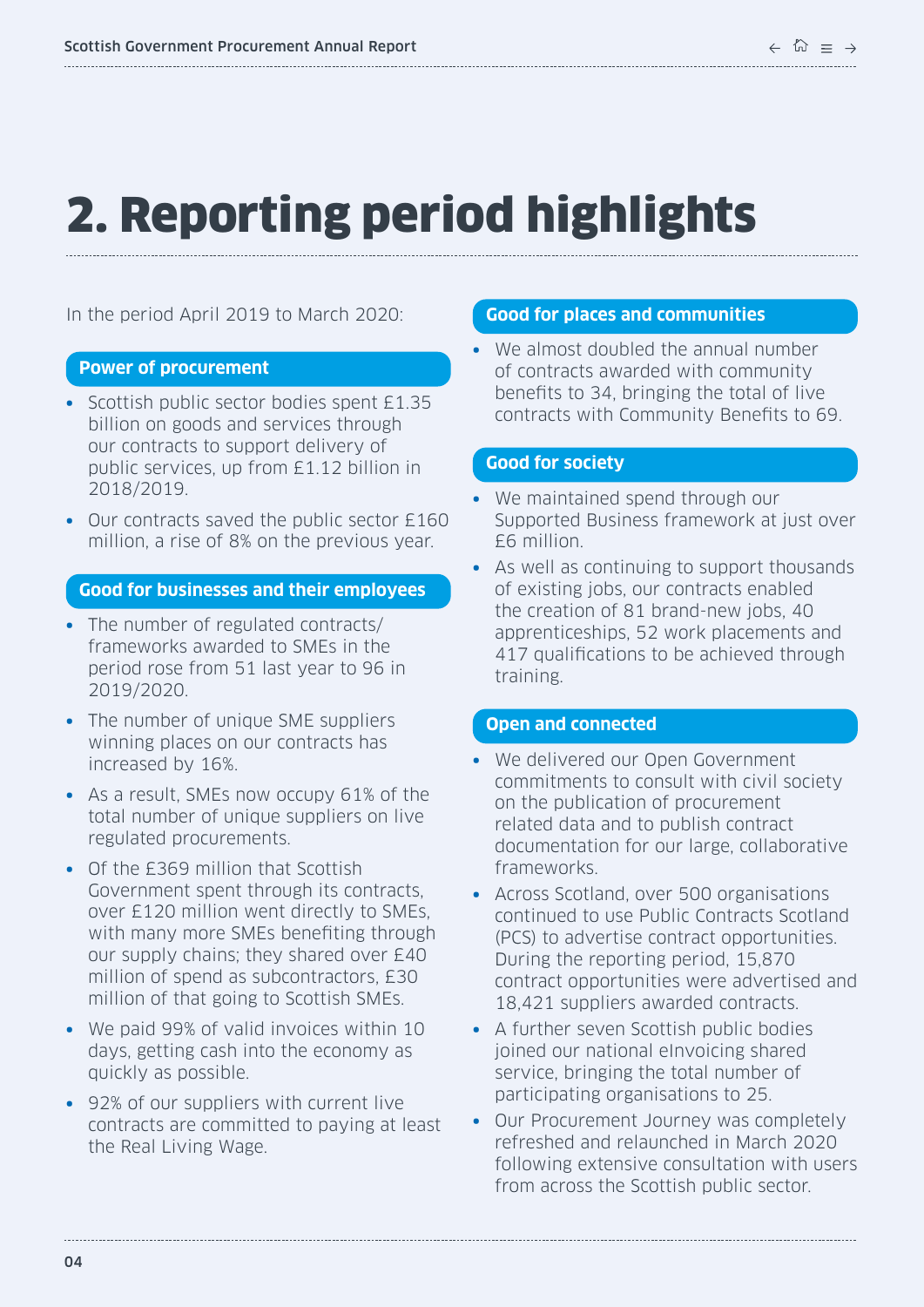# <span id="page-4-0"></span>3. Key priorities

The Scottish Government's key priorities for procurement are enshrined in the [sustainable procurement duty](https://www.legislation.gov.uk/asp/2014/12/section/9), outlined in the Procurement Reform (Scotland) Act 2014 and is underpinned by the **National Performance [Framework](https://nationalperformance.gov.scot/).** The Key Priorities are centred on creating a more successful country, with opportunities for all of Scotland to flourish, through increasing sustainable and inclusive economic growth. This is underpinned by [Scotland's Economic Strategy](https://www.gov.scot/publications/scotlands-economic-strategy/) and our annual **[Programme for Government](https://www.gov.scot/programme-for-government/)** which sets out our plan for policy delivery and legislation over the next year.

The sustainable procurement duty is supported by tools which include the **[National Outcomes](https://nationalperformance.gov.scot/index.php/national-outcomes)** and Indicators and provide a structured approach to what we procure. They help public bodies identify opportunities to include economic, social and environmental considerations in contracts and show how our procurement activity contributes to the National Outcomes and, in turn, to Scotland's Economic Strategy.

We develop sourcing strategies for each procurement project worth £50,000 or more. This work is supported by the **Sustainability** [Test](https://sustainableprocurementtools.scot/) and, where appropriate, the Sustainable [Public Procurement Prioritisation Tool](https://sustainableprocurementtools.scot/)  [\(SPPPT\)](https://sustainableprocurementtools.scot/). We track our contribution to the Scottish Government's purpose and priorities through our compliance with the sustainable procurement duty. Key priorities are defined in Scotland's Economic Strategy as:

- **•** Promoting **inclusive growth** and creating opportunity through a fair and inclusive jobs market and regional cohesion;
- **• Investment** in our people and our infrastructure in a sustainable way;
- **•** Fostering a culture of **innovation** and research and development; and
- **•** Promoting Scotland on the **international** stage to boost our trade and investment, influence and networks.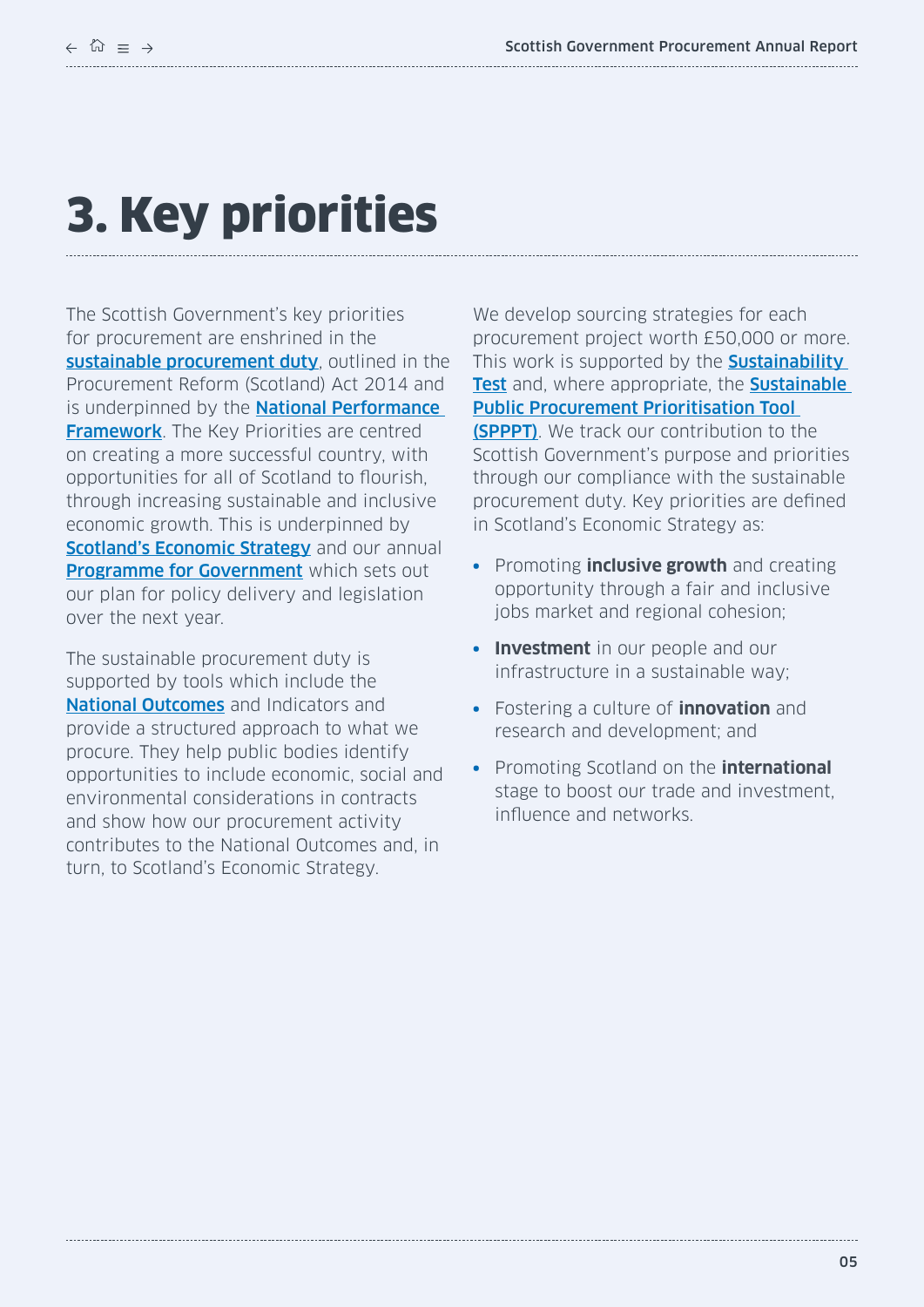# <span id="page-5-0"></span>**3.1 Inclusive growth**

The Scottish Government defines inclusive growth as "growth that combines increased prosperity with tackling inequality; that creates opportunities for all and distributes the dividends of increased prosperity fairly".

Procurement continued to contribute to inclusive growth and local economic wellbeing by:

- **•** Providing community enhancements in addition to training and employment opportunities and local community benefit;
- **•** Driving Fair Work practices;
- **•** Using our market knowledge, systems and processes to improve access to our contract opportunities for SMEs, the third sector and supported businesses; and
- **•** Taking actions to address the Climate Emergency.

Examples of our contribution are included within the relevant sections of this report.

# **3.2 Investment**

Infrastructure investment to create jobs, help businesses and support delivery of better and modern public services and growth in the Scottish economy remains a top priority for the Scottish Government. Our infrastructure investment project pipeline is available [here](https://www.gov.scot/policies/government-finance/infrastructure-investment/).

Procurement underpins our investment in people, infrastructure and assets. We used well-designed procurement of goods, services and works as a driver of business growth and innovation, with many of our procurement projects directly enabling the Scottish Government's wider ambition in this regard.

Examples of our approach and commitment in this area include the following.

#### **Next Generation Access (NGA) infrastructure**

To help achieve the Scottish Government's commitment to provide all homes and businesses across the country with access to superfast broadband, we undertook an extensive competitive dialogue process to inform the £600 million reaching 100% (R100) procurement. This R100 programme, building on the previous successful Digital Scotland Superfast Broadband (DSSB) initiative, together with commercial and a national superfast voucher scheme, will provide everyone in Scotland with access to superfast broadband. Two of the three lots have been awarded during this reporting period and the third one is scheduled to be awarded in the next reporting period. The R100 contracts make provision for, and secured, a number of Community Benefits, such as targeted recruitment, apprenticeships and educational benefits to communities. These benefits will be realised in the next reporting periods as the contracts progress through the deployment phase.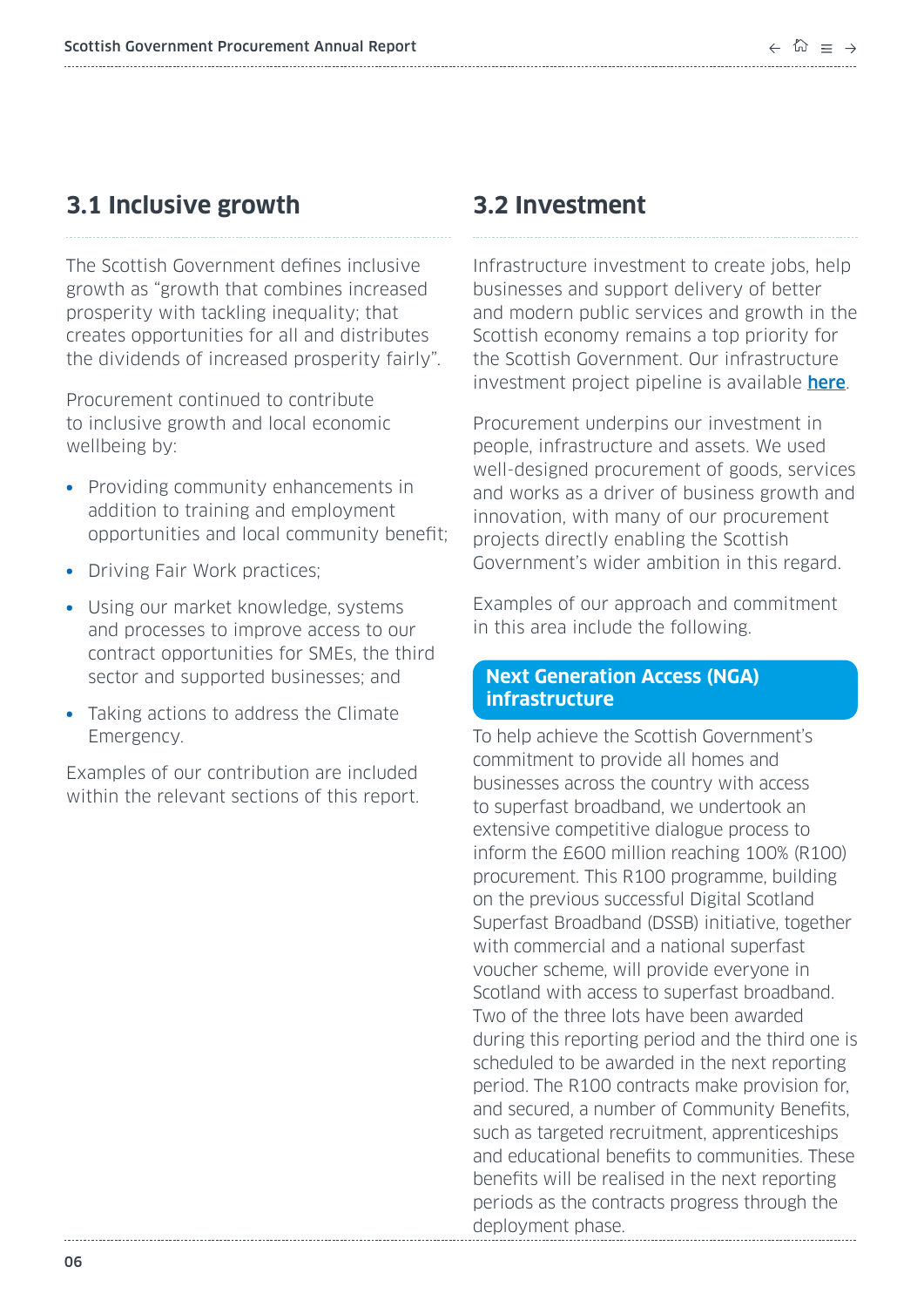# **Scottish 4G Infill programme**

During the reporting period, the Scottish Government made a grant-funded investment of £7.3 million in the Scottish 4G Mobile Infill (S4GI) programme (out of an overall programme value of up to £25 million). The programme aims to push 4G coverage beyond commercial rollout and is delivering future-proofed, 4G mobile infrastructure and services to selected mobile 'not-spots' throughout Scotland. The programme is expected to deploy up to 40 mast sites, over the course of its five years. The programme delivered the first live site at New Luce in Dumfries and Galloway in February 2020, and a pipeline of other activations are scheduled to take place by 2023. The contract also makes provision for a Community Benefit Fund to be used towards providing support for connectivity-related projects run by local community groups. It is envisaged that the fund will launch in 2021.

## **Collaborative construction**

The Construction Portfolio is new to the Scottish Government's procurement directorate, with the team being established on 1 October 2019. A review of construction spend from the Scottish Procurement Information Hub over the past five years has provided an indicative spend area of c£2.8 billion per annum and a list of commodities to be procured. During the reporting period, a Construction Portfolio Review - which includes a Procurement Strategy for a Civil Engineering Framework - has been signed off by the Scottish public sector procurement Centres of Expertise. We expect to award a civil engineering framework in summer 2021.

We will continue to work with the Centres of Expertise, SG Construction Policy and

Industry to agree our programme of procurement activity.

Our Construction Portfolio Review and Civil Engineering Procurement Strategy, contain many proposals to meet the Inclusive Growth agenda. We have split our Framework into geographic and value band lots, with the intention that this will address rural and local competition and maximise opportunities for SMEs. Our Framework evaluation criteria will examine delivery models for national suppliers to understand the extent of their supply chain, and our terms and conditions will place an emphasis on the need to advertise, in the Public Contracts Scotland portal, any work packages which are not already provided for within existing supply chains, along with the importance, particularly on islands, of using rural SMEs.

Within our requirement, we will include the need to deliver Community Benefits and to encourage the use of Supported Businesses. As part of our procurement evaluation, we will evaluate bidders' approach to Fair Work First practices, payment of the Real Living Wage, verify their position with regard to signing-up to the Business Pledge, and commitments will be monitored throughout our Framework duration.

In addition, we will include a need for compliance with the Modern Slavery Act 2015, with this requirement forming a key element of our specification. Again, this will be examined in our Evaluation Criteria Delivery Model, to assess supply chain risk.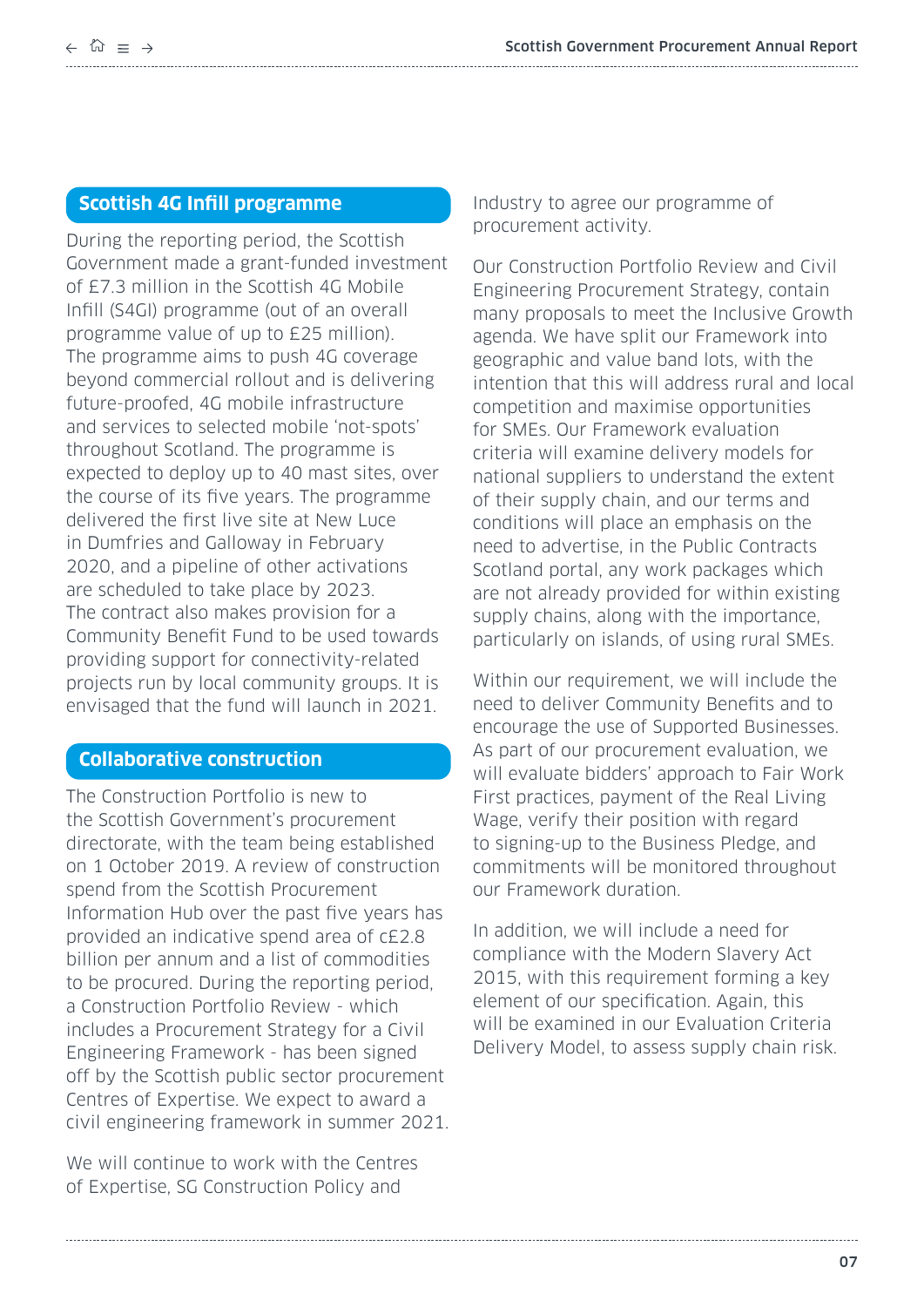<span id="page-7-0"></span>During 2019/2020, we have completed publication of the 'Client Guide to Construction Projects' In total, three handbooks have been published since 2018:

- **•** Handbook 1: project initiation and business case handbook
- **•** Handbook 2: construction procurement handbook
- **•** Handbook 3: construction phase handbook

These handbooks form a suite of guidance which aims to assist contracting authorities in becoming more "intelligent clients", allowing them to work more closely and cooperatively with contractors and consultants to deliver successful projects.

The guidance is primarily to help clients better manage their construction projects, but should also be of assistance to contractors and consultants alike in developing their understanding of how the public sector delivers construction projects. We will continue to update and add new chapters to the Client Guide as the need arises.

We have piloted the Construction Capability Assessment Tool, which allows contracting authorities to assess their ability to procure publicly-funded construction. Feedback from the pilot process has been analysed and utilised in the creation of a finalised version.

In response to a commitment arising from the Economic Action Plan, the new strategic Construction Leadership Forum, a collaborative initiative between Scottish Government and Construction Scotland, has been established and is now working collectively, forming a stronger relationship between the industry and government, around a set of common goals to help the sector grow.

# **3.3 Innovation**

The Procurement Reform (Scotland) Act 2014 places a duty on public bodies to consider how, through their procurement activities, they can promote and support innovation in the way in which public sector services are provided in Scotland.

The cross-sectoral Procurement Innovation Leadership Group was established to improve the outcome of innovation in the Scottish public sector. It has commissioned work through the year, including national guidance on innovation; specification for improvements to procurement systems to enable improved management information on innovation projects; increased transparency for suppliers; and worked closely with crosssector partners to establish and deliver the first Innovation Partnership contract, Scotcap.

## **Case study: Innovation Partnerships - Scotcap**

Scotcap seeks to reduce the bottleneck affecting the diagnosis of gastrointestinal disease, including bowel cancer, by negating the need for more invasive test procedures which are carried out in hospital, and by creating diagnostic capacity. A new clinical pathway has been developed, using a 'Pill Camera', to carry out a diagnostic test for bowel disease within the community. The work was sponsored by the Health and Social Care Directorate, Modernising Patient Pathways Programme, and led by Professor Angus JM Watson, Consultant Colorectal Surgeon, NHS Highland. Instigated through the Scottish Government's Procurement Innovation Leadership Group, the process involved the NHS, Scottish Government and a wide variety of other partners – both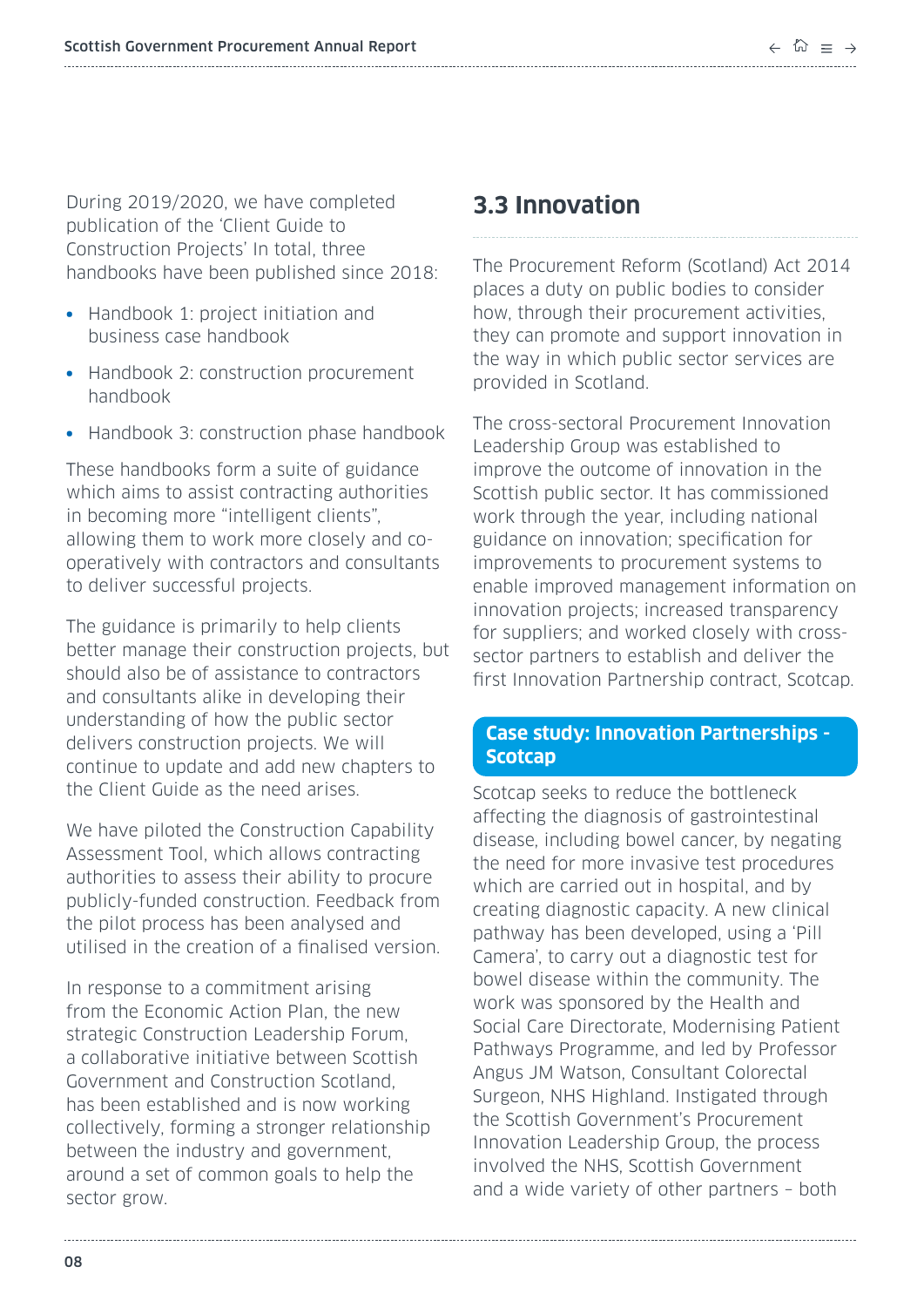public and private sector – working together to solve a societal problem, by managing the innovation cycle, inclusive of research, development and commercialisation through one regulated procurement process.

Professor Watson notes; "The Scotcap Innovation Partnership has allowed iterative research and development to be conducted within a procurement process for the first time. This has led to an agreement by clinical leaders about the diagnostic pathway across Scotland, but also notably, has allowed the delivery of the service in all Scottish Health Boards. It has demonstrated the value of procurement working with clinicians and other partners to create new innovative patient centred services. I am delighted to be part of this ground breaking work and team."

The Director of Modern Patient Pathways commented "This new collaborative way of working through a structured approach has enabled joint working amongst many partners to create a common "once for Scotland" approach".

## **CivTech® Programme**

CivTech® continues to address public service challenges in an innovative way. The programme, supported by Scottish Procurement and Property directorate, involves collaborative solving of problems faced by public sector organisations, creating better products and services and, by doing so, helping create high-growth potential businesses. It enables the rapid development of creative, cost-effective solutions delivered by those businesses.

#### **Achieving policy goals**

We have undertaken a range of work to drive understanding of how public procurement can contribute to inclusive, sustainable growth and wellbeing. For example, we have set up the cross-sector Climate and Procurement Forum to mobilise public procurement's contribution to addressing the Climate Emergency. We are working with colleagues across Scottish Government and the wider public sector, primarily through City and Region Deals, to ensure the impetus provided by the Procurement Reform (Scotland) Act 2014 to use public procurement activity to contribute to national and local priorities, in-line with the National Performance Framework, takes effect.

We have also published **Scottish Procurement [Policy Notes](https://www.gov.scot/collections/scottish-procurement-policy-notes-sppns/)** (SPPN) on using PCS to advertise sub-contracting opportunities, making them more accessible to Scottish suppliers (SPPN 5/2019) and clarifying measures to guard against Human Trafficking & Exploitation (SPPN 3/2020). We have undertaken research on the value and impact of the sustainable procurement duty since its introduction. We expect this to be published towards the end of 2020 and to inform future work.

## **Dynamic Purchasing Systems**

We have continued to develop and implement our innovative and flexible approach to the procurement of Digital Services. Within our collaborative ICT team we have now established four Dynamic Purchasing Systems (DPS) covering Digital Technology Services, Telephony Services, Network Advice and Internet of Things and, with each iteration, we are learning and improving on the process. Our DPS arrangements have so far provided over 400 suppliers (over 98% of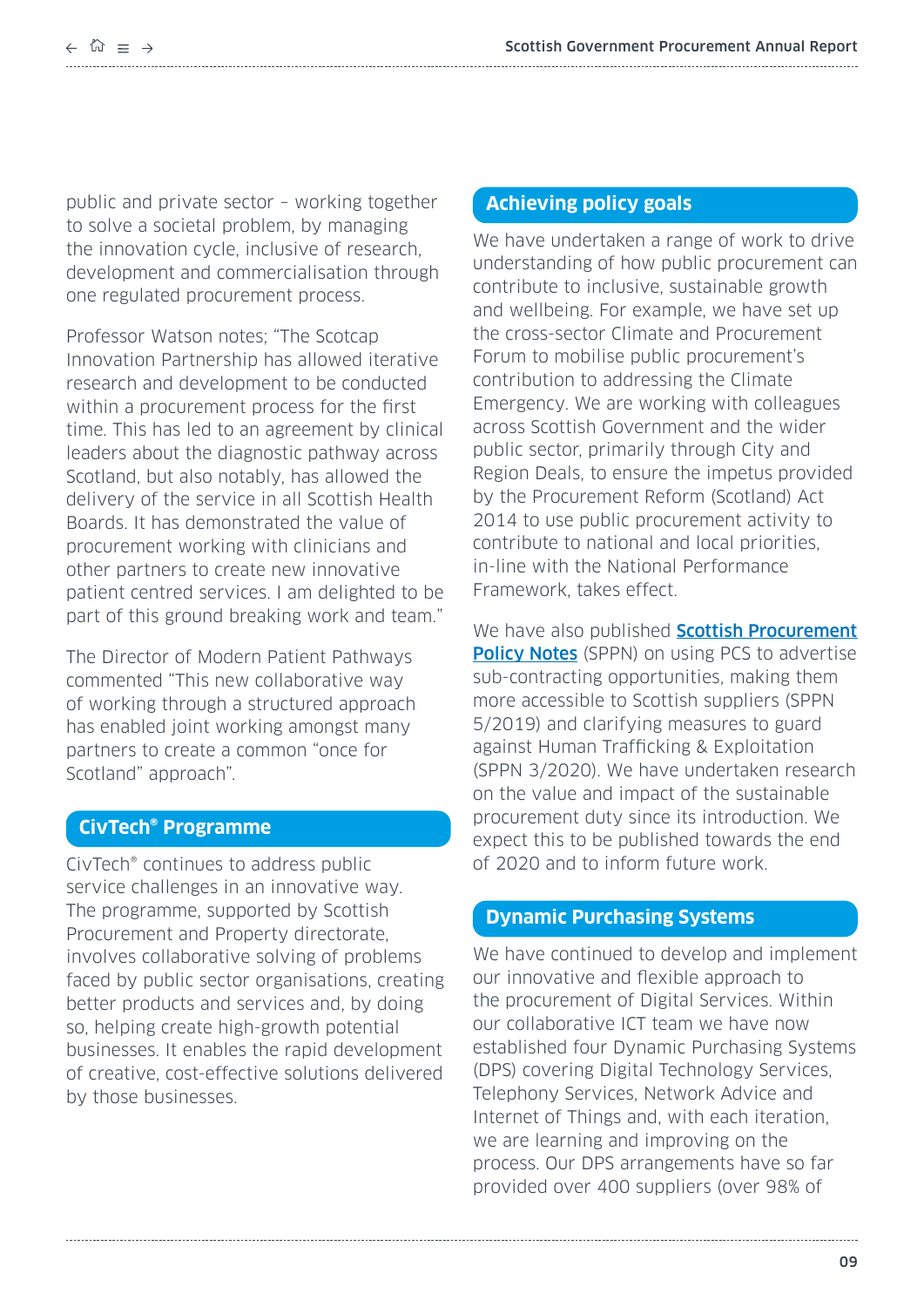<span id="page-9-0"></span>which are committed to paying the Real Living Wage and over 77% of which are SMEs) with direct access to Scottish public sector opportunities, forecast at over £75 million over the duration of the DPS'.

Our More Powers Implementation Team has established their first DPS to enable the Social Security Directorate and Social Security Scotland to award future contracts for ongoing Social Programme Management development and support. The DPS includes three suppliers, one of which is an SME.

# **3.4 Internationalisation**

Our work continues to be recognised internationally. Our Scottish National Procurement Competency Framework, which is already seen globally as an exemplar of its type, has helped shape the European Competency Framework (ProcurCompEU) launched in 2020 by the European Commission. Our approach to talent management and development in the procurement profession was the focus of an international case study by the Procurement Leaders network and shared with its global membership. In particular, they highlighted our innovative Procurement People of Tomorrow programme and our commitment to Continuous Professional Development.

In the reporting period, the Scottish Government has been supporting the Organisation for Economic Co-operation and Development (OECD) and the World Bank in their work to further improve procurement globally in countries such as New Zealand and Romania. Additionally Scotland has also participated and contributed to work with other European Countries through the Urban Agenda, a multi-level method to promote cooperation between countries and cities and other stakeholders to promote growth, viability and innovation to identify and successfully address social challenges. The Urban Agenda focuses specifically on three pillars of policy making and implementation through better regulation, funding, and knowledge sharing.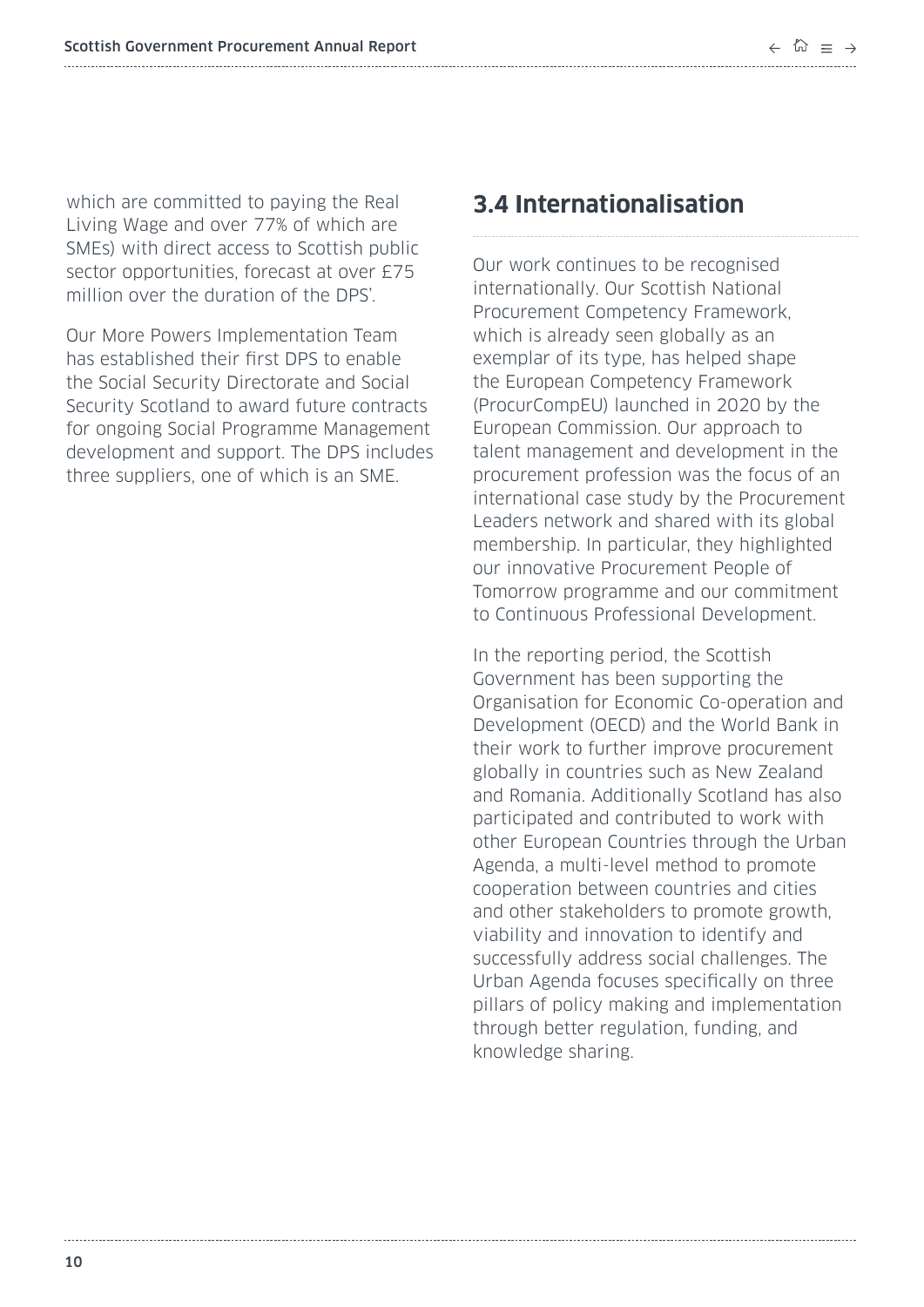$\leftarrow$   $\hat{\omega}$  =  $\rightarrow$ 

In addition, the Scottish Government is represented on the Chartered Institute of Procurement and Supply's Global Foundation Steering Group, leading the development and implementation of their international philanthropic strategy. The Foundation's mission is to improve people's lives through better supply chains, with aims aligned with UN Sustainable Development Goals. This has included very active engagement and support of partnerships with Action Aid in Africa and Bangladesh.

In June 2020, the Scottish Government developed and delivered a presentation on the Power of Procurement to the Agrifood Knowledge Transfer Network (KTN) across Africa. As well as sharing the work of the CIPS Foundation and its Agrifood projects, we promoted Scottish Government resources and toolkits to underpin better procurement and supply chain management in the Agrifood industry. The presentation was recorded and shared widely across the global procurement and supply network, and the KTN have requested to use it with PhD student placements and for highlighting more broadly to early career researchers.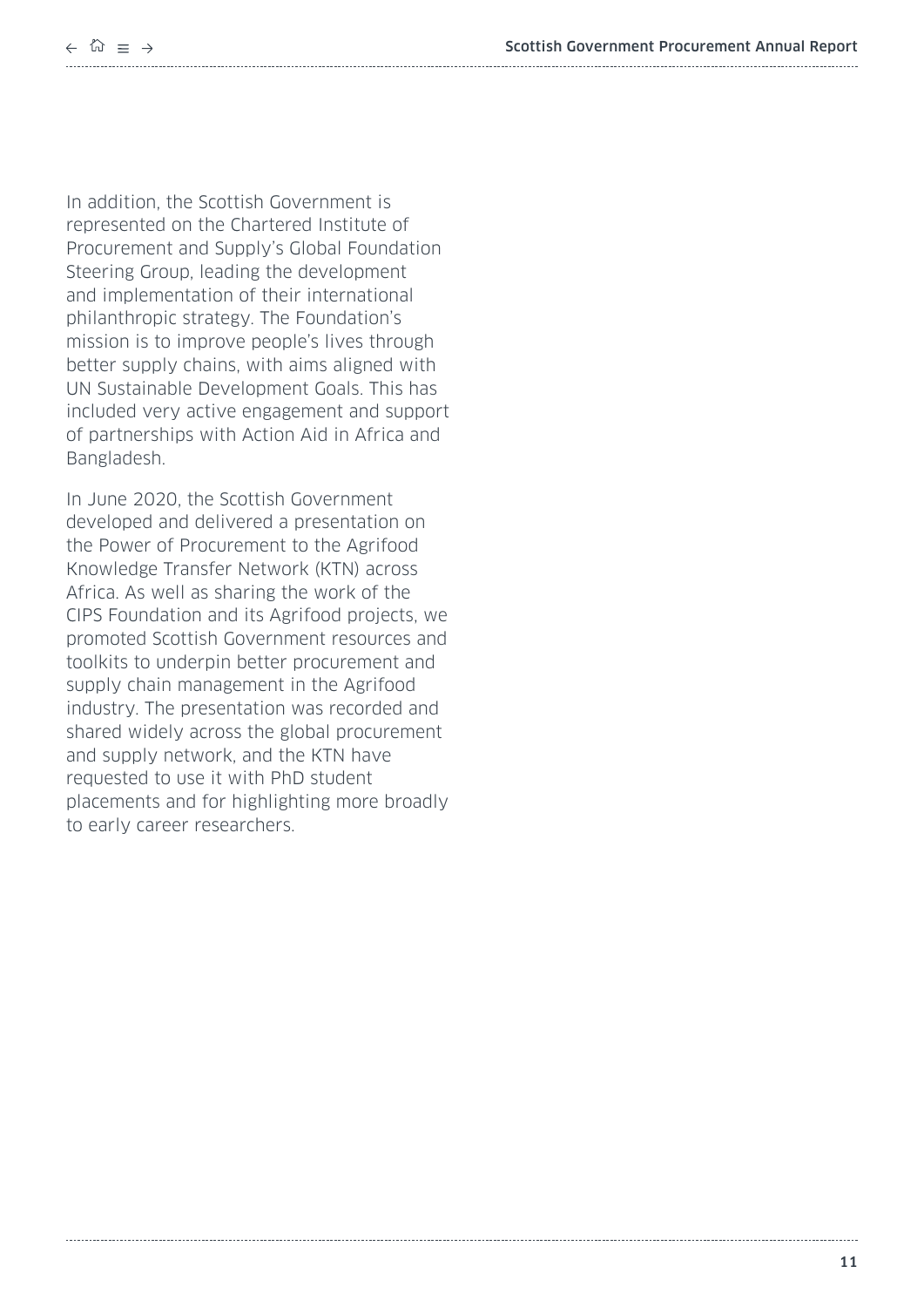# <span id="page-11-0"></span>4. Contracting activity and how our procurement activity contributes to sustainable and inclusive economic growth

# **4.1 Summary of regulated procurements completed between April 2019 - March 2020**

We continue to recognise the power of procurement and our contracts continue to deliver a wide range of economic, social and environmental benefits which are good for businesses, people and communities.

During the reporting period, we managed 409 live contracts worth £6.4 billion, awarded 169 new contracts regulated by the Procurement Reform (Scotland) Act 2014 with a total value of just under £1.9 billion.

Fair Work criteria are a standard consideration for our procurements, and so our contracts continue to make a positive contribution to achieving good and sustainable employment for people working on public contracts. Over 90% of our current suppliers have committed to paying at least the Real Living Wage.

During the reporting period, our contracts generated savings of £160 million.

Details of our contract awards are available on the **[Public Contracts Scotland](https://www.publiccontractsscotland.gov.uk/)** website. Our website contains **more information on our** [current collaborative agreements](http://www.gov.scot/Topics/Government/Procurement/directory).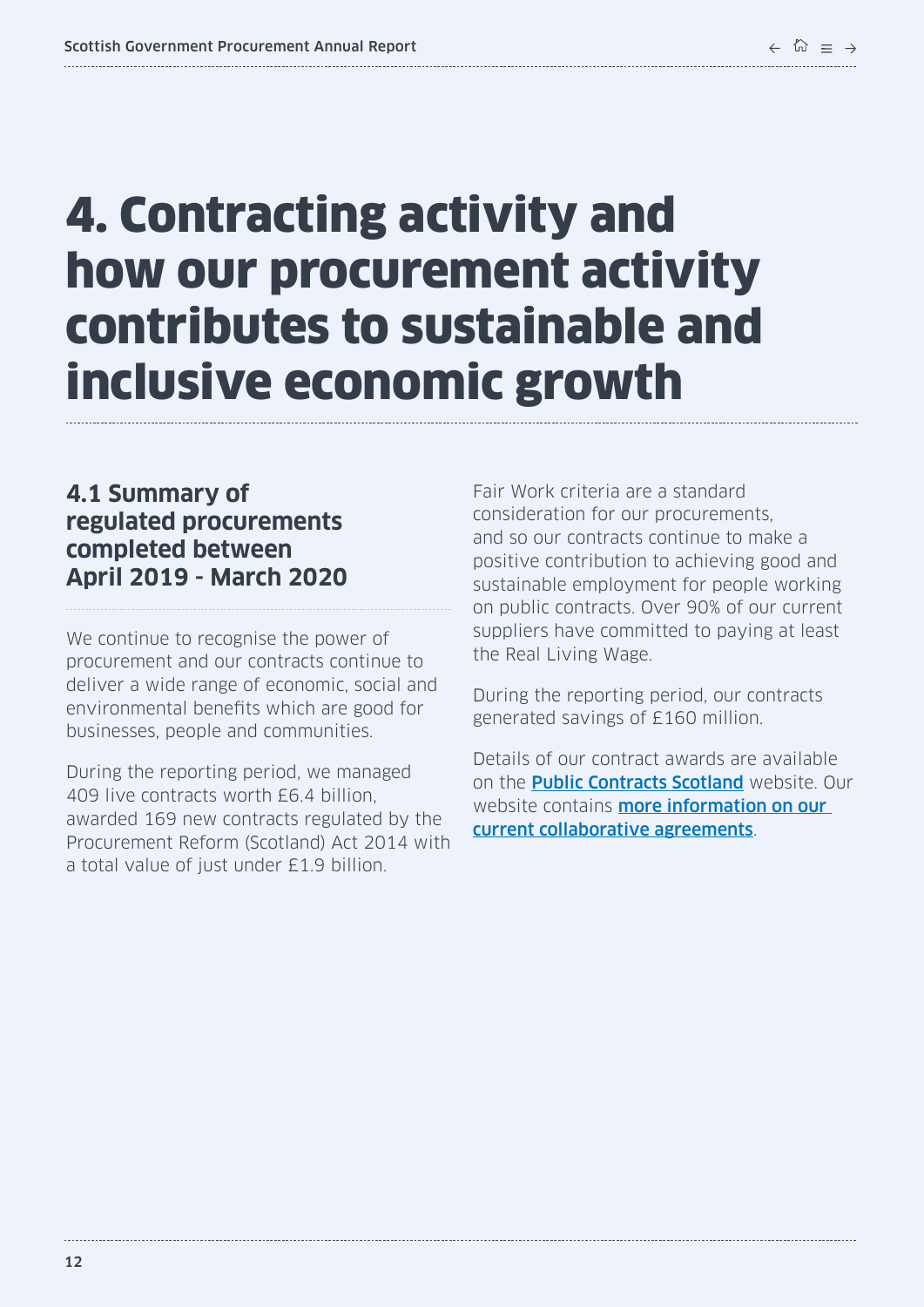# **Spend summary**

The table below shows spend on collaborative frameworks (established by Scottish Ministers, but available to all Scottish public sector bodies) and contracts used by core Scottish Government organisations.

| <b>Category</b>                                                                 | <b>Spend</b><br>E(m) | <b>Saving</b><br>E(m) | <b>Savings</b><br>$(\%)$ |
|---------------------------------------------------------------------------------|----------------------|-----------------------|--------------------------|
| Collaborative (National and Central Government<br>sectoral framework contracts) | £985                 | £136                  | 14%                      |
| Scottish Government contracts                                                   | £369                 | £24                   | 6.5%                     |
| <b>Total</b>                                                                    | £1,354               | £160                  | 11.8%                    |

While not included in figures elsewhere in this report, our Central Government Procurement Shared Services (CGPSS) team awarded 21 regulated contracts worth a total of £5.9 million on behalf of other public bodies. 33% of these were awarded to SMEs.

These contracts were placed on behalf of other central government bodies separate to the Scottish Government and, if applicable, will be reported in the respective organisations' Annual Procurement Report.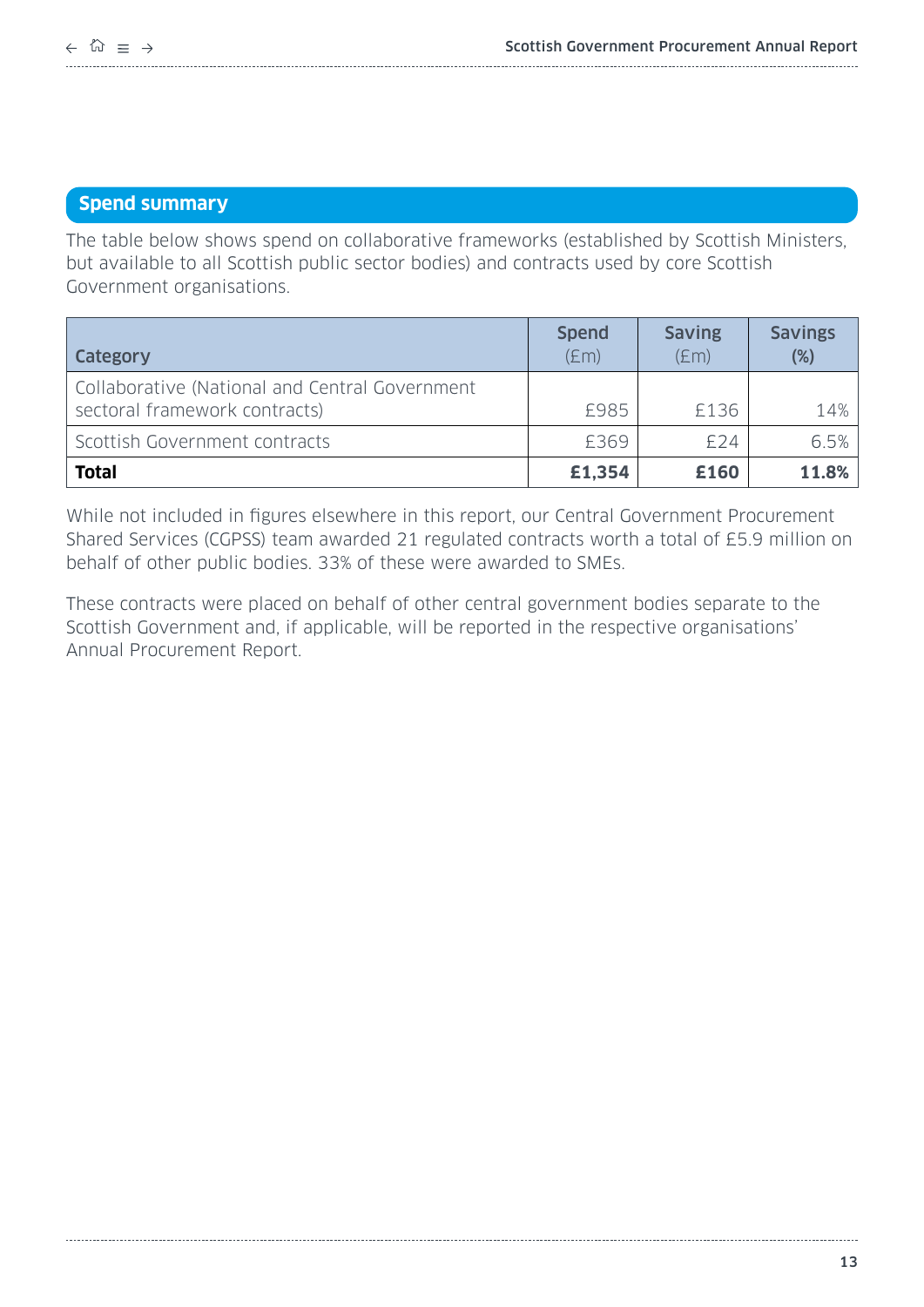# <span id="page-13-0"></span>**4.2. Review of whether our procurements kept to our Procurement Strategy published on 29 March 2018**

Our **[Procurement Strategy](https://www.gov.scot/publications/update-scottish-government-procurement-strategy/pages/6/)** sets out how we plan to carry out our regulated procurement exercises. This report reflects on whether those procurements complied with that strategy during the period April 2019 to March 2020.

As was the case last year, during that period, all of the regulated contracts have been awarded in a way which meets the policies and principles set out in the strategy, and throughout this report we explain how this has been achieved.

We continue to recognise the importance of those responsible for procurement having an appropriate level of delegated authority. Key to this is ensuring that those involved in awarding and managing contracts have the professional skills, knowledge, qualifications and experience to do so and that we continue to invest in their skills and capability development through our [Procurement Competency Framework](https://www.gov.scot/publications/scottish-procurement-competency-framework/).

Our scheme of 'delegated purchasing authority', means that no member of staff is authorised to enter into a contract on behalf of Scottish Ministers without written delegated authority to do so from our Director of Procurement. That delegated authority is only given to those who can demonstrate they possess the appropriate skills, competencies and knowledge of our procurement policies and of legal obligations.

Our programme to embed and grow commercial capability continued, targeting all Scottish Government civil servants at awareness, practitioner and leadership level, to ensure they understand and can contribute to our wider commercial and sustainability ambition.

# **4.3. Summary of regulated procurements in the next two financial years**

In the next two years, we anticipate starting around 145 procurements worth a total of around £3.3 billion. A full list of known regulated procurements is in Annex A

Also in the next two years, we expect that:

- **•** Over 100 contracts will be awarded for the sole use of the Scottish Government, with an approximate value of £900 million.
- **•** 18 contracts worth around £78 million will be awarded in relation to the specific services required to support the additional powers devolved to the Scottish Government by the Scotland Act 2016.
- **•** Five collaborative contracts will be awarded on behalf of Scottish public bodies, with an approximate value of £230 million.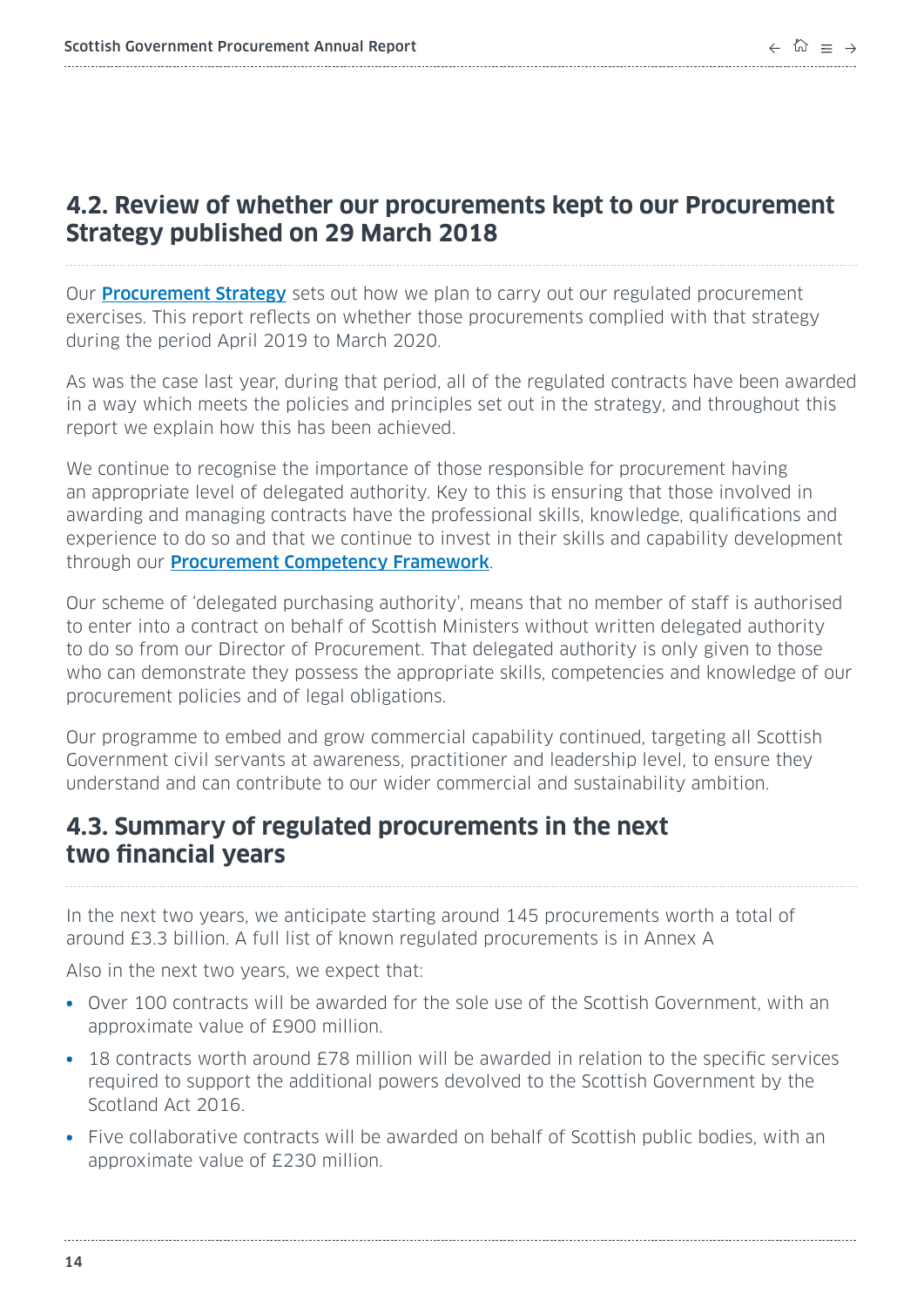# <span id="page-14-0"></span>5. Sustainable procurement and our approach to engaging SMEs, the third sector and supported businesses

We use the power of procurement to deliver outcomes that are good for businesses and employees; good for place and communities and good for society. This includes improving access to public contracts for SMEs, the third sector and Supported Businesses and implementing low carbon solutions and waste reduction strategies where appropriate.

# **SMEs**

We continue to develop our procurement strategies to make our contracts more accessible and provide opportunities for SMEs to tender, win and deliver public sector contracts. As a result, in our collaborative procurements we consider splitting up larger value contracts and frameworks into specialist or geographical requirements. We also consider placing multi-supplier frameworks in order to create other supply chain opportunities wherever possible. We also actively seek out opportunities for SMEs, third sector and supported businesses to compete within our supply chains. Our approach enhances the opportunities for smaller firms that otherwise might not be able to bid.

For example, we published an SPPN asking public bodies to encourage the use of PCS by their prime contractors to offer more opportunities for local suppliers including SMEs, the third sector and supported businesses to win contracts within the supply chain of a public contract.

As a direct result of Scottish Government procurement activity:

- **•** 61% of the 295 suppliers delivering our regulated contracts during the reporting period were SMEs; and
- **•** 663 SME sub-contractors are based in Scotland and won work in our supply chain worth £30 million.

To help SME and third sector organisations who wish to tender for public sector contracts, we continue to provide funding to the Supplier Development Programme which assists businesses to become tender ready for public procurement and improve their prospects of success when competing for public sector contracts.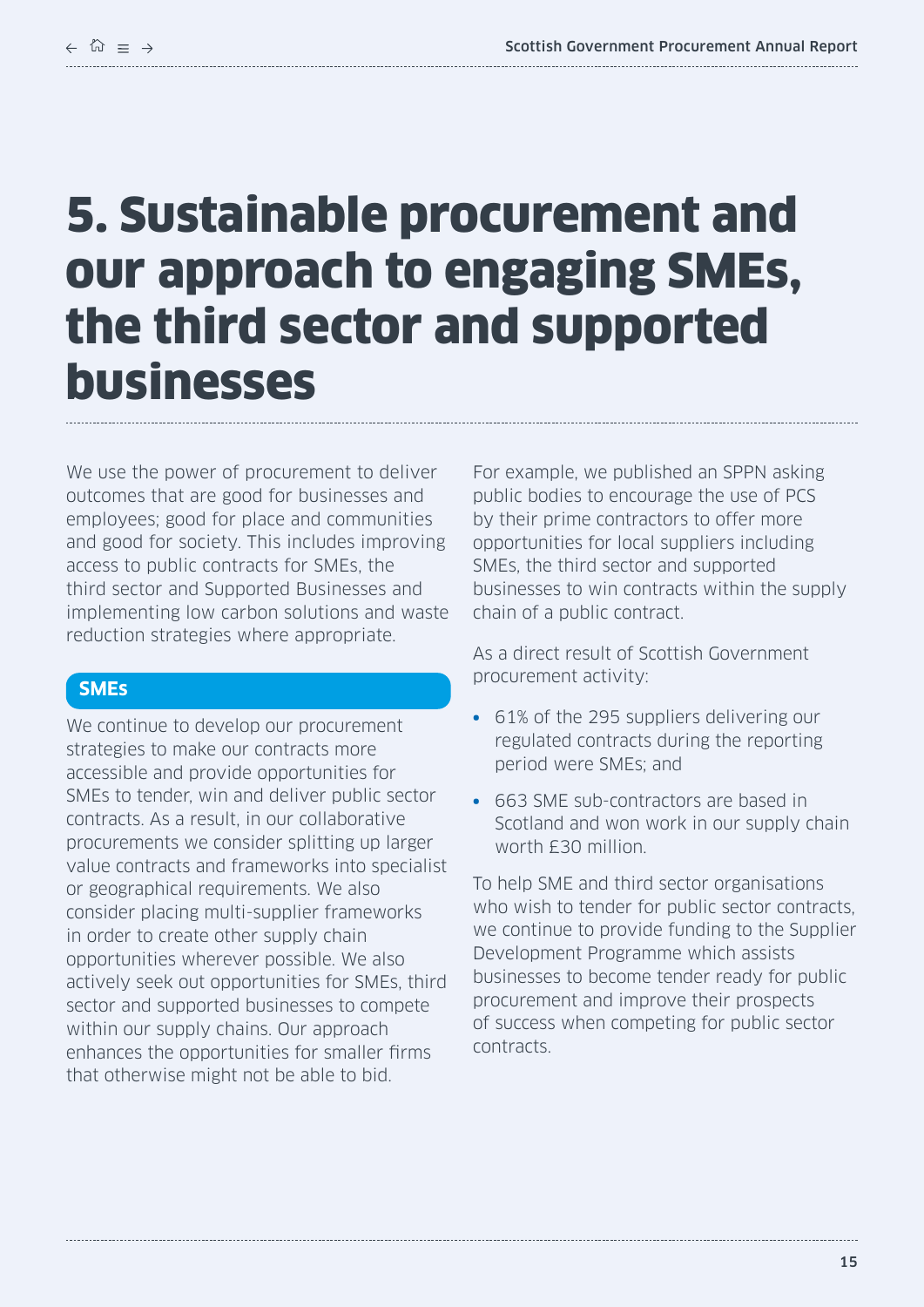# **The Third Sector**

We deliver support to individual third sector organisations tendering for contracts. This includes training in how to get ready to tender, and tender writing through the recently re-let Business Support for Third Sector contract, delivered once again by Just Enterprise. It is a comprehensive programme of tailored business support, from start-up, sustainability to scaling up and winning contracts.

We continue to fund the **Partnership for [Procurement](https://p4p.org.uk/)**, a programme that provides a range of support specifically to third sector organisations wishing to form consortia to bid for public sector contracts. The Partnership for Procurement website hosts the Ready for Business Register of social enterprises, which offers buyers the ability to search for organisations that identify as supported businesses by geographical location. We ensure that all national collaborative frameworks are available for use by third sector organisations.

#### **Supplier Development Programme**

We continue to provide funding and support to the Supplier Development Programme, an independent business initiative that provides free training, online resources and guidance for SMEs and third sector on how to prepare public procurement bids. This includes training on how to write tenders and improve bid scores, use of the SG provided eProcurement and Tendering Platforms (PCS and PCS-Tender) and understanding frameworks, community benefits and sustainable procurement.

In the financial year 2019/2020, over 1,600 unique businesses attended SDP training courses. Of those that responded to surveys, 88% said they were more likely to bid for future public contracts as a direct result of the training they received. In the same year, the Supplier Development Programme also supported 40 public sector partner training events, linking over 700 unique businesses to up and coming contracts.

# **Water efficiency**

During the period, the National Water & Waste Water Billing Services framework with Anglian Water Business (National) Ltd finished. As well as supplying water and waste water services, it also concluded a four year programme to deliver water efficiency savings to the Scottish public sector and third sector organisations.

Over the four year period, Anglian's 'Active Water Management' programme delivered £5.5 million efficiency savings through leak detection, water efficiency measures and meter downsizing. Overall, this has saved approximately 2,400,000  $\text{m}^3$  of water, for various bodies including NHS, Councils and Further and Higher Education establishments.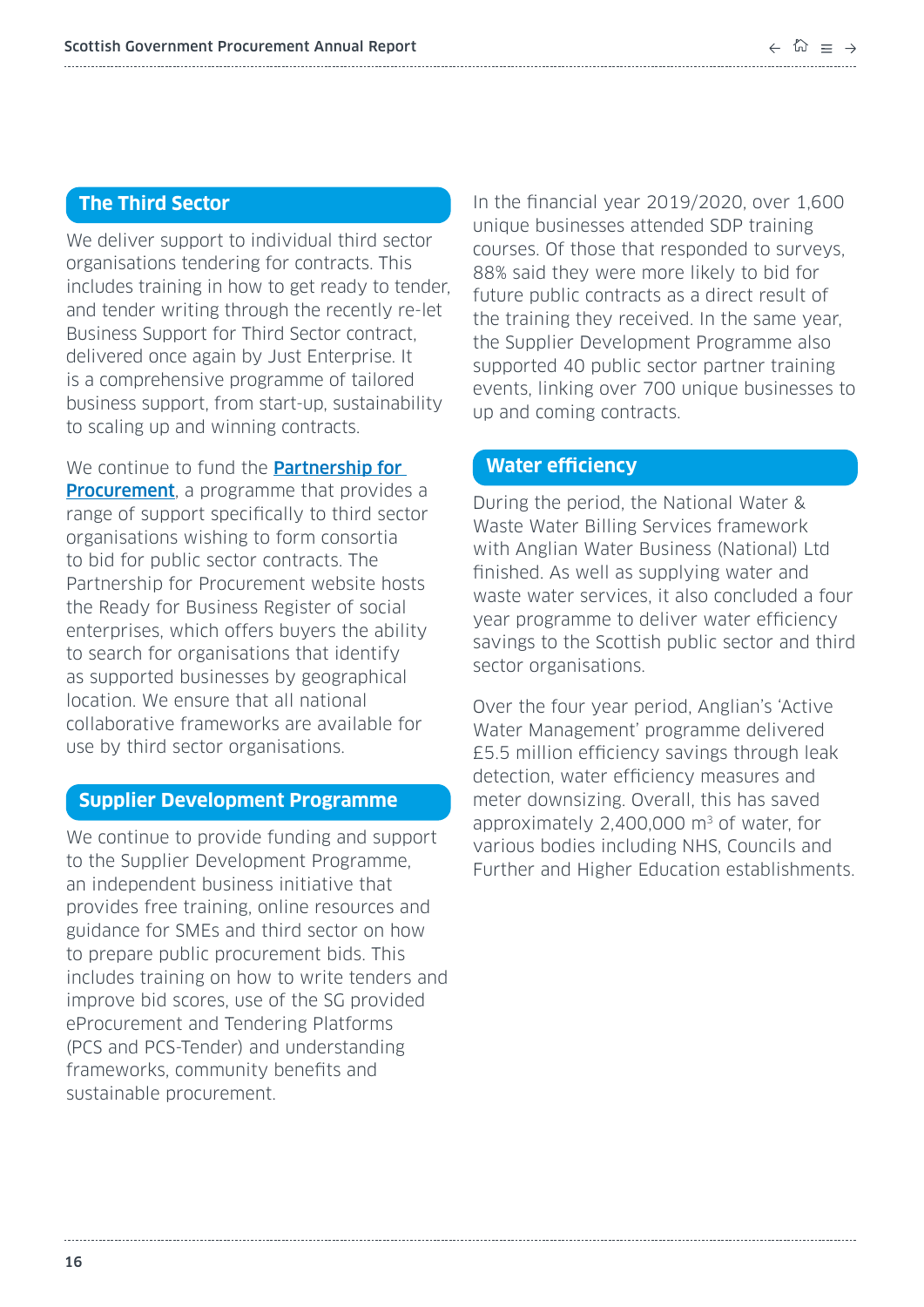# **Supported Business**

Since March 2019, Social Security Scotland has awarded three orders totalling £460,000 with the two furniture suppliers on the supported business framework, Dovetail Enterprises Ltd and City Building LLP. In March 2020, a £50,000 contract was also placed with the signage supplier from this framework, Scotland's Bravest Manufacturing Company.

It is anticipated that the Agency will continue to grow to circa 2,000 staff across its main sites in Dundee and Glasgow, with a number of staff also working remotely. To facilitate this growth, the Agency is committed to using the Supported Business Collaborative Framework, commencing a tender exercise through it to establish a two year contract for the provision of Office Furniture and Associated Products with an estimated value of £2 million.

## **Climate and procurement**

In April 2019, the First Minister declared a Climate Emergency. Environmental considerations are already at the heart of our sustainable procurement duty but there is much we can and need to do to make use of the provisions in the Procurement Reform (Scotland) Act 2014 and ensure that these considerations specifically address climate change and circular economy obligations. The Procurement and Climate Change Forum has been established to review, with representative bodies of key sectors, how we can mobilise the £12 billion of annual public procurement spend to support our climate emergency response.

We agree that we need to continue to do whatever we can to influence our suppliers and supply chains to reduce emissions

and waste, with a particular focus on manufacturing and packaging processes, transport and logistics (scope 3). We must also consider more carefully what and how we buy. The Forum was in its early stages during the reporting period, setting out its scope to identify and commission targeted activities that would help influence and empower our buyer, supplier and key stakeholder communities to make the best use of public procurement in tackling the Climate Emergency.

Examples of where we have already considered and applied solutions that will have a positive environmental impact include the following:

# ICT Hardware Frameworks



We were once again announced among the winners at the Green Electronics Council's, annual **[EPEAT Purchaser Awards](https://greenelectronicscouncil.org/awards-events/epeat-purchaser/)**.

The award recognises the excellence and leadership our collaborative ICT Team provide in the procurement of sustainable IT products which reduce environmental impact across their lifecycle.

EPEAT-accredited devices are more energy efficient, less toxic, longer lasting, and easier to recycle than products that do not meet EPEAT eco-label standards, while also addressing labour and human rights issues along the entire supply chain.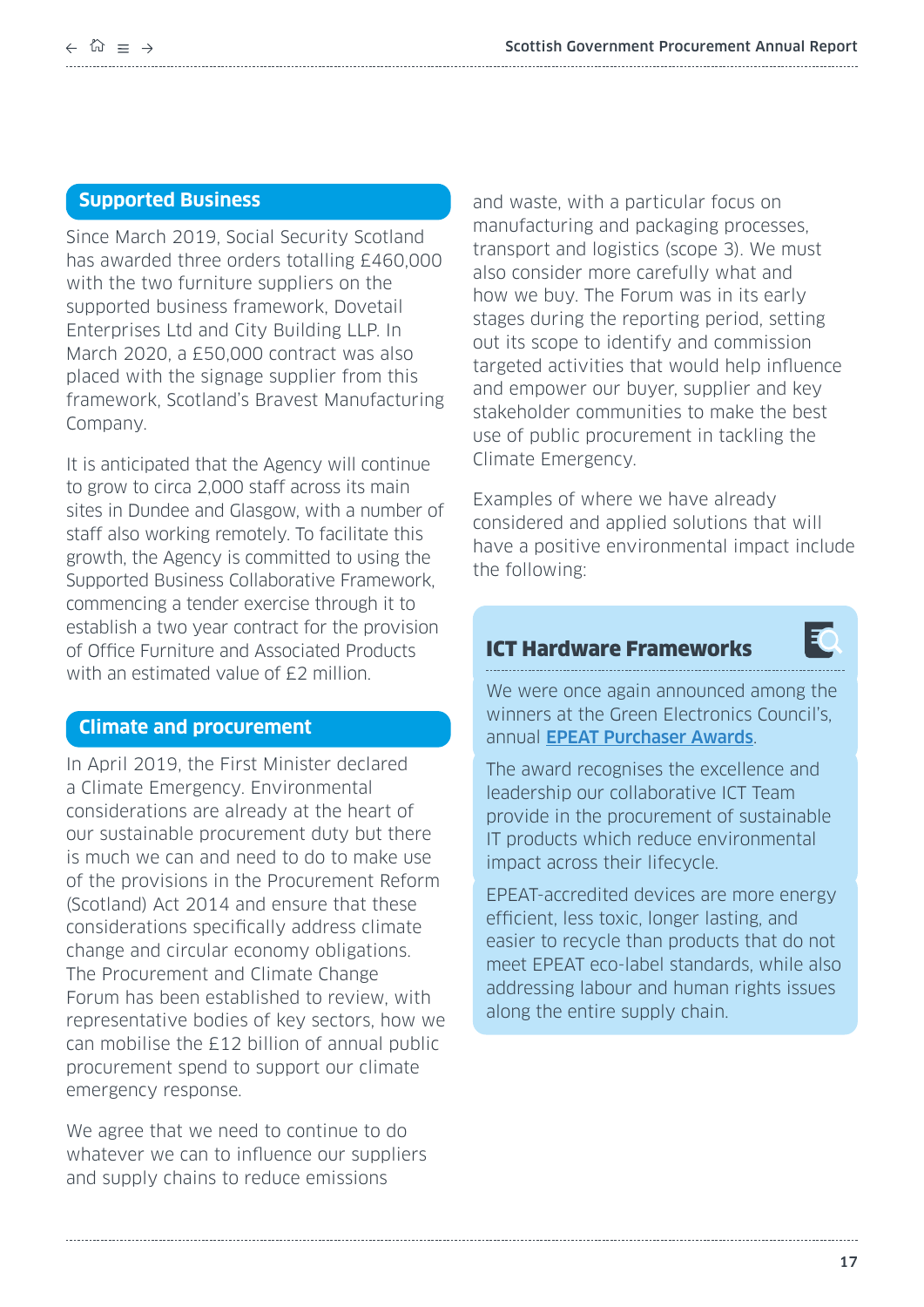# Environmental Benefits



The Green Electronics Council estimate that, over their lifetime, IT products purchased through **Scottish Procurement** [frameworks](https://www.gov.scot/publications/frameworks-and-contracts/) in 2019 will result in a number of environmental benefits. These include:

- Savings of 64,230 MWh of electricity (equivalent to the average annual electricity consumption of over 22,000 UK households)
- A reduction of greenhouse gas emissions of 40,978 metric tons of CO2 equivalents (equal to taking almost 14,000 cars off UK roads for a year)
- A reduction of 165 metric tons in hazardous waste and 22,871 metric tons of primary materials

Our success in the global EPEAT awards programme is recognition of our continued determination to deliver the highest levels of sustainability and environmental benefits to the Scottish public sector.

# Turing Trust



The Scottish Government, in partnership with HP Inc. UK, our framework supplier of [laptop and desktop computers](https://www.gov.scot/publications/mobile-client-devices-framework/), and their Scottish SME service partner Capito, made a donation of 1,000 PCs to the Turing Trust. The Trust was co-founded by James Turing in honour of his great uncle, the World War II codebreaker Alan Turing and works to improve digital literacy in sub-Saharan Africa.

The computers, which were no longer suitable for corporate use, were serviced and securely cleansed of data before being taken to Malawi for use by students and trainee teachers.

The donation of 1,000 PCs will help about 18,000 students to learn vital IT skills. Beyond this, the environmental impact from the donation will offset 280 tonnes of CO2 emissions, which is the equivalent of planting 700 trees.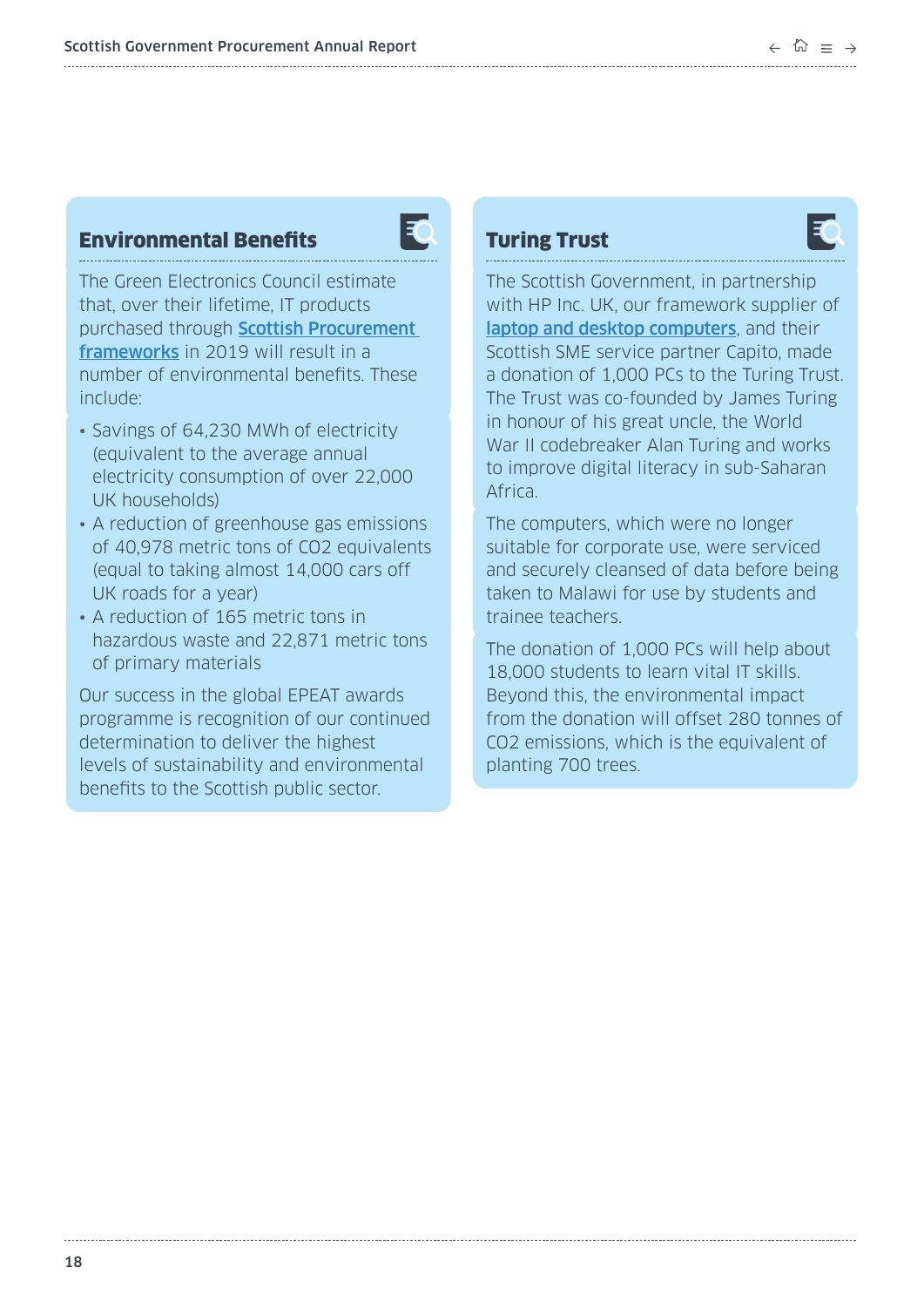# <span id="page-18-0"></span>6. Delivery of policies

The Scottish public sector spends over £12.6 billion each year buying goods, services and works. This is a significant sum, and it is right that people expect it to be spent in a way that aims to deliver the most benefits possible to society. Our Procurement Strategy sets out our general policies and also how we will monitor those policies.

#### **Impact of Scottish Government policy**

During the reporting period, we relaunched the Procurement Journey and the Supplier Journey, taking into account feedback received via a national survey and user testing undertaken.

Although almost 86% of respondents believed the Procurement Journey met their needs, a number of enhancements and improvements were made. These included: an improved look and feel to both websites; easier navigation; making text plain English; and additional functionality including checklists and quickfire guides.

The **[Procurement Journey](https://www.procurementjourney.scot/)** is our online source of step-by-step guidance aimed at buyers across the whole of the Scottish public sector. It is tailored to the value and risk of a particular procurement exercise. It has been widely recognised as helpful by those using it in Scotland, across the UK, and in other countries. It is continually updated with changes in legislation, policy and best practice.

The **[Supplier Journey](http://www.gov.scot/Topics/Government/Procurement/Selling/SupplierJourney)** is our online source of step-by-step guidance aimed at suppliers to the Scottish public sector. It advises suppliers on how to bid for public sector goods and services contracts and was created following extensive engagement and feedback from suppliers, including SMEs.

We will continue to gather feedback to further enhance the Procurement Journey and Supplier Journey as well as incorporating any changes/updates which result from the exit from the EU.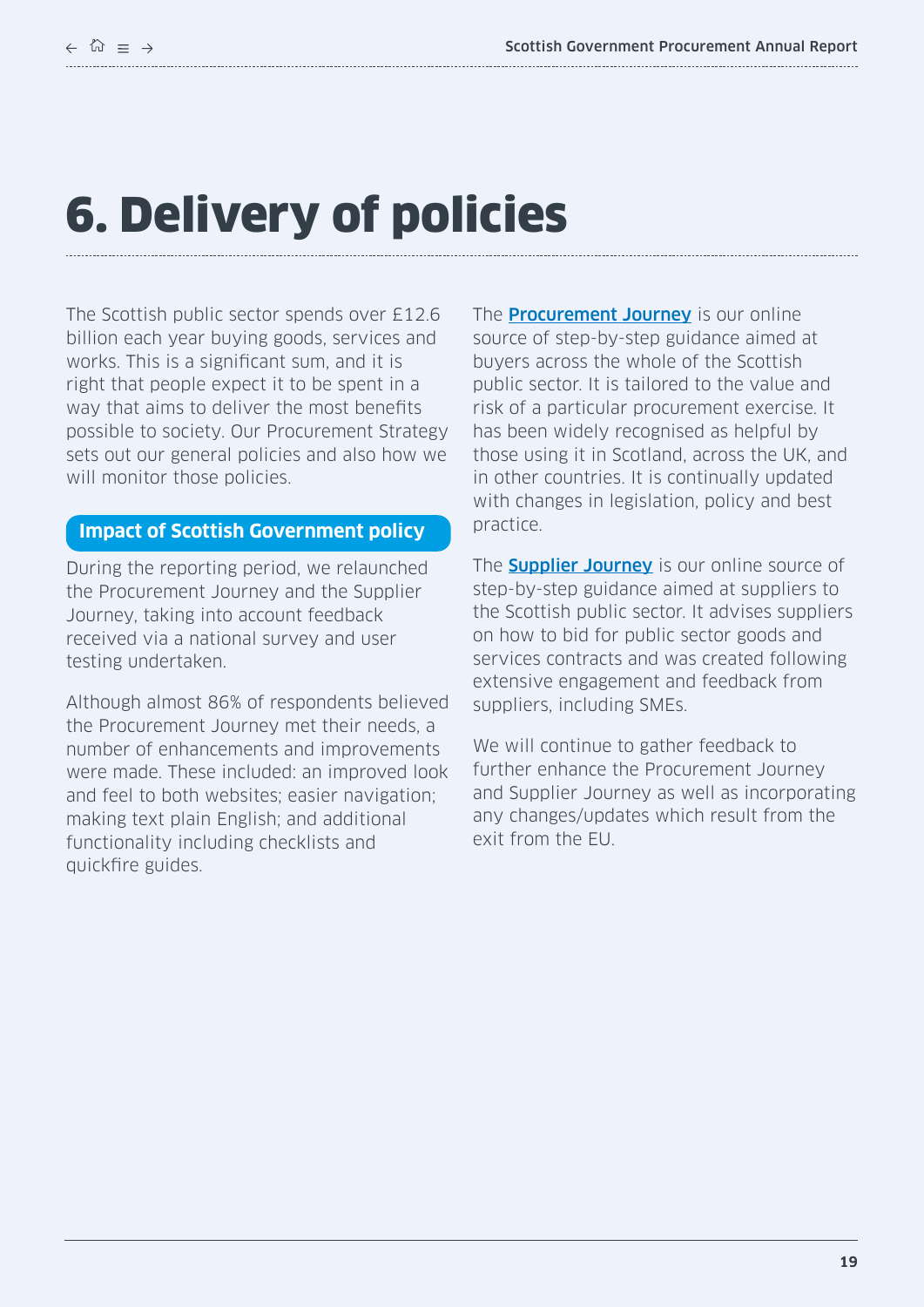# <span id="page-19-0"></span>**6.1. Our policy on applying community benefit requirements in our contracts**

Our Procurement Strategy set out our intention to consider the opportunities to include community benefit requirements in the development phase of all regulated procurements, and to include them, either on a contractual or voluntary basis, wherever there is an opportunity to benefit the community.

# **Monitoring**

We said in our Procurement Strategy that we would:

- **•** Consider the use of community benefits in the development of all our regulated procurements.
- **•** For contracts in excess of £4 million, set out details of the required community benefits in the appropriate Contract Notice.
- **•** In our Contract Award Notices, record where we expect contractors to deliver community benefits.
- **•** Collect information about community benefits delivered under our regulated procurements.

# **Delivery**

We considered community benefits in all our regulated procurements during the reporting period. Relative to the previous year, we more than doubled the number of contracts awarded which specifically included community and social benefits to 34.

As a result, we currently have 69 live contracts valued at around £1.9 billion within which community benefits are now embedded.

As well as supporting thousands of existing jobs, during the reporting period our contracts created 81 new brand-new jobs and 40 apprenticeships; delivered 50 work placements for school pupils, college and university students and 2 work placements for Priority Groups; and we enabled 417 qualifications to be achieved through training.

Examples of community benefits secured from our contracts are shown below.

# HP Inc. UK

Our supplier of Mobile and Desktop Client Devices, HP Inc. UK, are sponsors of the Digital Schools Award programme. This is a public/private initiative designed to support the digital learning and education of pupils in Scotland. The programme recognises, rewards and promotes the effective use of digital technology in education.

In September 2019, HP Inc. UK co-hosted a Digital Schools award-giving ceremony in which 114 nursery, primary and secondary schools from across the country received their national digital-schools award for excellence in digital teaching and learning.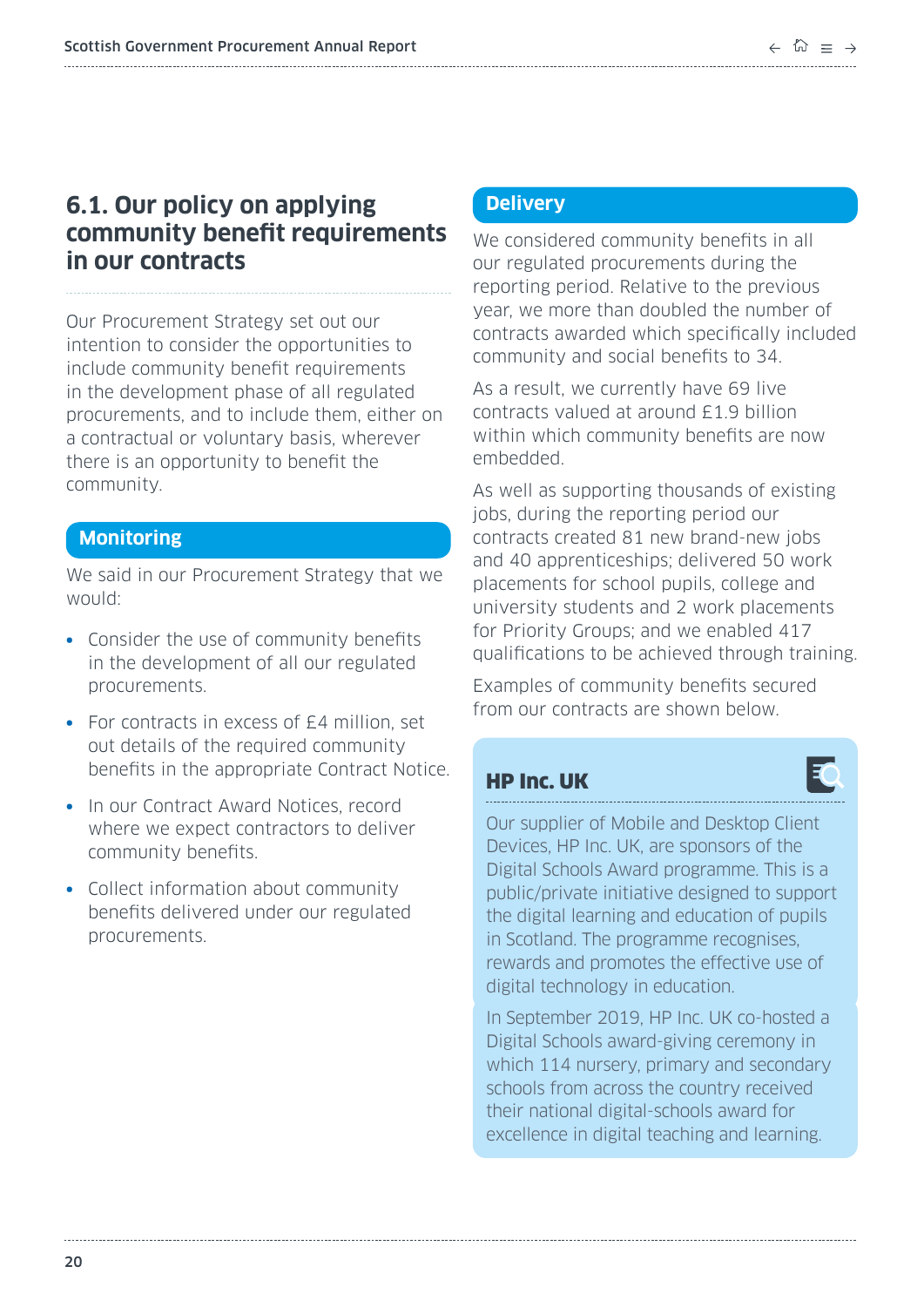# Capital Document Solutions



In January 2020, Capital Document Solutions (a Scottish SME on our Office Equipment framework) opened a purposebuilt Recycling Centre at their Edinburgh HQ allowing them to increase their recycling, re-use and refurbishment capabilities.

Four new apprentices were employed to work in the recycling centre and, in 2019, 660 print devices were refurbished and almost 2,000 toner bottles and over 5,000 device components were reused. This equated to over 35 tonnes of material being diverted from landfill. This initiative helps minimise negative environmental impacts and supports the Scottish Government's circular economy objectives.

# **XMA**

30

Our supplier of tablet devices, XMA Limited, delivered 346 days of Apple professional learning free of charge to almost 4,000 teachers and education professionals to support the deployment and use of iPads in schools across Scotland.

# APS Group (Scotland) Ltd



Our provider of Publishing, Print, Design & Associated Services, APS Group (Scotland) Ltd, is contractually bound to deliver a number of Community Benefits throughout the term of the new framework agreement (awarded August 2018). These Community Benefits include apprenticeships, work experience and a commitment to place a minimum of 50% of framework business with SME suppliers. APS currently has three Modern Apprentices in training and also has four permanent staff who were former Modern Apprentices. APS's business model (developed over a number of years working with the Scottish Government) is predicated on supporting the Scottish economy by supporting SME suppliers as part of its core operations. Currently APS works with 105 SMEs in Scotland (including two charities). In addition, APS supports (in total) 10 charities and schools.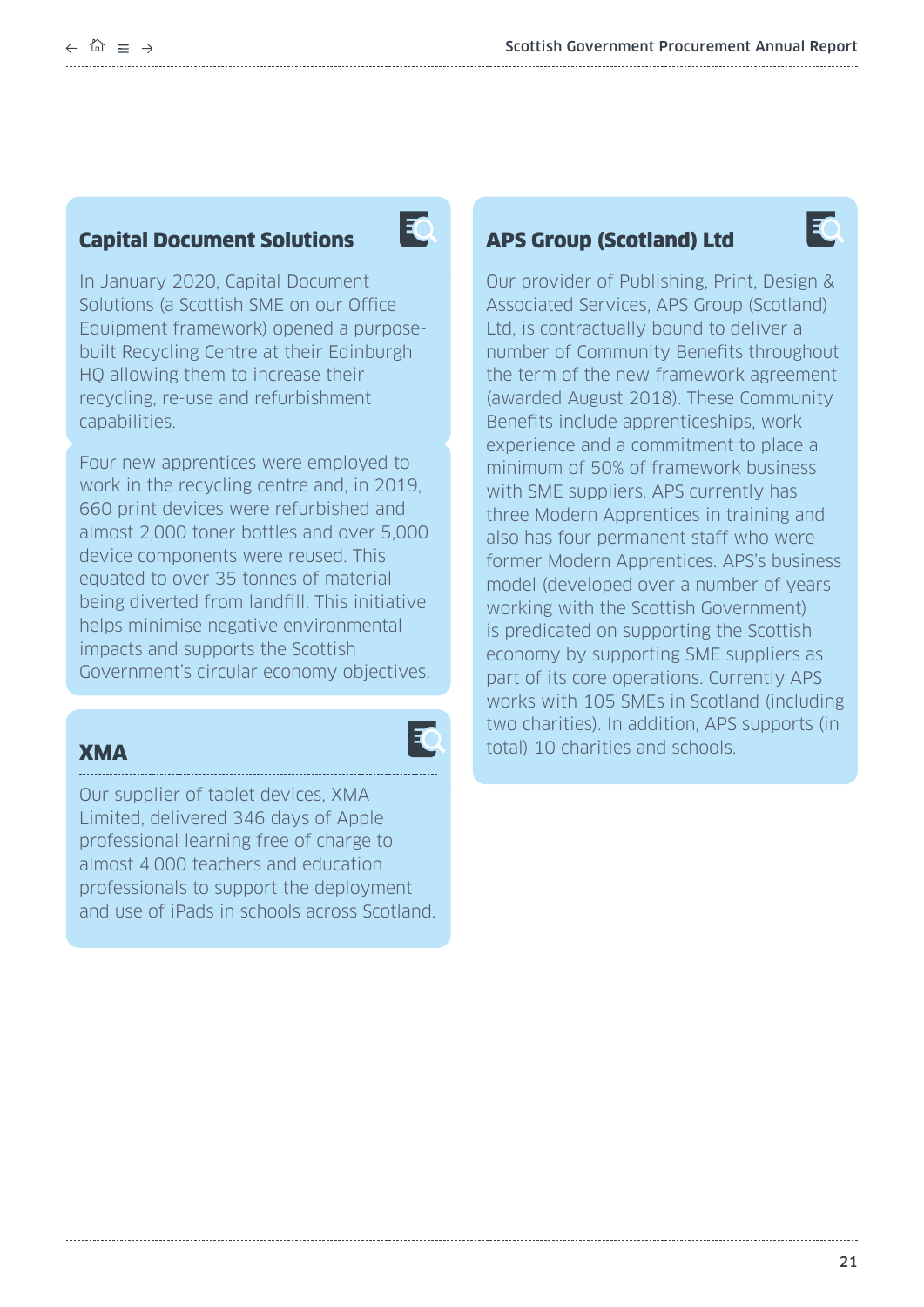## <span id="page-21-0"></span>**Impact of Scottish Government policy**

In the previous reporting period, we published a case study ([https://www.gov.](https://www.gov.scot/publications/procurement-community-benefits-case-study/) [scot/publications/procurement-community](https://www.gov.scot/publications/procurement-community-benefits-case-study/)[benefits-case-study/](https://www.gov.scot/publications/procurement-community-benefits-case-study/)) demonstrating how. even in relatively low value contracts, community benefits can be used to benefit particularly disadvantaged groups and positively affect future recruitment and work place practices amongst our suppliers. In this instance, after a three month internship the candidate went on to secure a permanent contract with the supplier. The contractor committed to making lasting improvements, to remove previously unrecognised barriers to inclusive employment and, as a result, feel they have an additional talented and knowledgeable team member and have improved the working environment for all."

# **6.2. Our policy on consulting and involving those affected by our procurements**

Our Procurement Strategy set out our approach to consulting and involving those affected by our procurements. We collaborate closely with others across the public and private sectors to inform, develop and test national policies, processes, toolkits and practices to ensure that they are fit for purpose and underpin the ambition set out in our Procurement Strategy.

#### **Monitoring**

We indicated in our strategy that we would record any complaints about a failure to consult and report on our performance, any conclusions reached, and any measures taken in response to complaints.

#### **Delivery**

We did not record any complaints arising from our approach to consultations during the reporting period.

Where appropriate, we work with people who use our services, potential suppliers and others to help us design procurements. This can vary from market research to supplier engagement days or the design and piloting of services. When developing our contracting strategies and approaches, we involve people who use the services or their representatives through User Intelligence Groups.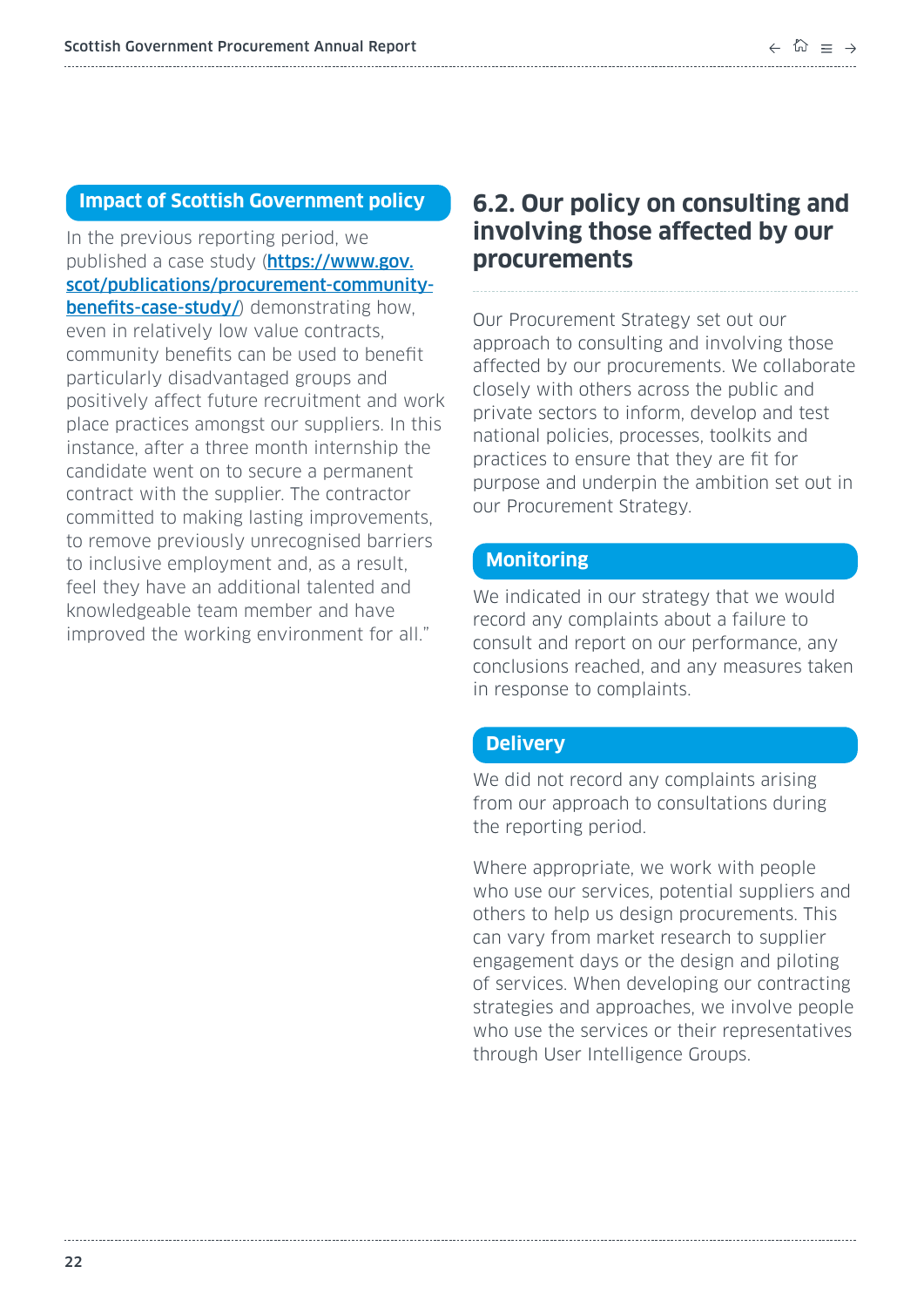# <span id="page-22-0"></span>Brexit: Operational and regulatory readiness

During the report year, Scottish Procurement continued to identify and understand the level of Brexit impacts on Scottish Government-led contracts and frameworks.

Consideration was again given to how best to address and mitigate these impacts, and dialogue was undertaken with key suppliers and stakeholders across the public and private sectors on Brexit implications and preparedness – particularly in the event of a no-deal Brexit.

# **6.3 Fair Work practices, including paying at least the Real Living Wage to people involved in delivering our contracts**

Fair Work is work that offers all individuals an effective voice, opportunity, security, fulfilment and respect. It balances the rights and responsibilities of workers and employers. We believe that adopting such practices can make businesses more competitive by improving talent attraction, reducing staff turnover and absenteeism while improving motivation and workforce engagement. We want Scotland to be a worldleading Fair Work Nation by 2025.

Scotland's success as an economy is built on a shared endeavour between workers, unions and employers and we must continue working together to make the right decisions to protect workers and public safety, keep people in jobs and get the economy going again. We continue to have high expectations of how fair working practices should be adopted as the economy continues to re-open. Scotland is rightly proud of its reputation as a leader on Fair Work and, in these exceptional times, adopting a Fair Work approach is more important than ever.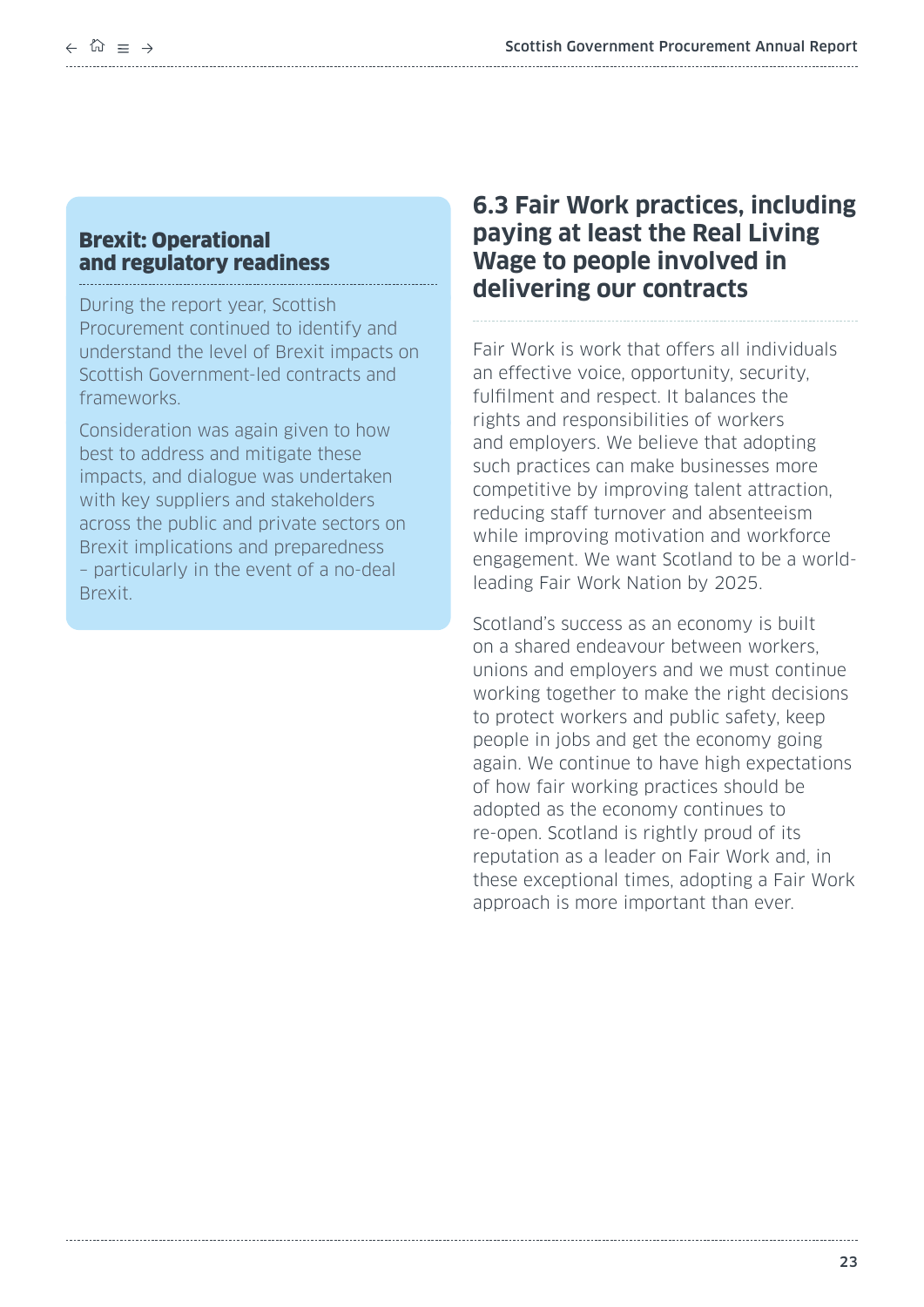# **Monitoring**

In our strategy, we stated that if a commitment has been made in a tender to pay the real Living Wage, we would record this in the contract award notice, it would form part of the contract, and we would monitor it through our contract and supplier management processes. We also stated that "Information on which of our contractors pay the real Living Wage will be gathered centrally and we will include it in the annual report of our performance against this strategy".

When we refer to "the real Living Wage" we mean the hourly rate set independently and updated annually by the Living Wage Foundation.

# **Delivery**

During this period, we have updated our internal procedures and processes to include a stronger focus on the Fair Work First criteria. Where Fair Work practices were relevant to the contract, we included this as an award criterion to be considered as part of the tender evaluation alongside other criteria. It is our normal practice to include Fair Work provisions in our invitations to tender, where appropriate, and we consider these along with other relevant criteria as part of the tender evaluation process.

Also during this period, we have continued to secure a range of Fair Work practices in a number of our significant contracts improving pay and conditions for those working in our supply chain. In implementing Fair Work First, the Scottish Government is leading by example: the £400 million facilities management contract encouraged all bidders to adopt Fair Work practices for all workers

engaged on the contract, over its seven year duration and as a default commit to working towards all five Fair Work First criteria.

91% of our suppliers with current live contracts, have committed to paying at least the Real Living Wage.

#### **Impact of Scottish Government policy**

Through our Fair Work First approach, which is being promoted in government funding streams, we will ask those bidding for public contracts to commit to working towards five criteria to benefit their workers, these are:

- **•** Appropriate channels for effective voice and employee engagement, such as trade union recognition;
- **•** Investment in workforce development;
- **•** Action to tackle the gender pay gap and create a more diverse and inclusive workplace;
- **•** No inappropriate use of zero-hours contracts; and
- **•** Payment of the real Living Wage.

We are committed to doing this in partnership with stakeholders by taking a phased approach to implementation which will take account of the economic context, including the impact of EU exit.

The Scottish Government is an accredited Living Wage Employer and we pay at least the real Living Wage to all direct employees and to all contracted staff who regularly provide services on our sites.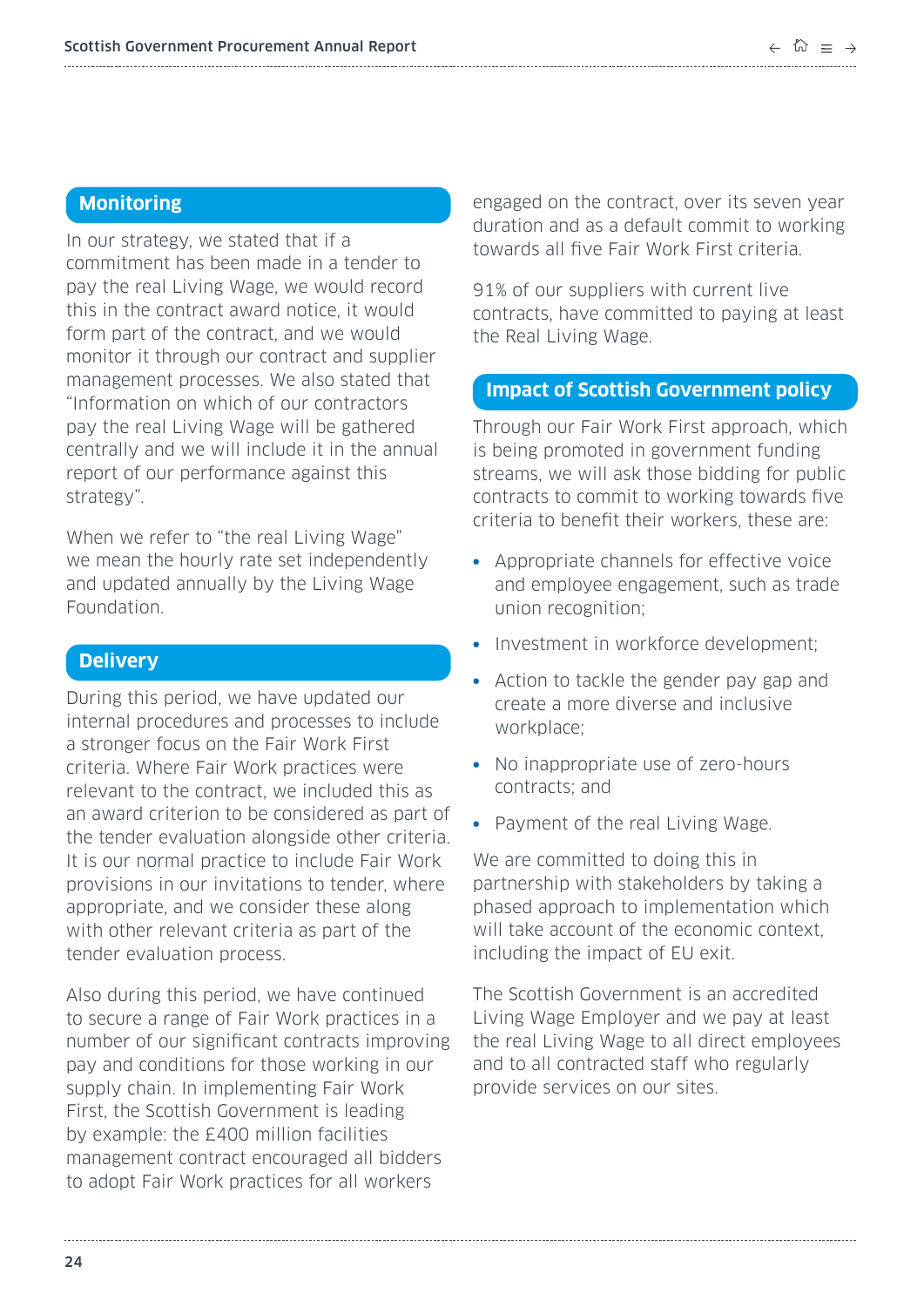# Early Learning and Childcare Workers



The Scottish Government and local authorities remain committed to the introduction of an increased entitlement to 1,140 hours per year of funding Early Learning and Childcare. The planned implementation timeline has been adjusted to take account of the sector's response to the coronavirus outbreak. The Scottish Government remains committed to promoting Fair Work practices, through funding which enables payment of the Real Living Wage to childcare workers, which will include provision established through public procurement procedures.

The technical guidance which was developed, "Funding follows the child and the national standard for early learning and childcare providers: transition options guidance on contracting", has more recently been updated to better empower local authorities and funded providers to make a commitment to work together to plan and deliver this commitment.

# Adult Social Care Workers



Fair Work in Social Care is one of the key priorities in the joint Scottish Government and COSLA Reform of Adult Social Care Programme, launched in 2019.

The Fair Work in Social Care Group, which was established to take forward the Fair Work Convention's recommendations in the Scotland's Social Care Sector 2019 report was initially paused during the pandemic. However, work in relation to improving recruitment, terms and conditions for the social care workforce has been progressed at pace to respond quickly to emerging issues that were identified. Where these services are subject to a public procurement process, fair work practices form a key part of ongoing decision making.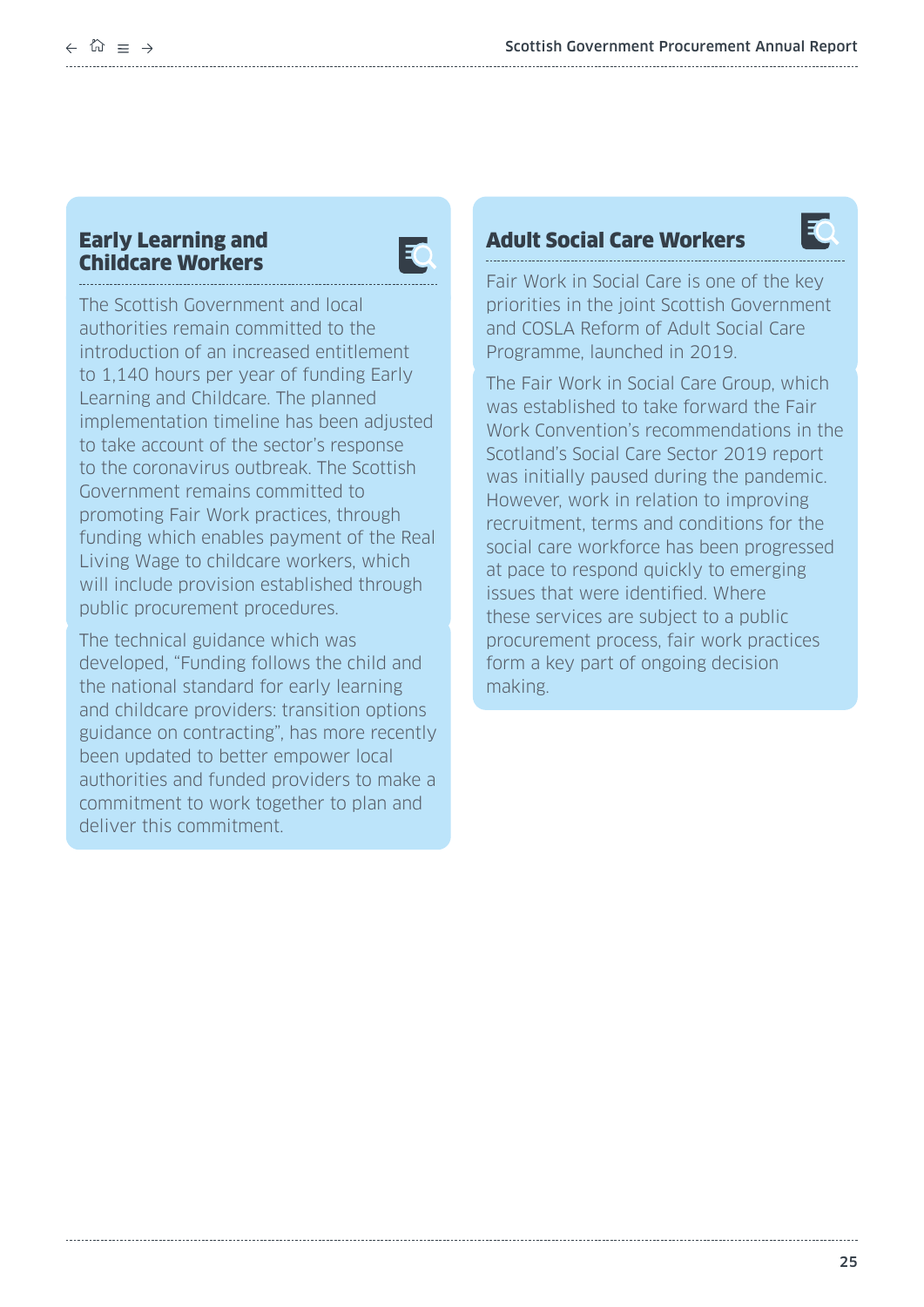# <span id="page-25-0"></span>**6.4. Our policy on making sure our contractors and sub-contractors keep to the Health and Safety at Work Act 1974 and any provision made under that Act**

Our aim is to be a leading employer in the delivery of health and safety and to ensure the wellbeing of our staff and those that deliver our contracts.

Our Procurement Strategy set out that it is a standard condition of our contracts that the contractor must keep to all laws that apply, as well as the requirements of regulatory organisations and good industry practice.

It also explained that this includes health and safety laws, and that contractors must keep to our own health safety standards when they are on our premises.

## **Monitoring**

We stated in our Procurement Strategy that we would gather information, through our standard contract management arrangements, about health and safety incidents relating to delivery of our contracts and measures taken.

# **Delivery**

During this reporting period, there were no incidents that required to be reported to the Health and Safety Executive.

For those contractors working on our premises, we meet monthly and review all relevant accident reports and any investigation findings.

Additionally, we encourage our catering and cleaning suppliers to use the in-house Contractor Safety Management System. This allows both suppliers and ourselves to check that sub-contractors have all the relevant security clearance, permits and qualifications.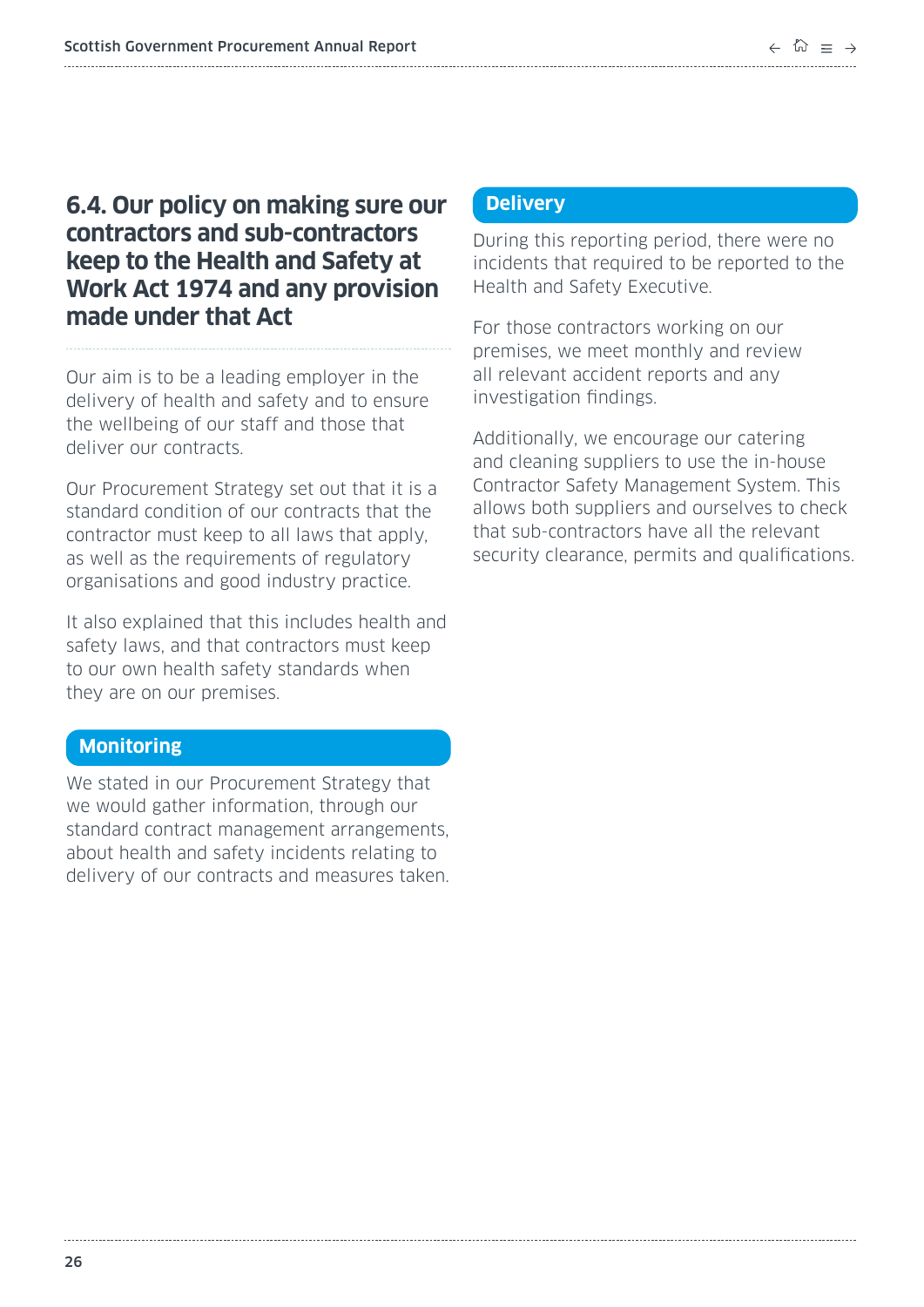# <span id="page-26-0"></span>**6.5. Our policy on procuring fairly and ethically-traded goods and services**

We take a robust approach in procurement processes to tackling criminal activity, including human trafficking and exploitation, modern slavery, corruption and fraud and also to promote positive practices. Respecting human rights is not only a moral and legal obligation, it can have business benefits such as attracting and retaining a diverse skilled workforce (which can, in turn, increase quality, innovation and productivity); reducing risks, including court proceedings; and enhancing reputation and brand value, increasing the customer base.

Our Procurement Strategy set out our policy that, if fairly-traded goods and services are available to meet our requirements, we will consider how best to promote them. It also described how our standard terms and conditions allow us to end a contract if the contractor or a sub-contractor fails to keep to their legal duties in the areas of environmental, social or employment law when carrying out that contract.

We believe that those we contract with should adopt high standards of business ethics, this includes taking a robust approach to ensuring the goods and services are sourced fairly and ethically.

## **Monitoring**

We stated in the strategy that we would:

- a) Include a statement about the effectiveness of our selection procedures; and
- b) Keep a record of the value of fairly traded products bought and sold under our catering contract.

# **Delivery**

All Invitations to Tender issued during the reporting period included a provision to ensure that our supply chains are free from human trafficking and exploitation, including modern slavery, permitting us to terminate contracts with suppliers for breaches of social, environmental or labour law.

The national sustainable procurement tools and supporting guidance were revised in August 2019 to encourage public sector buyers to take a relevant and proportionate approach to equality in their procurements. The updated equality guidance aligns with the [fair work best practice guidance](https://www.gov.scot/publications/addressing-fair-work-practices-including-real-living-wage-procurement-best/) and [toolkit](https://www.gov.scot/publications/fair-work-practices-in-procurement-toolkit/), and was endorsed by the Equality and Human Rights Commission (EHRC). We have also updated the tools so that their content is consistent with the National Performance Framework. [A Scottish Procurement Policy](https://www.gov.scot/publications/reducing-the-risk-of-human-trafficking-and-exploitation-in-the-performance-of-public-contracts-sppn-3-2020/)  [Note](https://www.gov.scot/publications/reducing-the-risk-of-human-trafficking-and-exploitation-in-the-performance-of-public-contracts-sppn-3-2020/) (SPPN) was published in February 2020 on reducing the risk of human trafficking and exploitation in the performance of public contracts. We are using the updated tools, guidance and SPPN to consider human rights, equality, and Fair Work consistently in our procurements and we are encouraging buyers across the public sector in Scotland to do the same.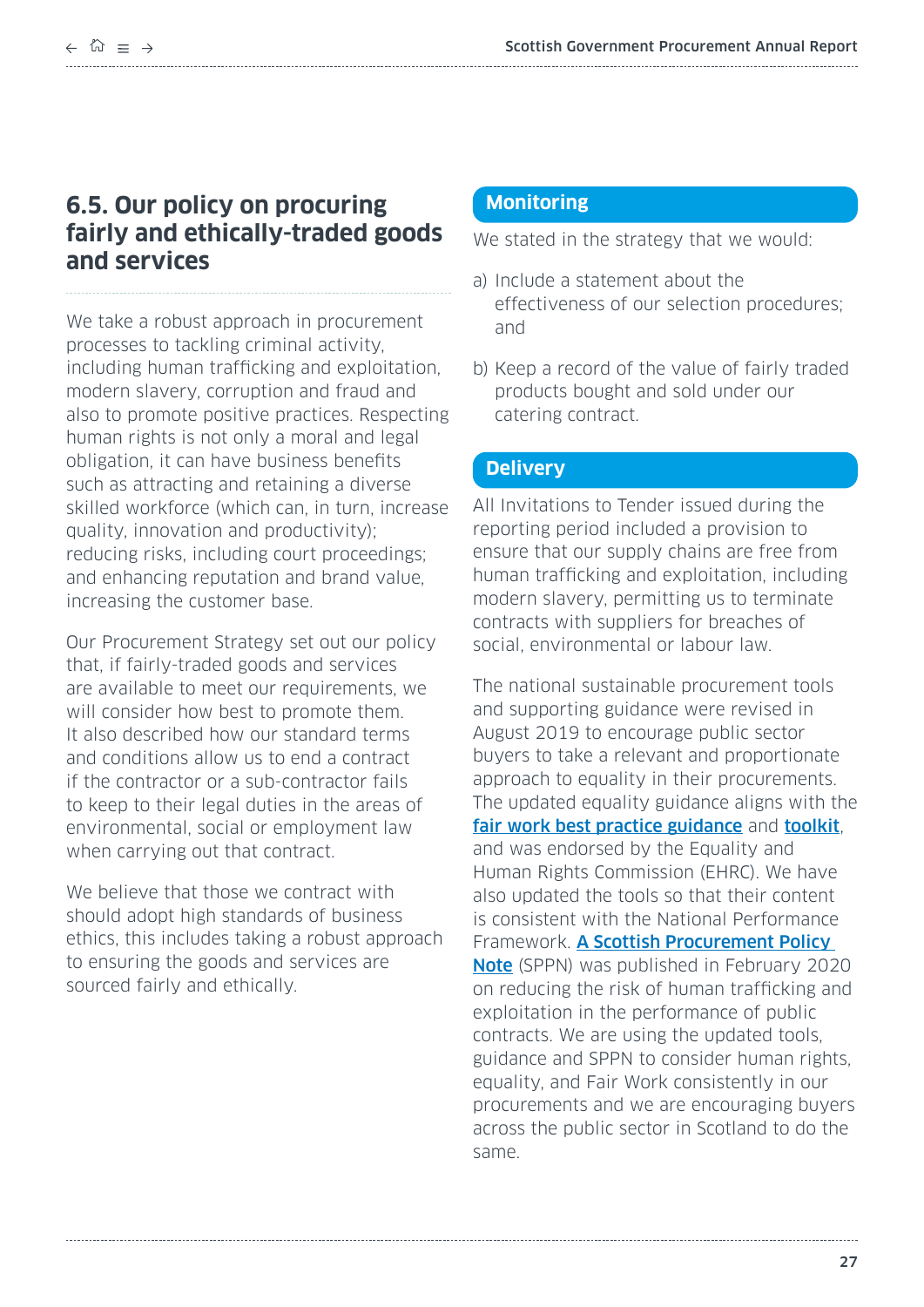<span id="page-27-0"></span>The value of fair and ethically traded products sold through the Scottish Government's catering contract (which includes tea, coffee, chocolate and sugar) was £58,000 in the reporting period.

# Effectiveness of our selection procedures

We continued to use the national sustainability tools to inform our commodity strategies which helped us to identify and mitigate potential risks in all of our regulated procurements. We also use targeted selection and award criteria relating to fairly and ethically traded supply chains, where relevant, for all regulated procurements.

## **Impact of Scottish Government policy**

We continue to engage with a range of organisations on ethical procurement, including learning from best practice used by others across Europe, and working closely with stakeholders such as the **Equality and** [Human Rights Commission](https://www.equalityhumanrights.com/en) and the **Scottish** [Fair Trade Forum \(SFTF\)](http://www.scottishfairtradeforum.org.uk/).

This helped us to refresh our sustainable procurement tools and guidance to ensure they take account of human rights considerations, including the UN Guiding Principles on human trafficking and exploitation/modern slavery.

Work with SFTF concluded with the publication of **sustainable procurement case** [studies on taking an ethical approach](https://www.scottishfairtradeforum.org.uk/resources/business-and-procurement/ethical-procurement/).

# **6.6 Using contracts involving food to improve the health, wellbeing and education of communities in Scotland and promote the highest standards of animal welfare**

Our Procurement Strategy set out our belief that the way in which the public sector buys food and catering services can have positive social, economic and environmental impacts.

# **Impact of Scottish Government policy**

Our national food and drink policy: **Good Food [Nation](https://www.gov.scot/publications/recipe-success-scotlands-national-food-drink-policy-becoming-good-food/)**, continues to promote buying healthy, fresh and environmentally sustainable food and catering. Existing guidance **'Catering for Change:** [Buying food sustainably in the public sector'](http://www.gov.scot/Publications/2011/01/12154555/0) can also be used by public sector organisations when buying food or catering services.

The welfare of farm animals, reared for products used in food provided in our catering contracts and other public contracts, is generally safeguarded under legislation we have introduced to protect farm animals on farm and at slaughter. We are also working to increase the sourcing of Scottish products further through public sector contracts.

Our Programme for Government outlines a number of commitments that put local sourcing at the heart of public sector supply chains. This includes expanding the Food for Life programme to increase the amount of locally sourced and produced food in Scotland's schools.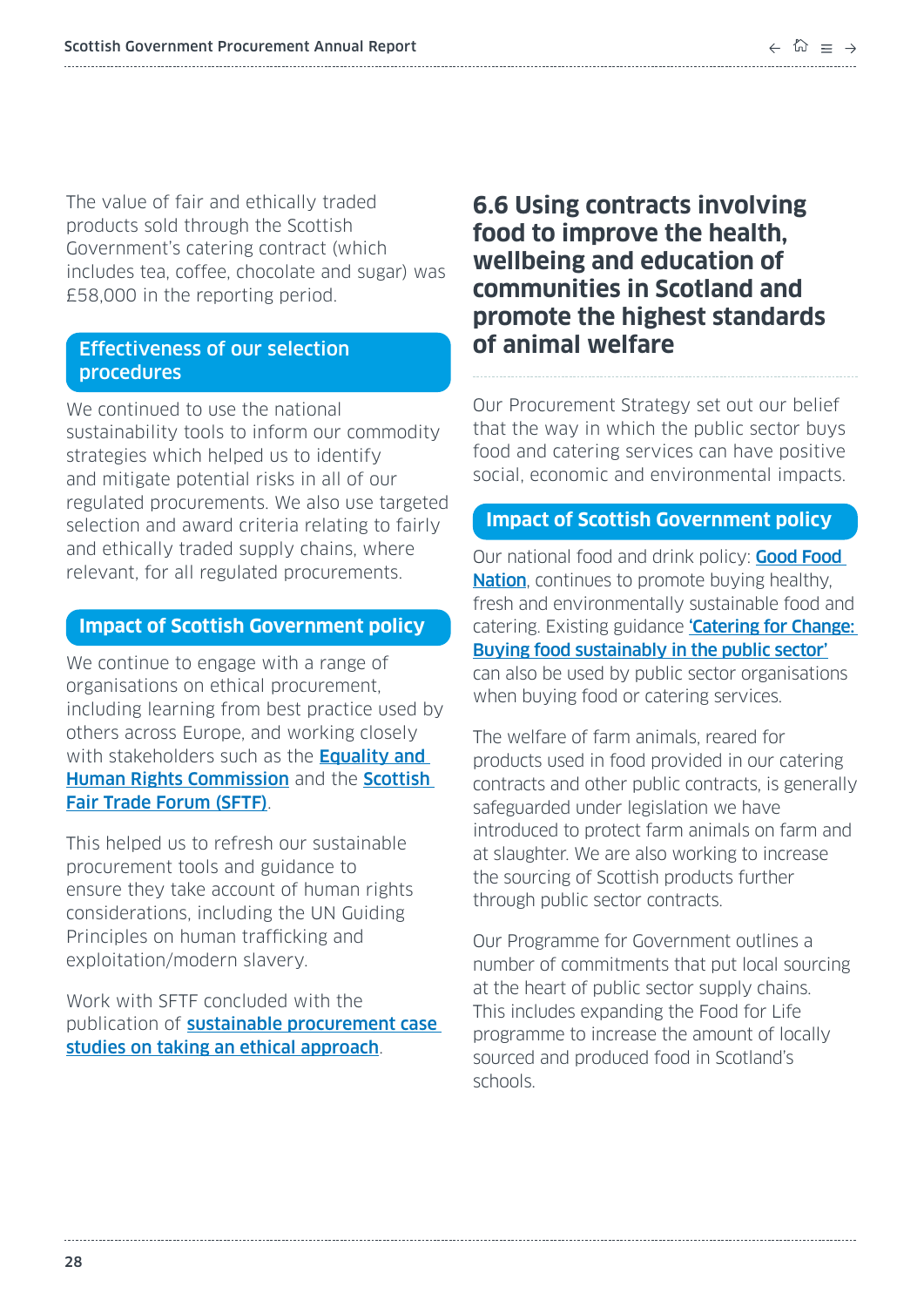# <span id="page-28-0"></span>**6.7. Our policy on paying in 30 days or less to our contractors and sub-contractors**

Our Procurement Strategy set out that it is a standard term of our contracts that we will pay valid invoices within 30 days, that any subcontract must contain a clause which says that subcontractors will be paid within 30 days, and that this clause must apply through the supply chain. It also explained that this clause must make clear that if a subcontractor believes that invoices are not being paid within 30 days, they can raise the issue directly with us. We also aim to pay as many valid invoices as possible within 10 days.

## **Monitoring**

Our Strategy indicated that through contract management arrangements, we would monitor complaints from suppliers and subcontractors and take action if appropriate.

#### **Delivery**

During the reporting period, we paid 99% of valid invoices within 10 days, getting cash into the economy as quickly as possible.

We are working with contract managers to ensure that payments to suppliers and subcontractors are discussed and addressed through the contract management process.

#### **Impact of Scottish Government policy**

The construction sector in particular can suffer from late and extended payment terms from business to business. To help counter this, we encouraged the use of Project Bank Accounts. These are accounts from which a public body can pay firms in the supply chain directly, as well as making payments to the main contractor. Project Bank Accounts improve cash flow and help businesses stay solvent, particularly smaller firms which can be more vulnerable to the effects of late payments.

Public bodies covered by the Scottish Public Finance Manual now need to include project bank accounts in their tender documents for building projects over £2 million and civil engineering projects over £5 million.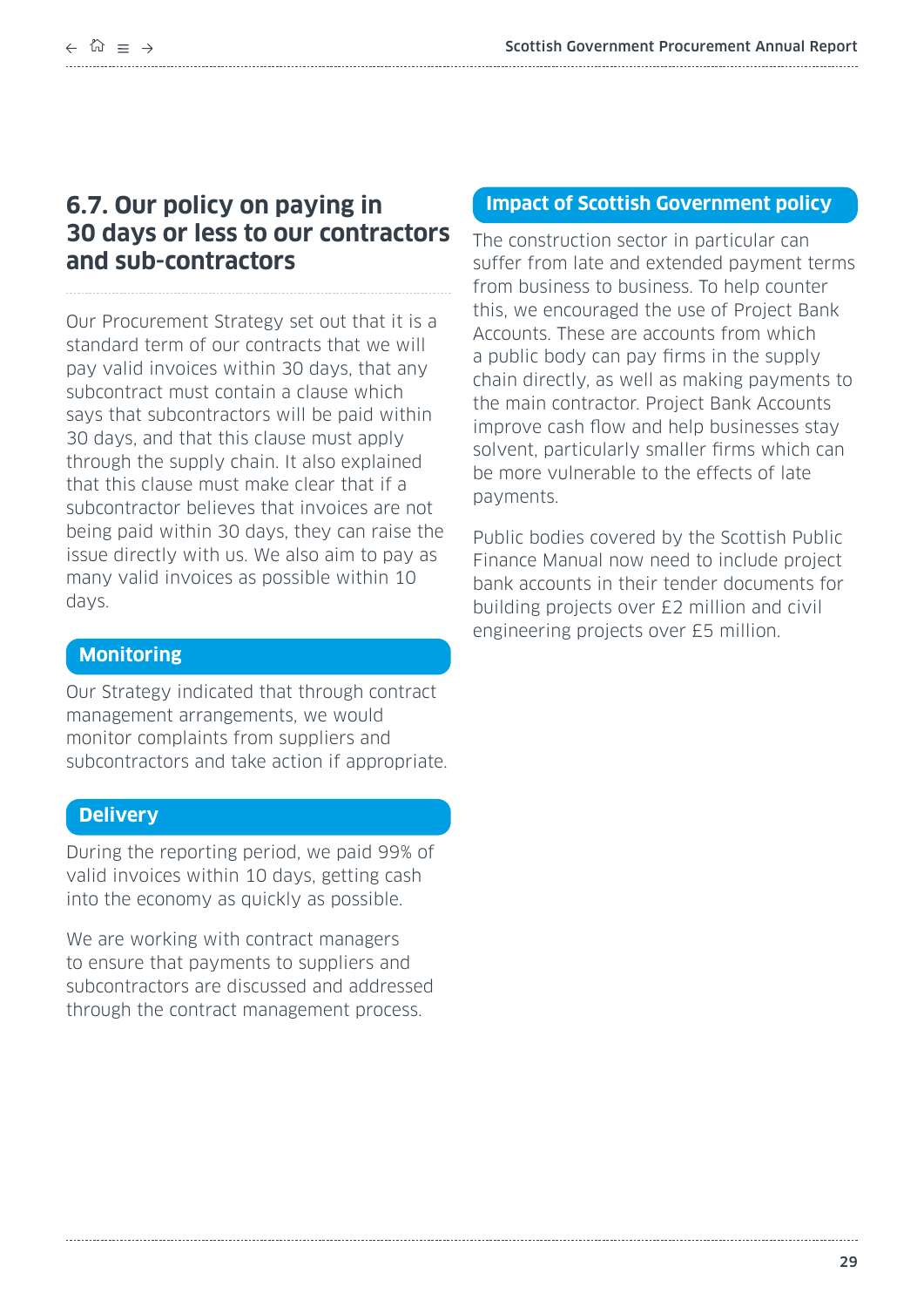# <span id="page-29-0"></span>7. Brexit and Coronavirus

#### Statement on activity on Brexit and Coronavirus, the latter which is largely missed by the end of this reporting period.

We continued to monitor the level of any impact associated with Brexit particularly under a no-deal scenario. Engagement with key suppliers on SG-led agreements focused on preparedness and contingencies to minimise disruption and/or adverse commercial outcomes. We also worked collaboratively with sectoral procurement Centres of Expertise and UK Government commercial colleagues to enable an aligned approach and share knowledge.

At the tail end of this reporting period, there was a massive pivot to respond to the Coronavirus crisis and support organisations, suppliers and communities. We sought to maximise procurement resources through releasing colleagues to directly support our Health Directorate and NHS in the purchase of key product lines during the pandemic. Many of our agreements have been influential in supporting the wider effort e.g. [Connecting Scotland](https://connecting.scot/) (work that will be reported in next year's annual report). We are also supporting our suppliers through the crisis with supplier relief initiatives and by re-prioritising demand.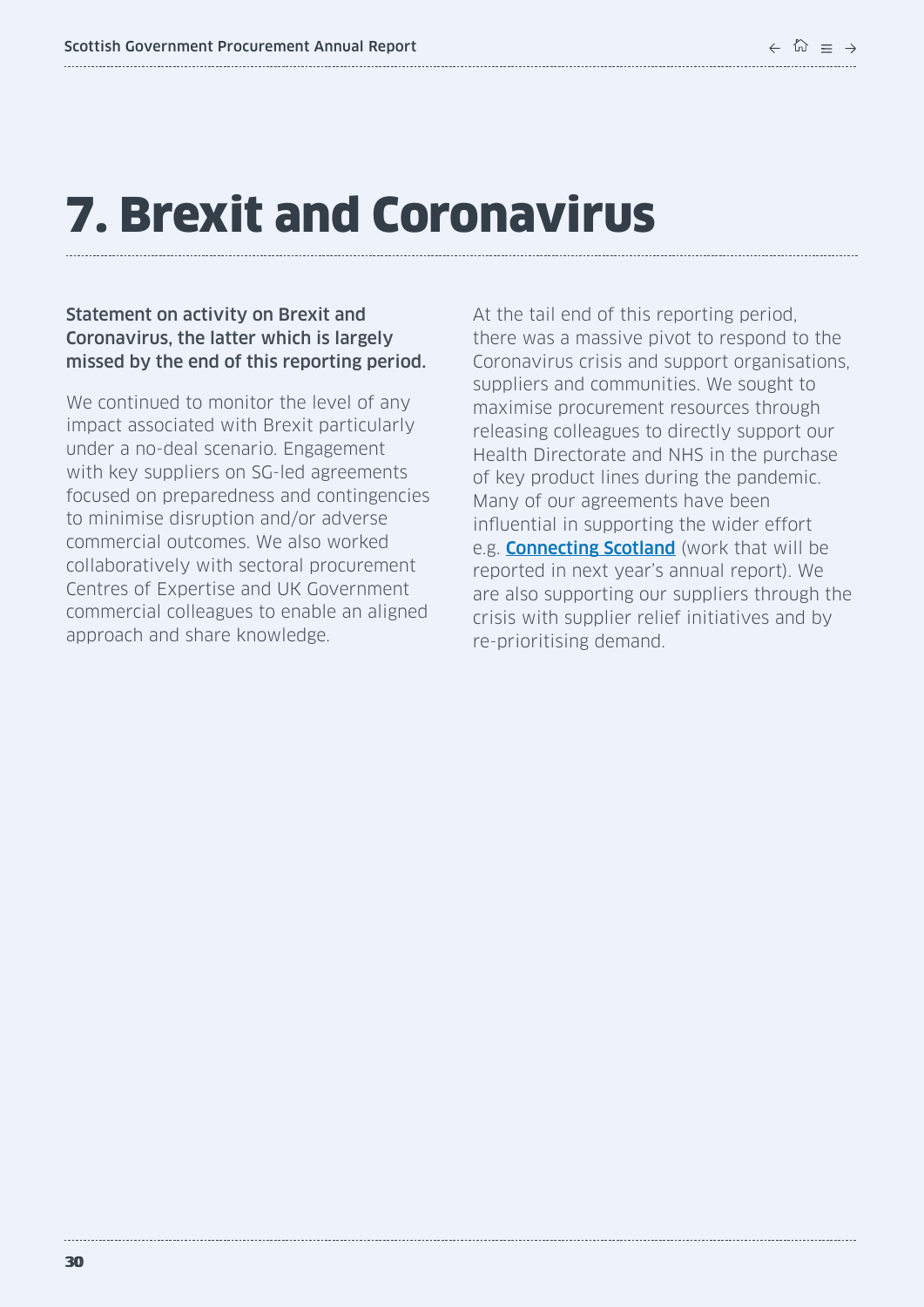# <span id="page-30-0"></span>8. Report ownership and contact details

The owner of this Annual Report on behalf of the Scottish Government is Nick Ford, our Director of Procurement and Property. The report covers the period 01 April 2019 to 31 March 2020.



Nick Ford

Director, Procurement and Commercial Scottish Procurement and Commercial Directorate The Scottish Government Area 3A South Victoria Quay Edinburgh EH6 6QQ

Email: [scottishprocurement@gov.scot](mailto:scottishprocurement%40gov.scot?subject=)



Scottish Government<br>Riaghaltas na h-Alba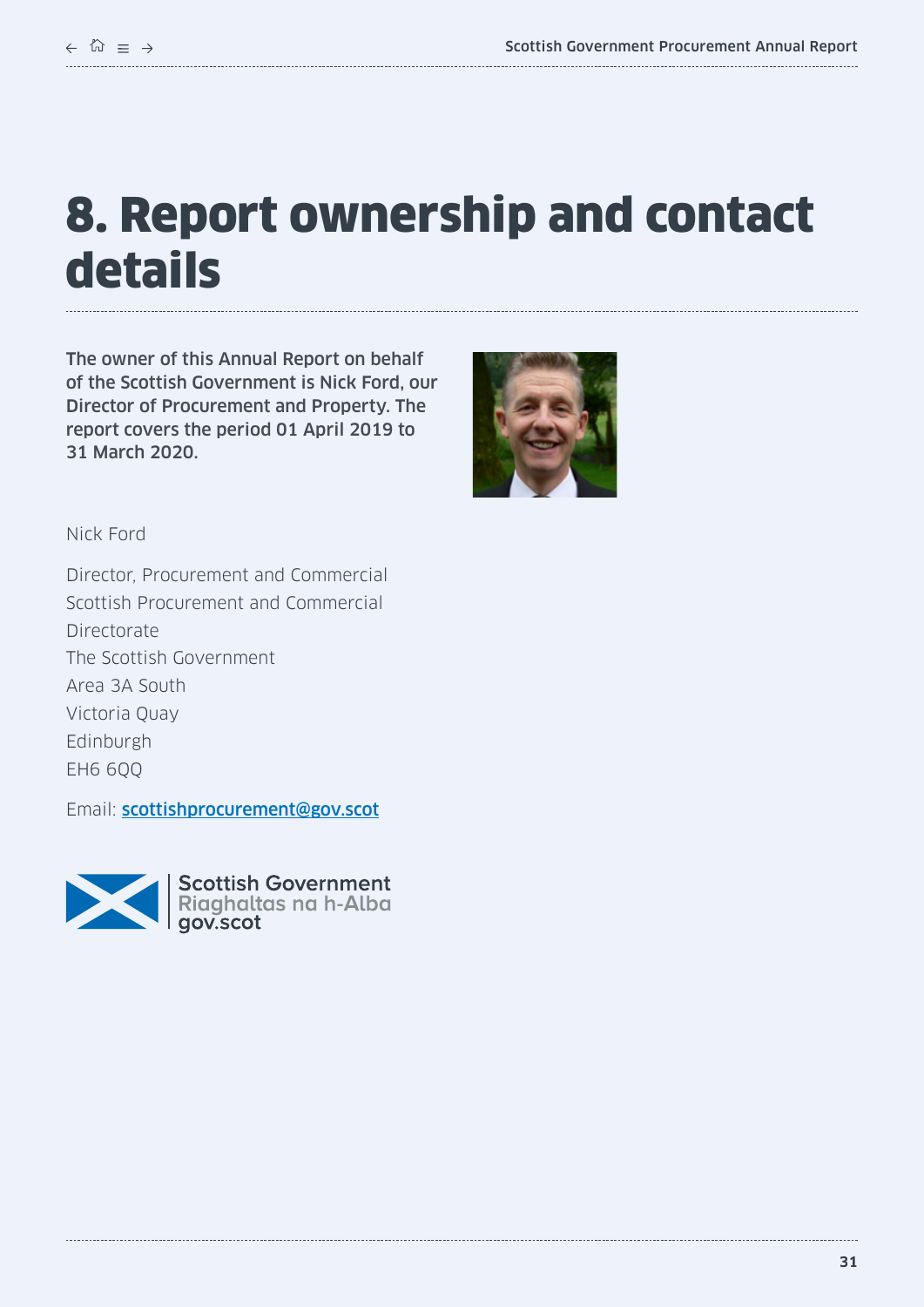# <span id="page-31-0"></span>**Annex A: Summary of regulated procurements commencing In the next two financial years**

| * Contract Notice to be<br>published 1 Apr 20 - 31 Mar 22 |                     | <b>Contract</b><br>notice/<br>call for<br>competition<br>date? | <b>Anticipated</b><br>award date | <b>Anticipated</b><br>start date |
|-----------------------------------------------------------|---------------------|----------------------------------------------------------------|----------------------------------|----------------------------------|
| <b>Title/Description</b>                                  | <b>New or relet</b> |                                                                |                                  |                                  |
| General Stationery, IT<br>Consumables and Office Paper    | Relet               | April-21                                                       | $Avg-21$                         | Sept-21                          |
| Postal Services Framework                                 | Relet               | <b>Dec-20</b>                                                  | Apr-21                           | $Jul-21$                         |
| Employee Services (CCS<br>framework)                      | Relet               | Apr-21                                                         | $Avg-21$                         | $Nov-21$                         |
| Media Services Framework                                  | Relet               | $Jan-21$                                                       | $Jun-21$                         | $Sep-21$                         |
| Creative Advertising Services                             | Relet               | $Nov-21$                                                       | Apr-22                           | $Jul-22$                         |
| <b>Digital Advertising Services</b>                       | Relet               | $Nov-21$                                                       | Apr-22                           | $Jul-22$                         |
| Events and Video Production<br>Services                   | Relet               | $Nov-21$                                                       | Apr-22                           | $Jul-22$                         |
| <b>Public Relations Services</b>                          | Relet               | $Nov-21$                                                       | Apr-22                           | $Jul-22$                         |
| Market Research Services                                  | Relet               | $Nov-21$                                                       | Apr-22                           | $Jul-22$                         |
| Newspapers                                                | Relet               | $Sep-21$                                                       | $Jan-22$                         | Feb-22                           |
| <b>Interpreting Services</b><br>Framework                 | Relet               | $July-21$                                                      | $Avg-21$                         | $Nov-21$                         |
| Payments Beta - Scottish<br>Government                    | New                 | <b>Jun-20</b>                                                  | $Sep-20$                         | Oct-20                           |
| Digital Identity - Attribute<br>Store                     | New                 | <b>Dec-20</b>                                                  | Mar-20                           | Apr-20                           |
| Telephony Services DPS                                    | Relet               | $Sep-21$                                                       | $Nov-21$                         | <b>Dec-21</b>                    |
| Internet of Things DPS                                    | Relet               | $Jun-21$                                                       | Aug-21                           | $Sep-21$                         |
| Mobile Client Device<br>Framework                         | Relet               | $Feb-21$                                                       | $Jun-21$                         | $Avg-21$                         |
| IT Peripherals Framework                                  | Relet               | $May-21$                                                       | $Oct-21$                         | Jan-22                           |
| Office Equipment Framework                                | Relet               | $Nov-21$                                                       | $May-22$                         | $Jul-22$                         |
| Payments Live - SG                                        | New                 | <b>Jun-22</b>                                                  | $Sep-22$                         | $Oct-22$                         |
| Digital Identity Live - ID&V                              | New                 | <b>Dec-22</b>                                                  | Mar-23                           | Apr-23                           |
| CivTech 5                                                 | New                 | <b>Jun-20</b>                                                  | $Jul-20$                         | $Jul-20$                         |
| CivTech 6                                                 | New                 | Mar-21                                                         | $May-21$                         | $May-21$                         |
| Public Contracts Scotland-<br>Tender re-let               | Relet               | <b>TBC</b>                                                     | <b>TBC</b>                       | <b>TBC</b>                       |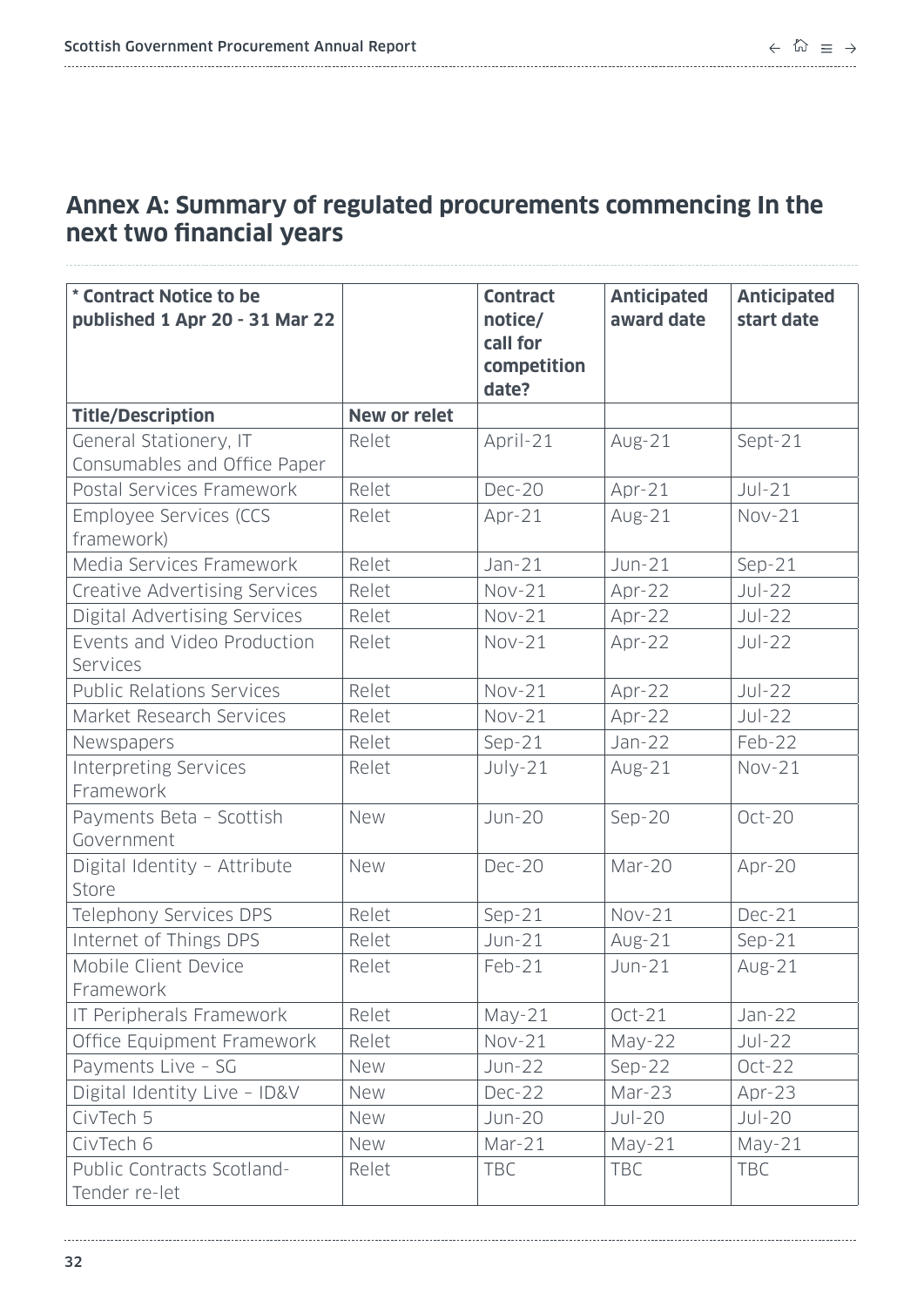| * Contract Notice to be<br>published 1 Apr 20 - 31 Mar 22                                    |                     | <b>Contract</b><br>notice/<br>call for<br>competition<br>date? | <b>Anticipated</b><br>award date | <b>Anticipated</b><br>start date |
|----------------------------------------------------------------------------------------------|---------------------|----------------------------------------------------------------|----------------------------------|----------------------------------|
| <b>Title/Description</b>                                                                     | <b>New or relet</b> |                                                                |                                  |                                  |
| MI Platform tender                                                                           | <b>New</b>          | <b>TBC</b>                                                     | <b>TBC</b>                       | <b>TBC</b>                       |
| Software VAR Framework                                                                       | Relet               | <b>Dec-22</b>                                                  | May-22                           | <b>Jun-22</b>                    |
| <b>SPM ORCI</b>                                                                              | <b>New</b>          | Apr-20                                                         | <b>Jun-20</b>                    | <b>Jun-20</b>                    |
| <b>SPM Cross Cutting</b>                                                                     | <b>New</b>          | <b>Jun-20</b>                                                  | $Sep-20$                         | $Sep-20$                         |
| <b>Testing Services</b>                                                                      | New                 | <b>Dec-20</b>                                                  | $Mar-21$                         | $Apr-21$                         |
| LDFleet Plus Vehicles                                                                        | New                 | $Jan-21$                                                       | $Mar-21$                         | Apr-21                           |
| LDFleet Fuel Cards                                                                           | New                 | $Jan-21$                                                       | $Mar-21$                         | $Apr-21$                         |
| LDFleet Plus Insurance                                                                       | New                 | $Jan-21$                                                       | $Mar-21$                         | $Apr-21$                         |
| Hosting Platform and<br>Operations - 2020 & Beyond                                           | New                 | <b>Jan-20</b>                                                  | $Mar-21$                         | $Apr-21$                         |
| User Research Recruitment<br>Partner                                                         | New                 | $Jul-20$                                                       | $Sep-20$                         | $Sep-20$                         |
| Identity Verification (Back-<br>Office) Solution                                             | <b>New</b>          | N/A                                                            | $Mar-21$                         | Mar-21                           |
| Document Management<br>Configuration Partner(s) -<br>Lot 1 (Inbound Document<br>Management)  | New                 | Mar-20                                                         | $May-20$                         | $Jul-20$                         |
| Document Management<br>Configuration Partner(s) -<br>Lot 2 (Outbound Document<br>Management) | New                 | Mar-20                                                         | $May-20$                         | $Jul-20$                         |
| Strategic Document Repository<br>Software                                                    | <b>New</b>          | N/A                                                            | $May-20$                         | <b>Jun-20</b>                    |
| <b>Strategic Document Repository</b><br>Implementation and<br>Configuration Services         | <b>New</b>          | N/A                                                            | <b>Jun-20</b>                    | $Jul-20$                         |
| Social Security Scotland Office<br>Furniture and Associated<br>Products                      | New                 | <b>Nov-20</b>                                                  | <b>Dec-20</b>                    | $Jan-21$                         |
| Monitoring, Logging & Alerting                                                               | New                 | $Oct-20$                                                       | $Oct-20$                         | <b>Nov-20</b>                    |
| Threat Intelligence Platform                                                                 | New                 | Aug-20                                                         | <b>Dec-20</b>                    | <b>Dec-20</b>                    |
| Multi Channel Contact Centre<br>with Telephony Services                                      | New                 | <b>Dec-19</b>                                                  | $May-20$                         | <b>Jun-20</b>                    |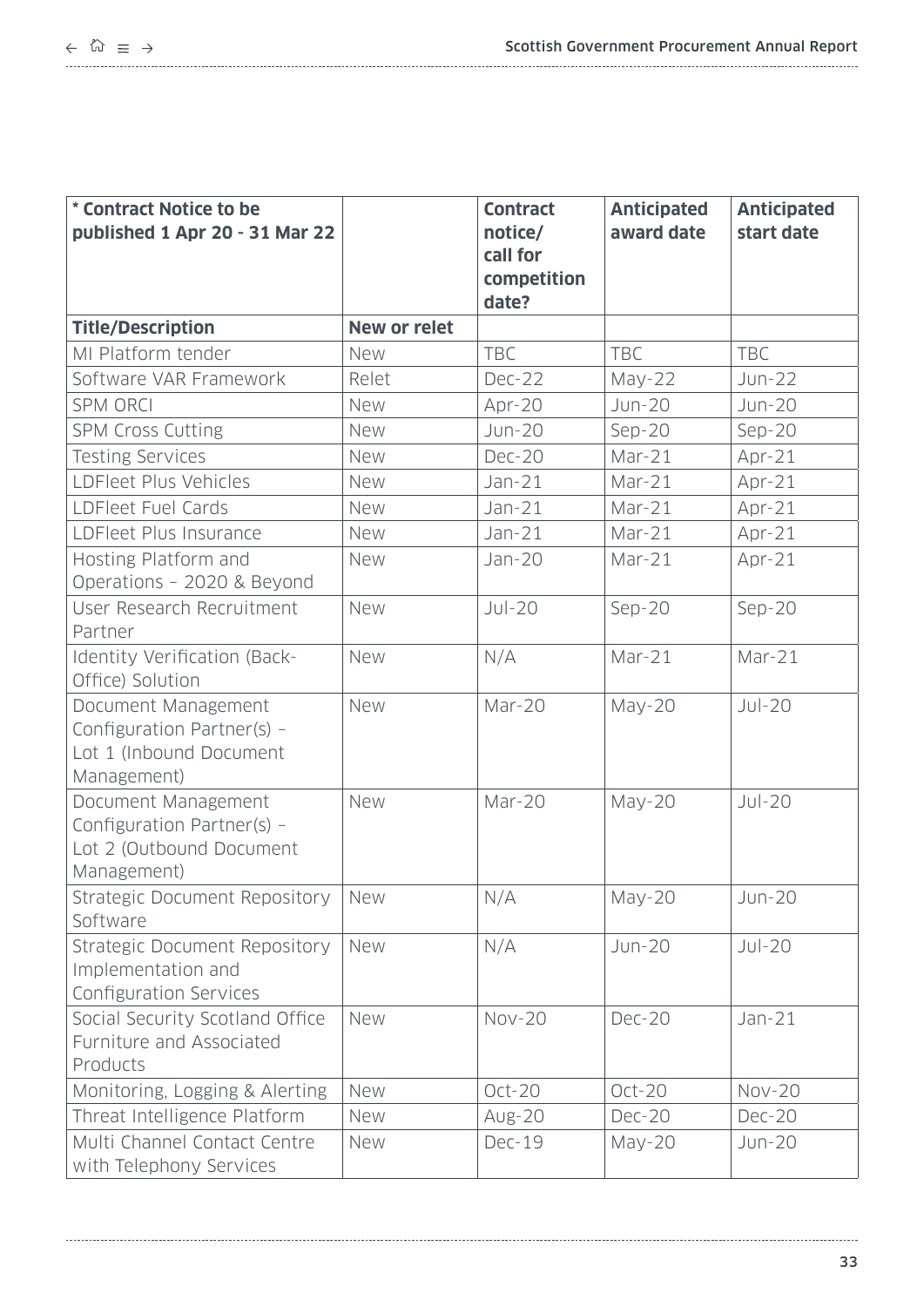| * Contract Notice to be<br>published 1 Apr 20 - 31 Mar 22                                   |                     | <b>Contract</b><br>notice/<br>call for<br>competition<br>date? | <b>Anticipated</b><br>award date | <b>Anticipated</b><br>start date |
|---------------------------------------------------------------------------------------------|---------------------|----------------------------------------------------------------|----------------------------------|----------------------------------|
| <b>Title/Description</b>                                                                    | <b>New or relet</b> |                                                                |                                  |                                  |
| Lone Worker Solutions<br>awarded to Lone worker<br>Solutions Ltd                            | <b>New</b>          | <b>Nov-19</b>                                                  | Mar-20                           | Mar-20                           |
| Civil Engineering Works<br>(including Roads and Roads)<br>Maintenance) Framework            | New                 | $Jan-21$                                                       | $Avg-21$                         | $Sep-21$                         |
| Home Energy Efficiency<br>Programmes For Scotland<br>National Energy Assistance<br>Scheme   | Relet               | $Jul-21$                                                       | Feb-22                           | Aug-22                           |
| Rural Payments Delivery<br>Partner                                                          | Relet               | Apr-21                                                         | <b>Dec-21</b>                    | $Jun-22$                         |
| Scotland's Baby Box and<br>Associated Items and Services                                    | Relet               | $Sep-21$                                                       | $Mar-21$                         | Apr-21                           |
| DATS Call-off: Provision of<br>Systems Integration Services                                 | Relet               | $Jul-21$                                                       | Apr-22                           | <b>Nov-22</b>                    |
| Digital Evidence Sharing<br>Capability                                                      | New                 | Sep-19                                                         | $Apr-21$                         | $Apr-21$                         |
| National Improvement<br>Framework - National<br>Standardised Assessments                    | New                 | <b>Nov-20</b>                                                  | Mar-21                           | $Jul-21$                         |
| Investment in Charitable Bonds                                                              | Relet               | <b>Dec-20</b>                                                  | $Mar-21$                         | $Mar-21$                         |
| Ecounting                                                                                   | Relet               | Mar-20                                                         | $Oct-20$                         | $Oct-20$                         |
| Legal Services for Contracts,<br>Commercial & Corporate                                     | Relet               | <b>Jun-20</b>                                                  | $Sep-20$                         | <b>Nov-20</b>                    |
| The Scottish Crime and Justice<br>Survey (SCJS)                                             | Relet               | $Apr-21$                                                       | <b>Dec-21</b>                    | Mar-22                           |
| Catering                                                                                    | Relet               | <b>TBC</b>                                                     | <b>TBC</b>                       | <b>TBC</b>                       |
| Independent Child Trafficking<br>Guardian                                                   | Relet               | $Feb-21$                                                       | $Avg-21$                         | $Sep-21$                         |
| Administration and<br>Management of the Community<br>and Renewable Energy Scheme<br>(CARES) | Relet               | $Nov-21$                                                       | $Jan-22$                         | Feb-22                           |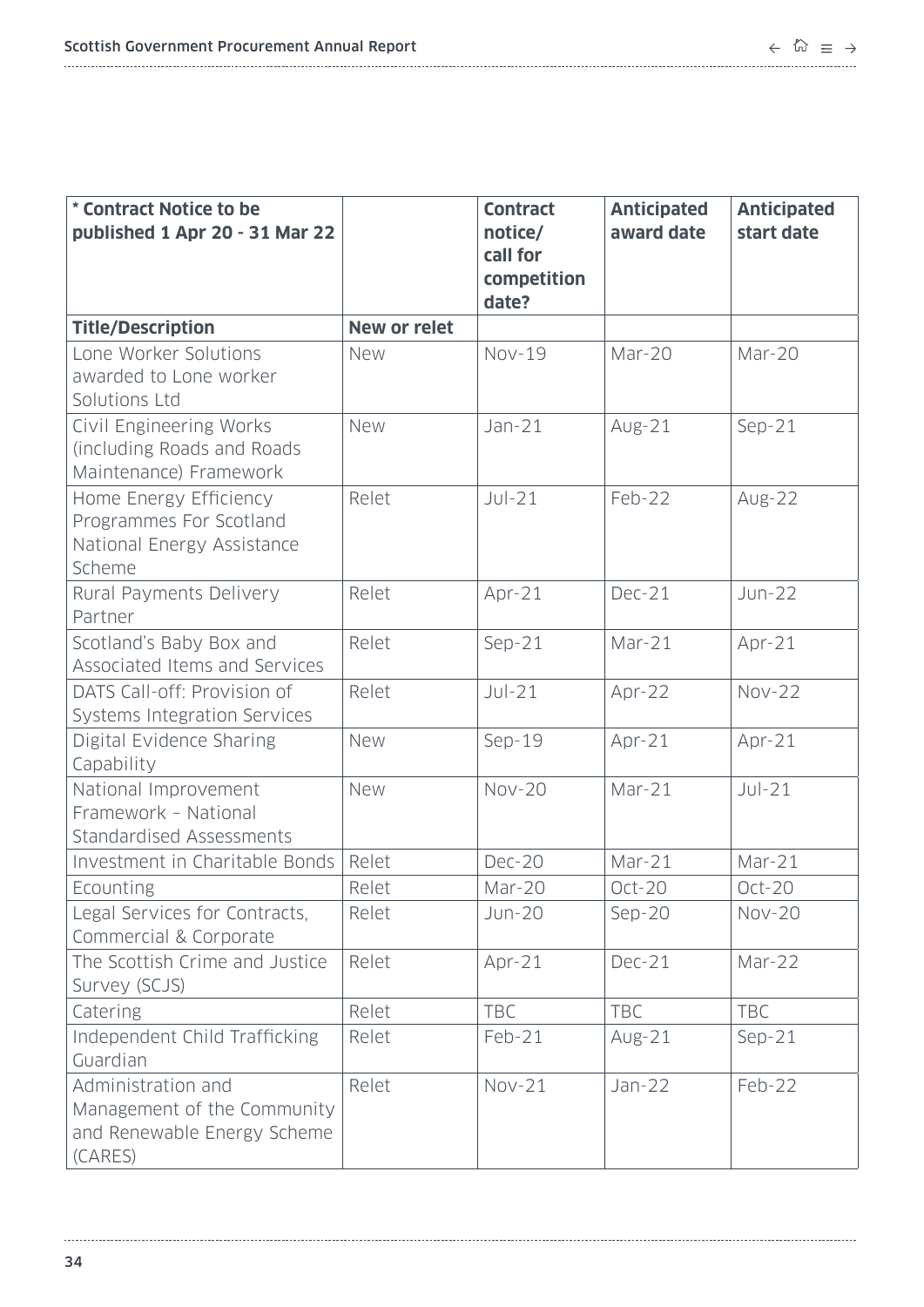| * Contract Notice to be<br>published 1 Apr 20 - 31 Mar 22                       |                     | <b>Contract</b><br>notice/<br>call for<br>competition<br>date? | <b>Anticipated</b><br>award date | <b>Anticipated</b><br>start date |
|---------------------------------------------------------------------------------|---------------------|----------------------------------------------------------------|----------------------------------|----------------------------------|
| <b>Title/Description</b>                                                        | <b>New or relet</b> |                                                                |                                  |                                  |
| Climate Challenge<br>Fund Management and<br><b>Administration Services</b>      | New                 | <b>TBC</b>                                                     | <b>TBC</b>                       | <b>TBC</b>                       |
| Equality and Human Rights<br>Fund Manager                                       | Relet               | Apr-20                                                         | $Sep-20$                         | $Sep-20$                         |
| Provision of Print and Scanning<br>Services                                     | Relet               | $Jan-22$                                                       | <b>Dec-22</b>                    | Jan-23                           |
| Regional Managing Agents for<br>the Help to Buy Scheme                          | Relet               | $Oct-20$                                                       | $Jan-21$                         | $Mar-21$                         |
| SGLD Legal Services for Public<br>Local Inquiries                               | <b>New</b>          | <b>Aug-20</b>                                                  | <b>Nov-20</b>                    | <b>Nov-20</b>                    |
| Education And Skills Impact<br>Measurement                                      | Relet               | <b>TBC</b>                                                     | <b>TBC</b>                       | <b>TBC</b>                       |
| Business Intelligence Software                                                  | Relet               | $Jan-21$                                                       | $Apr-21$                         | $Apr-21$                         |
| <b>BSL Video Services</b>                                                       | Relet               | $Oct-20$                                                       | <b>Dec-20</b>                    | <b>Dec-20</b>                    |
| Hospitals Inquiry - Document<br>Management System                               | Relet               | <b>TBC</b>                                                     | <b>TBC</b>                       | <b>TBC</b>                       |
| IT Managed Service,<br>Community Justice                                        | Relet               | <b>TBC</b>                                                     | <b>TBC</b>                       | <b>TBC</b>                       |
| Gaelic Medium Education<br>National Standardised<br>Assessments                 | New                 | <b>Nov-20</b>                                                  | $Mar-21$                         | $Jul-21$                         |
| Connectors for the Scottish<br>ePlanning and eBuilding<br>Standards System      | Relet               | $Mar-21$                                                       | $Sep-21$                         | $Dec-21$                         |
| Due Diligence for Low Carbon<br>Infrastructure Capital Projects                 | Relet               | $Sep-20$                                                       | $Jan-21$                         | $Jan-21$                         |
| Quality Assurance & Audit<br>Services: New National Energy<br>Assistance Scheme | Relet               | $JU$ -21                                                       | Feb-22                           | Aug-22                           |
| Delivery Partner for the<br>Cashback for Communities<br>Programme               | Relet               | Mar-22                                                         | <b>Dec-22</b>                    | Mar-23                           |
| Children, Families and Young<br>People Third Sector Fund                        | <b>New</b>          | Jan-22                                                         | <b>Dec-22</b>                    | $Jun-23$                         |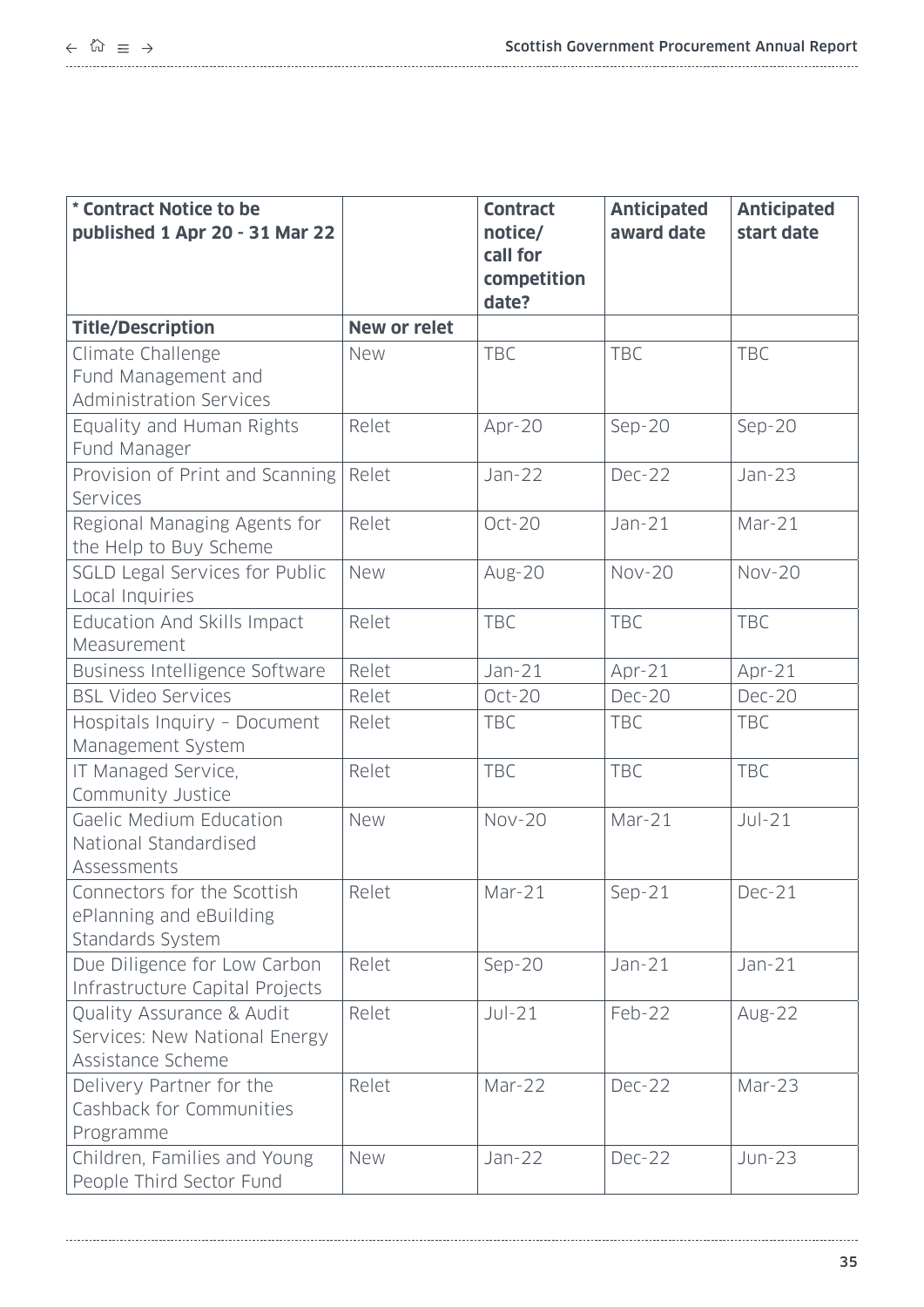| * Contract Notice to be<br>published 1 Apr 20 - 31 Mar 22                                 |                     | <b>Contract</b><br>notice/<br>call for<br>competition<br>date? | <b>Anticipated</b><br>award date | <b>Anticipated</b><br>start date |
|-------------------------------------------------------------------------------------------|---------------------|----------------------------------------------------------------|----------------------------------|----------------------------------|
| <b>Title/Description</b>                                                                  | <b>New or relet</b> |                                                                |                                  |                                  |
| Programme for International<br>Student Assessment (PISA)<br>2021                          | Relet               | $Dec-21$                                                       | $JU$ -22                         | $Oct-22$                         |
| Provision of an Innovation<br>Support Service                                             | Relet               | $Jan-21$                                                       | $May-21$                         | $Jun-21$                         |
| Provision of National Kinship<br>Care Service                                             | Relet               | Apr-20                                                         | $Jul-20$                         | $Jul-20$                         |
| Provision Of A Herbage Trial<br>To Obtain Scottish Data For UK<br>National List           | Relet               | $Jan-22$                                                       | $Oct-22$                         | <b>Dec-22</b>                    |
| Provision of Enabling Digital<br>Government - Shared Services<br><b>Process Profiling</b> | Relet               | <b>Nov-20</b>                                                  | <b>Dec-20</b>                    | <b>Dec-20</b>                    |
| Provision of SEAS & Hyperion<br>Support                                                   | Relet               | $Jan-21$                                                       | $Feb-21$                         | $Mar-21$                         |
| National Advocacy Service -<br>Let's Talk ASN                                             | Relet               | Oct-20                                                         | $Mar-21$                         | Mar-21                           |
| Case Management System for<br>Advance Payment Scheme and<br>Statutory Redress Scheme      | Relet               | $Jan-21$                                                       | $Jun-21$                         | $Jul-21$                         |
| Open Data Publishing Platform<br>(ODPP) - Support, Hosting and<br>Development             | Relet               | $Feb-21$                                                       | $JU$ -21                         | $Jul-21$                         |
| Scottish Social Attitudes Survey                                                          | Relet               | <b>TBC</b>                                                     | <b>TBC</b>                       | <b>TBC</b>                       |
| Fund Management Services for<br>the Volunteering Support Fund                             | Relet               | <b>TBC</b>                                                     | <b>TBC</b>                       | <b>TBC</b>                       |
| Due Diligence for Capital<br>Projects for the Low Carbon<br>Infrastructure Transition     | New                 | Mar-21                                                         | $Oct-21$                         | $Oct-21$                         |
| Administrator of Support in the<br>Right Direction Fund                                   | New                 | <b>TBC</b>                                                     | <b>TBC</b>                       | TBC                              |
| Family Learning Support for<br>Local Authorities                                          | Relet               | Apr-21                                                         | <b>Dec-21</b>                    | <b>Dec-21</b>                    |
| Scottish Digital Academy Agile<br>Coach                                                   | Relet               | Feb-21                                                         | $Jun-21$                         | $Jun-21$                         |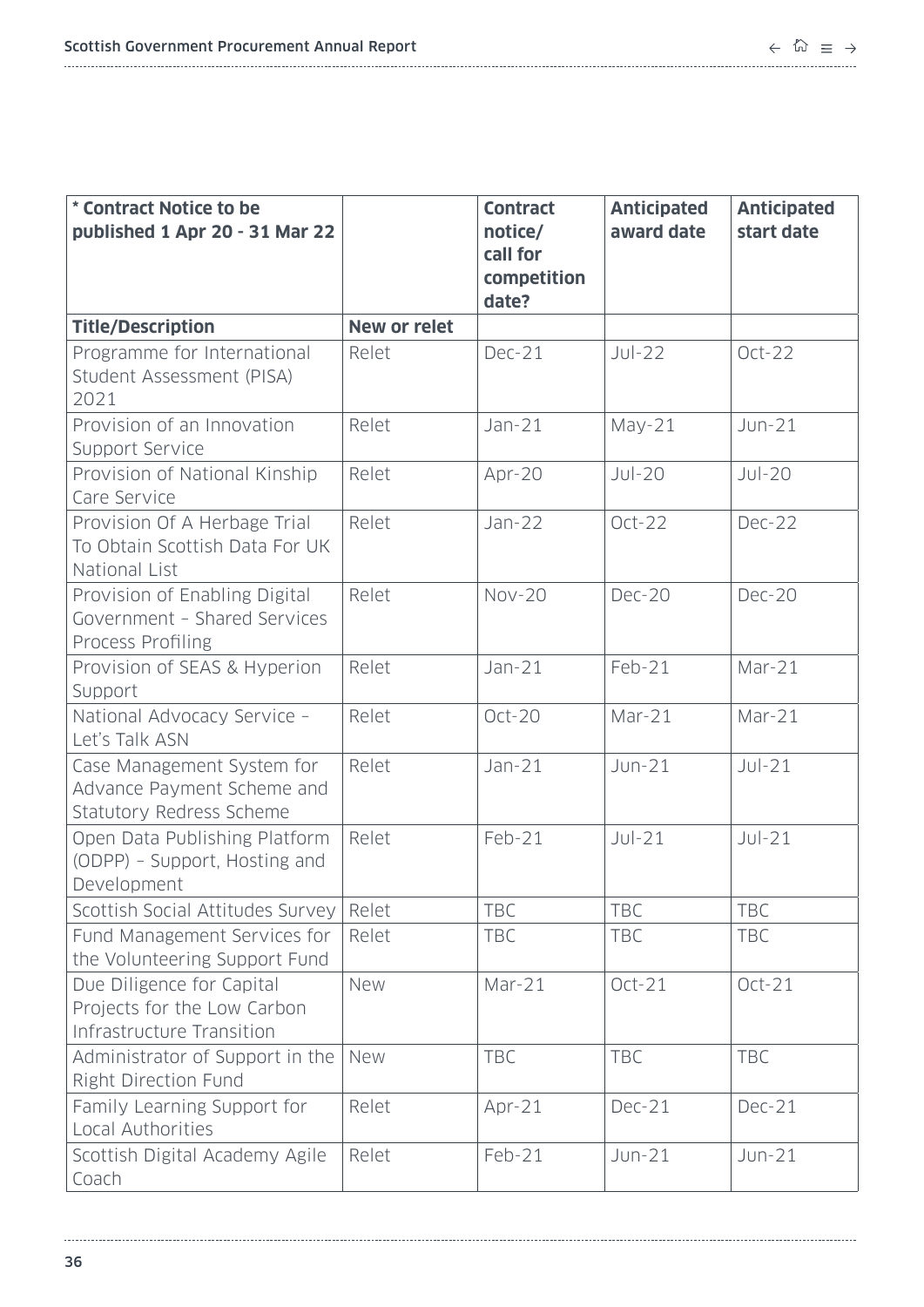| * Contract Notice to be<br>published 1 Apr 20 - 31 Mar 22                                    |                     | <b>Contract</b><br>notice/<br>call for<br>competition<br>date? | <b>Anticipated</b><br>award date | <b>Anticipated</b><br>start date |
|----------------------------------------------------------------------------------------------|---------------------|----------------------------------------------------------------|----------------------------------|----------------------------------|
| <b>Title/Description</b>                                                                     | <b>New or relet</b> |                                                                |                                  |                                  |
| <b>Enhanced Health Visiting</b><br>Pathway                                                   | Relet               | Apr-22                                                         | <b>Dec-22</b>                    | <b>Dec-22</b>                    |
| Catering Services to the Lord<br>High Commissioner                                           | Relet               | <b>Dec-21</b>                                                  | $Jun-22$                         | $Jun-22$                         |
| Low Carbon Infrastructure<br><b>Transition Programme Client</b><br><b>Technical Engineer</b> | New                 | Mar-22                                                         | $May-22$                         | $May-22$                         |
| National Advocacy Service                                                                    | Relet               | $Jul-21$                                                       | $Jan-22$                         | Mar-22                           |
| Evaluation of Distress Brief<br>Intervention - Pilot Programme                               | Relet               | Feb-21                                                         | $Jun-21$                         | $Jun-21$                         |
| Self Build Loan Fund                                                                         | Relet               | <b>Dec-21</b>                                                  | Aug-22                           | Aug-22                           |
| Competent Authority Audits                                                                   | <b>New</b>          | Mar-22                                                         | <b>Dec-22</b>                    | <b>Dec-22</b>                    |
| <b>Attracting High-Quality</b><br>Graduates into Teaching                                    | Relet               | <b>TBC</b>                                                     | <b>TBC</b>                       | <b>TBC</b>                       |
| SIP Trunk                                                                                    | Relet               | $Sep-21$                                                       | Mar-22                           | Mar-22                           |
| Consultation analysis<br>Framework                                                           | Relet               | Mar-21                                                         | $Oct-21$                         | $Oct-21$                         |
| Provision of Audio Visual<br>Services                                                        | Relet               | <b>TBC</b>                                                     | <b>TBC</b>                       | <b>TBC</b>                       |
| Interim Professional Staff -<br>Health Programme Manager                                     | Relet               | <b>TBC</b>                                                     | <b>TBC</b>                       | <b>TBC</b>                       |
| Access to Childcare Fund<br>Manager                                                          | Relet               | $Jun-21$                                                       | Mar-22                           | Mar-22                           |
| People Directorate<br>Transformation Programme<br>Interim Manager                            | Relet               | <b>TBC</b>                                                     | <b>TBC</b>                       | <b>TBC</b>                       |
| Behaviour In Scottish Schools<br>(BISSR) 2019                                                | Relet               | Mar-21                                                         | $Avg-21$                         | $Avg-21$                         |
| Cyber Exercising Project                                                                     | Relet               | May-20                                                         | $Jul-20$                         | $Jul-20$                         |
| Water Quality Data systems<br>modernisation project                                          | Relet               | $Oct-20$                                                       | $Jan-21$                         | $Jan-21$                         |
| Document Management System<br>for Tram Inquiry                                               | Relet               | $Jan-21$                                                       | $Apr-21$                         | May-21                           |
| Evaluation of the Health &<br>Work Support Pilot                                             | Relet               | Oct-20                                                         | Feb-21                           | Mar-21                           |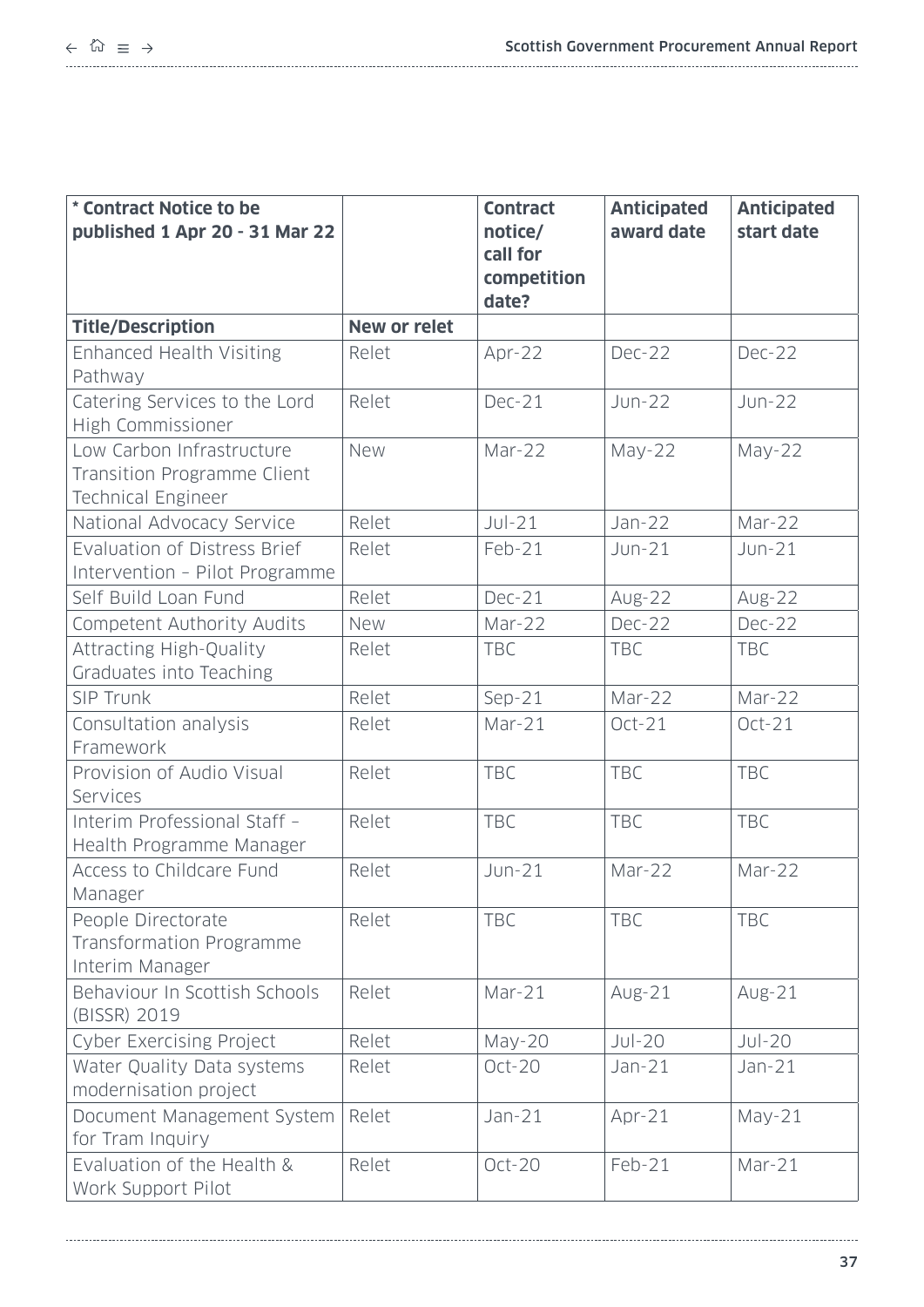| * Contract Notice to be<br>published 1 Apr 20 - 31 Mar 22                                              |                     | <b>Contract</b><br>notice/<br>call for<br>competition<br>date? | <b>Anticipated</b><br>award date | <b>Anticipated</b><br>start date |
|--------------------------------------------------------------------------------------------------------|---------------------|----------------------------------------------------------------|----------------------------------|----------------------------------|
| <b>Title/Description</b>                                                                               | <b>New or relet</b> |                                                                |                                  |                                  |
| Administration and<br>Management of the SG Small<br>Grants Programme an CJ<br>Innovation Fund          | Relet               | Apr-21                                                         | $JU$ -21                         | $Avg-21$                         |
| One Scotland Mapping<br>Agreement                                                                      | New                 | Apr-22                                                         | $Jul-22$                         | $Sep-22$                         |
| Financial Advisory Support for<br>the Lochaber Project 2019                                            | Relet               | $May-21$                                                       | $Avg-21$                         | $Sep-21$                         |
| Accessibility and Inclusive<br>Communications - Interpreting<br>and Translation Services               | Relet               | Feb-22                                                         | $May-22$                         | Aug-22                           |
| Video Conference MCU<br>Replacement Project                                                            | Relet               | Apr-22                                                         | $Jul-22$                         | $Sep-22$                         |
| Scottish Child Abuse Inquiry -<br>Document Processing Contractor                                       | Relet               | $Jul-20$                                                       | $Oct-20$                         | <b>Nov-20</b>                    |
| Social Housing Tender Price<br>Index (SSHTPI)                                                          | Relet               | $Nov-21$                                                       | Mar-22                           | Mar-22                           |
| Risk Needs Assessment & Case<br>Management Instrument                                                  | New                 | $Jan-21$                                                       | Mar-21                           | Apr-21                           |
| Supply of Scottish Government<br>Branded Signboards and<br><b>Associated Fixings</b>                   | New                 | $May-21$                                                       | $Sep-21$                         | $Sep-21$                         |
| Land Reform Ballot Services                                                                            | Relet               | $Jan-21$                                                       | $Apr-21$                         | $May-21$                         |
| Understanding Repeat Violent<br>Victimisation in Scotland -<br>A Qualitative Approach                  | <b>New</b>          | $Jan-21$                                                       | $Apr-21$                         | $May-21$                         |
| DPEA's webcasting service                                                                              | Relet               | $Apr-21$                                                       | $Avg-21$                         | $Avg-21$                         |
| National Childhood<br>Bereavement Coordinator                                                          | Relet               | $Sep-21$                                                       | <b>Dec-21</b>                    | Mar-22                           |
| Decision making about remand<br>and alternatives to remand<br>in Scotland's Criminal Justice<br>System | Relet               | $Feb-21$                                                       | $Jun-21$                         | $JU$ -21                         |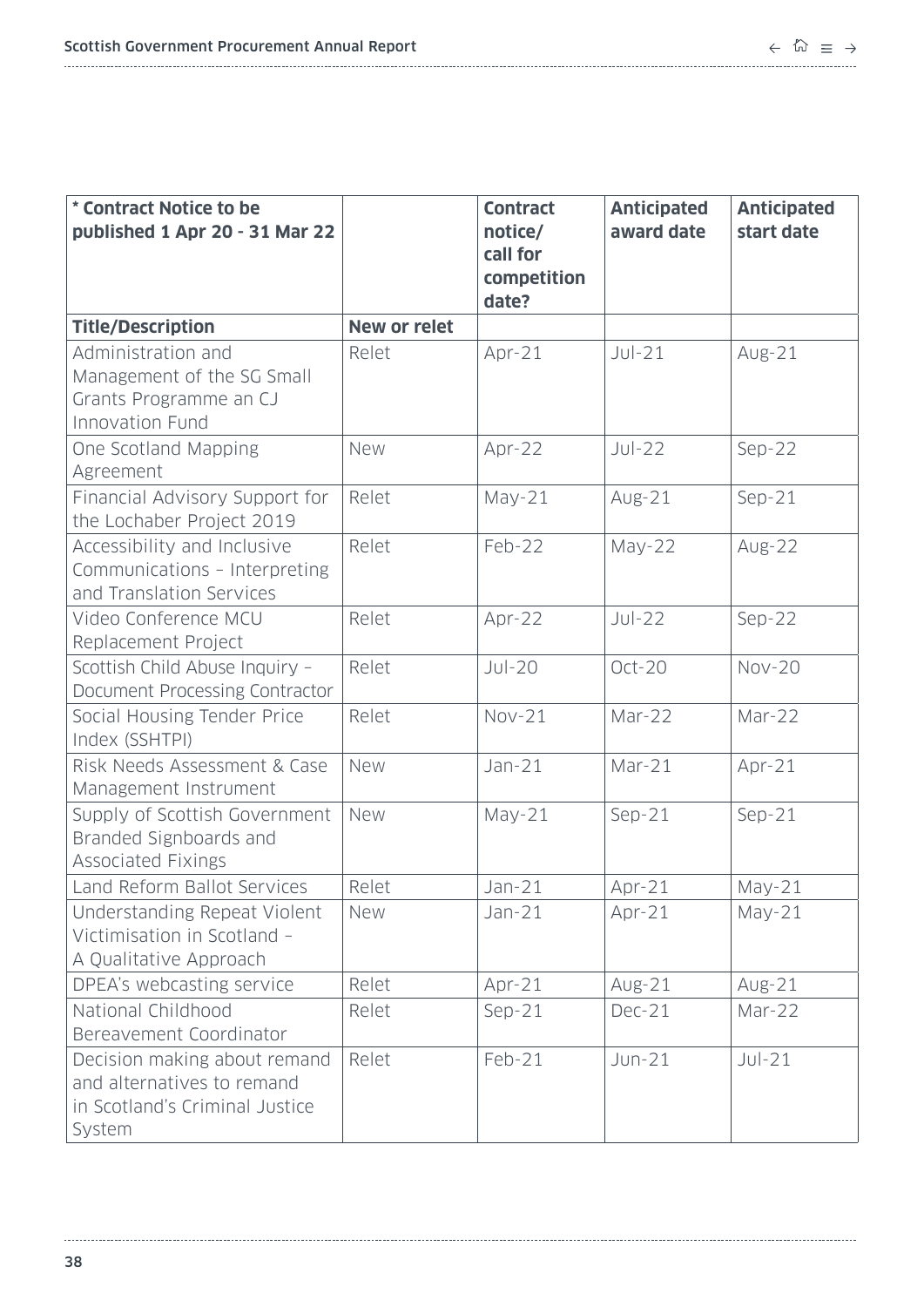| * Contract Notice to be<br>published 1 Apr 20 - 31 Mar 22                                |                     | <b>Contract</b><br>notice/<br>call for<br>competition<br>date? | <b>Anticipated</b><br>award date | <b>Anticipated</b><br>start date |
|------------------------------------------------------------------------------------------|---------------------|----------------------------------------------------------------|----------------------------------|----------------------------------|
| <b>Title/Description</b>                                                                 | <b>New or relet</b> |                                                                |                                  |                                  |
| Provision of Procurement<br>and Commercial Training:<br>Procurement                      | Relet               | Apr-21                                                         | $Jul-21$                         | $Avg-21$                         |
| Partner to administer and<br>manage the Workplace<br>Equality Fund (WEF)                 | Relet               | Apr-21                                                         | $JU$ -21                         | $Avg-21$                         |
| Digital Insight Research and<br>Training                                                 | Relet               | <b>Jun-20</b>                                                  | $Sep-20$                         | $Oct-20$                         |
| Laboratory Testing - Abortion<br>Investigations in Cattle                                | Relet               | Feb-22                                                         | $Jun-22$                         | Aug-22                           |
| Certified Internal Auditor<br>Training                                                   | Relet               | <b>Dec-20</b>                                                  | Apr-21                           | $May-21$                         |
| Innovation Communication<br>Plan Survey                                                  | Relet               | $Sep-20$                                                       | <b>Dec-20</b>                    | $Jan-21$                         |
| Provision of Procurement<br>and Commercial Training:<br>Sustainability                   | Relet               | Apr-21                                                         | $Jul-21$                         | $Avg-21$                         |
| Risk Management Tool                                                                     | Relet               | $Jan-21$                                                       | $Mar-21$                         | Mar-21                           |
| Building Scotland Fund -<br>Monitoring Surveyor                                          | <b>New</b>          | $Jan-21$                                                       | $Apr-21$                         | $May-21$                         |
| Psychological Assessment for<br>Senior Civil Service                                     | New                 | $Jun-21$                                                       | $Oct-21$                         | $Nov-21$                         |
| Framework Agreement<br>for Local Heat and Energy<br><b>Efficiency Strategies</b>         | Relet               | $Jan-21$                                                       | $May-21$                         | $Jul-21$                         |
| Development, Administration<br>and Delivery of the Climate<br>Challenge Programme Malawi | Relet               | Mar-21                                                         | $JU$ -21                         | $Sep-21$                         |
| Provision of an Organisational<br>Development Framework                                  | Relet               | $Jul-21$                                                       | $Nov-21$                         | Feb-22                           |
| <b>HR Assessment Centres</b>                                                             | New                 | Mar-21                                                         | $Oct-21$                         | $Dec-21$                         |
| Regional Managing Agents for<br>Open Market Shared Equity<br>(OMSE) Housing Scheme       | Relet               | $Feb-21$                                                       | $Jul-21$                         | $Sep-21$                         |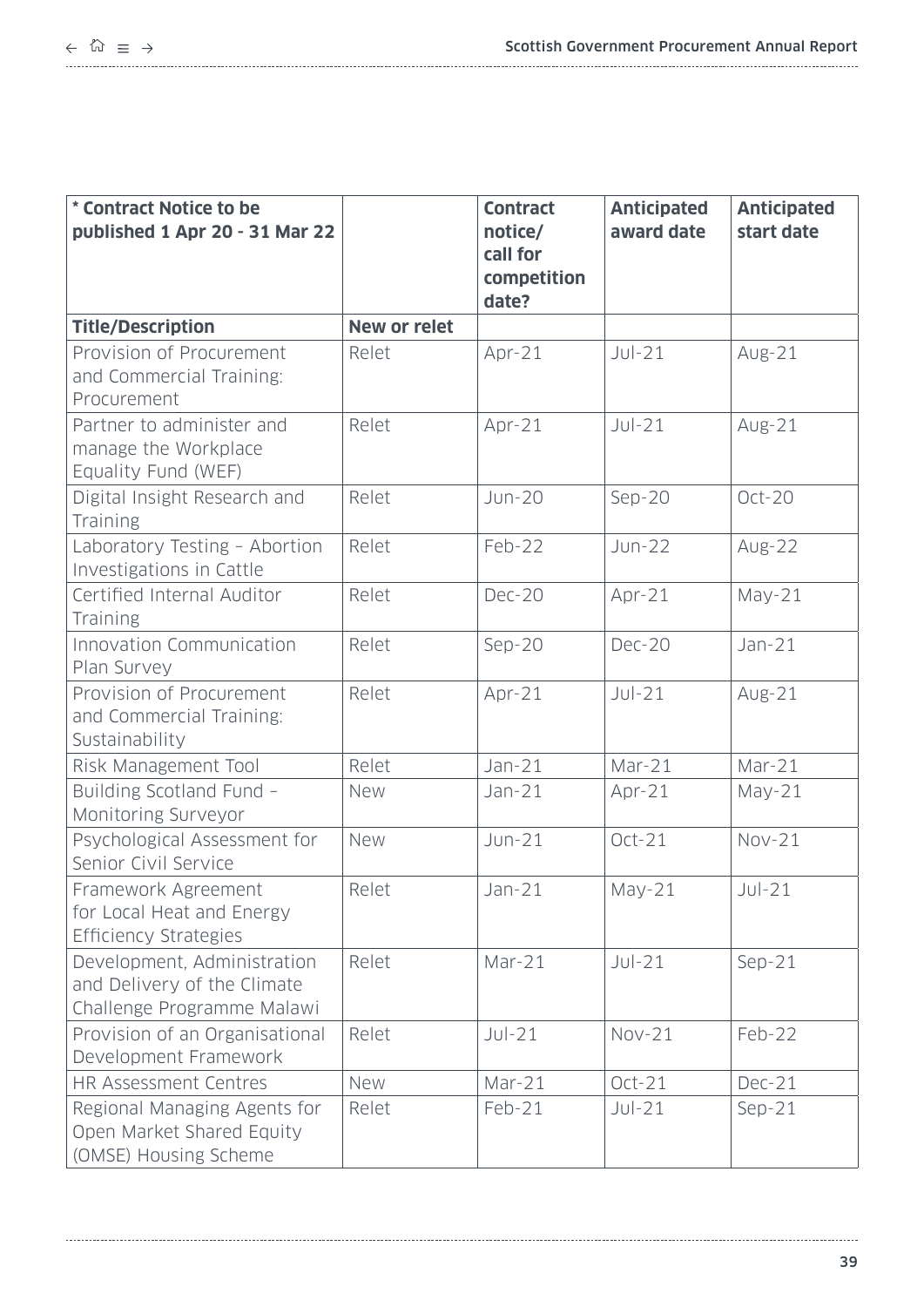| * Contract Notice to be<br>published 1 Apr 20 - 31 Mar 22             |                     | <b>Contract</b><br>notice/<br>call for<br>competition<br>date? | <b>Anticipated</b><br>award date | <b>Anticipated</b><br>start date |
|-----------------------------------------------------------------------|---------------------|----------------------------------------------------------------|----------------------------------|----------------------------------|
| <b>Title/Description</b>                                              | <b>New or relet</b> |                                                                |                                  |                                  |
| Provision of Agronomic Trials<br>for Value for Cultivation and<br>Use | Relet               | <b>Aug-22</b>                                                  | Dec-22                           | Dec-22                           |
| Regional Managing Agents for<br>the Help to Buy Scheme                | <b>New</b>          | $Oct-20$                                                       | Feb-21                           | Apr-21                           |
| DYW School Coordinator<br><b>Equalities Training</b>                  | Relet               | $Feb-21$                                                       | $Jul-21$                         | $Avg-21$                         |
| Statutory Redress scheme<br>Resource                                  | Relet               | $Jan-21$                                                       | $Apr-21$                         | Apr-21                           |
| Local Development Plan digital<br>support                             | <b>New</b>          | $Feb-21$                                                       | $May-21$                         | $May-21$                         |
| Scottish Milk and Healthy<br>Snack Scheme                             | Relet               | Feb-21                                                         | $Jun-21$                         | $Avg-21$                         |
| <b>Tech Scalers</b>                                                   | Relet               | $Jun-21$                                                       | <b>Dec-21</b>                    | $Jan-22$                         |
| St Andrews House<br>Refurbishment -<br>Architect and Engineer         | Relet               | $Oct-20$                                                       | <b>Nov-20</b>                    | <b>Dec-20</b>                    |
| Coaching Supervision for the<br>internal SG coaching pool             | Relet               | <b>Nov-20</b>                                                  | $Jan-21$                         | $Feb-21$                         |
| Women in Agriculture<br>Development Programme                         | New                 | <b>Dec-20</b>                                                  | Apr-21                           | $May-21$                         |
| Reaching 100% Programme -<br>Managed Service                          | Relet               | $Oct-20$                                                       | $Jan-21$                         | Feb-21                           |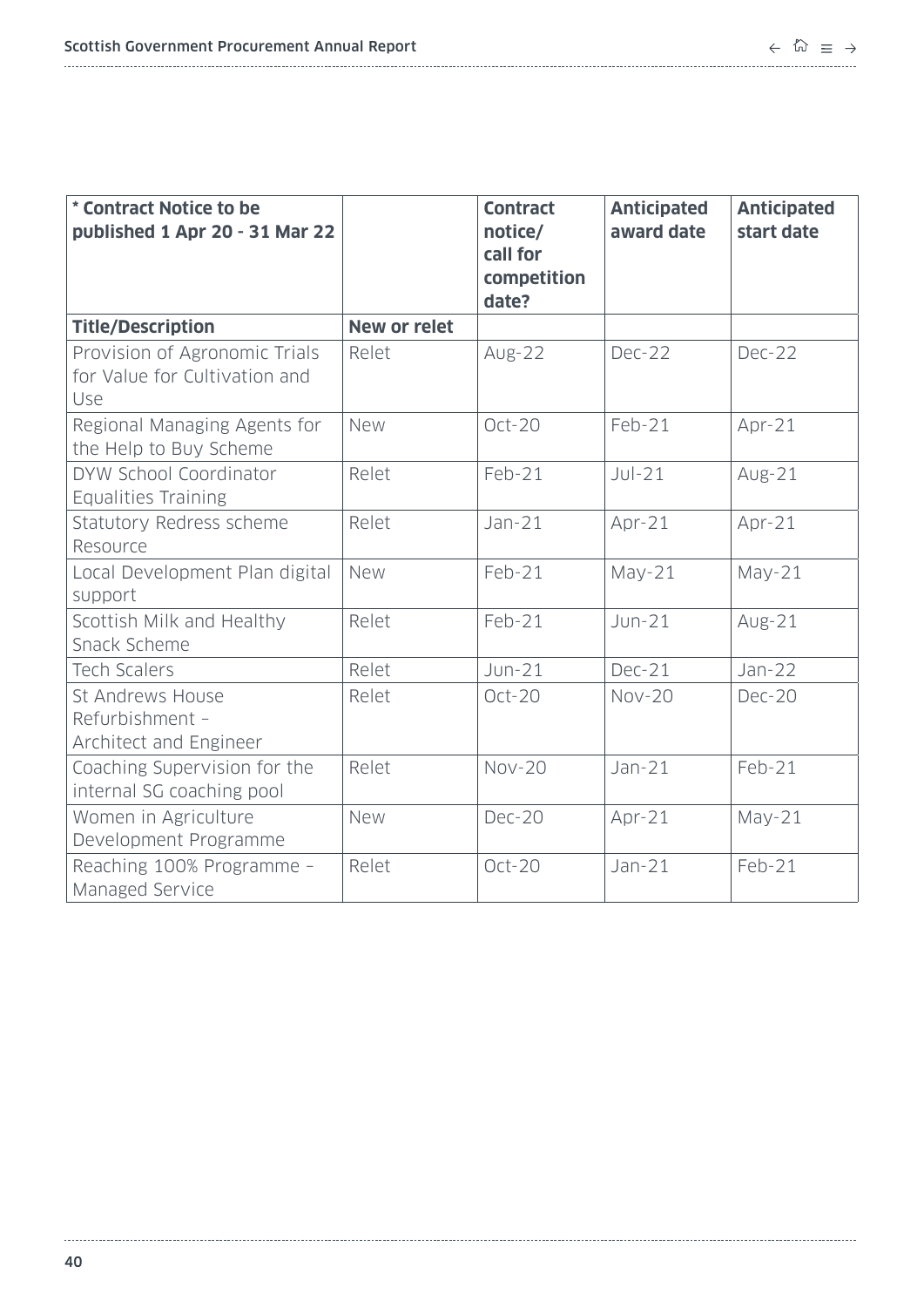# <span id="page-40-0"></span>**Annex B: Micro, small and medium-sized suppliers supplying goods and services to core Scottish Government**

# **Analysis**

The following tables provide information on SME suppliers, by (a) micro, (b) small and (c) medium-sized suppliers, who have supplied goods and services to core Scottish Government during the period 2017 to 2020. This information is based on data contained in the Scottish Procurement Information Hub (the "Hub").

The total number of SME suppliers may vary in some years from previous publications. This is because the data held in the Hub is revalidated and may change as additional information about suppliers is applied, or as supplier status changes.

Number of Micro, Small and Medium-Sized Suppliers supplying goods and services to core Scottish Government for Financial Years 2017/18, 2018/19 and 2019/20

| <b>Financial Year</b> | <b>TOTAL NUMBER</b><br><b>OF SME</b><br><b>SUPPLIERS*</b> | <b>TOTAL NUMBER</b><br><b>MICRO</b><br><b>SUPPLIERS*</b> | <b>TOTAL NUMBER</b><br><b>SMALL</b><br><b>SUPPLIERS*</b> | <b>TOTAL NUMBER</b><br><b>MEDIUM</b><br><b>SUPPLIERS*</b> |
|-----------------------|-----------------------------------------------------------|----------------------------------------------------------|----------------------------------------------------------|-----------------------------------------------------------|
| 2017/2018             | 717                                                       | 142                                                      | 234                                                      | 341                                                       |
| 2018/2019             | 1034                                                      | 245                                                      | 347                                                      | 442                                                       |
| 2019/2020             | 1177                                                      | 279                                                      | 402                                                      | 496                                                       |

Spend with Small Medium Enterprise Suppliers supplying goods and services to core Scottish Government for Financial Years 2017/18, 2018/19 and 2019/20

| <b>Financial Year</b> | TOTAL SPEND (£) WITH SME SUPPLIERS<br><b>WHERE EMPLOYEE SIZE IS KNOWN</b> |  |  |
|-----------------------|---------------------------------------------------------------------------|--|--|
| 2017/2018             | 88,939,002.72                                                             |  |  |
| 2018/2019             | 102,564,478.67                                                            |  |  |
| 2019/2020             | 120,561,842                                                               |  |  |

Data is provided for core Scottish Government only.

Data is taken from the Scottish Procurement Information Hub and is based on suppliers that have been classed as commercial organisations or as non-trade social care providers and with whom core Scottish Government has spent over £1,000 in aggregate in a 12 month period. \*Supplier size is based on number of employees where it is known.

SMEs are defined as suppliers with fewer than 250 employees.

Micro suppliers are defined as suppliers with fewer than 10 employees.

Small suppliers are defined as suppliers with 10-49 employees.

Medium suppliers are defined as suppliers with 50-249 employees.

Data correct at October 2020. Data is revalidated and may change in subsequent reports as additional information about suppliers is applied.